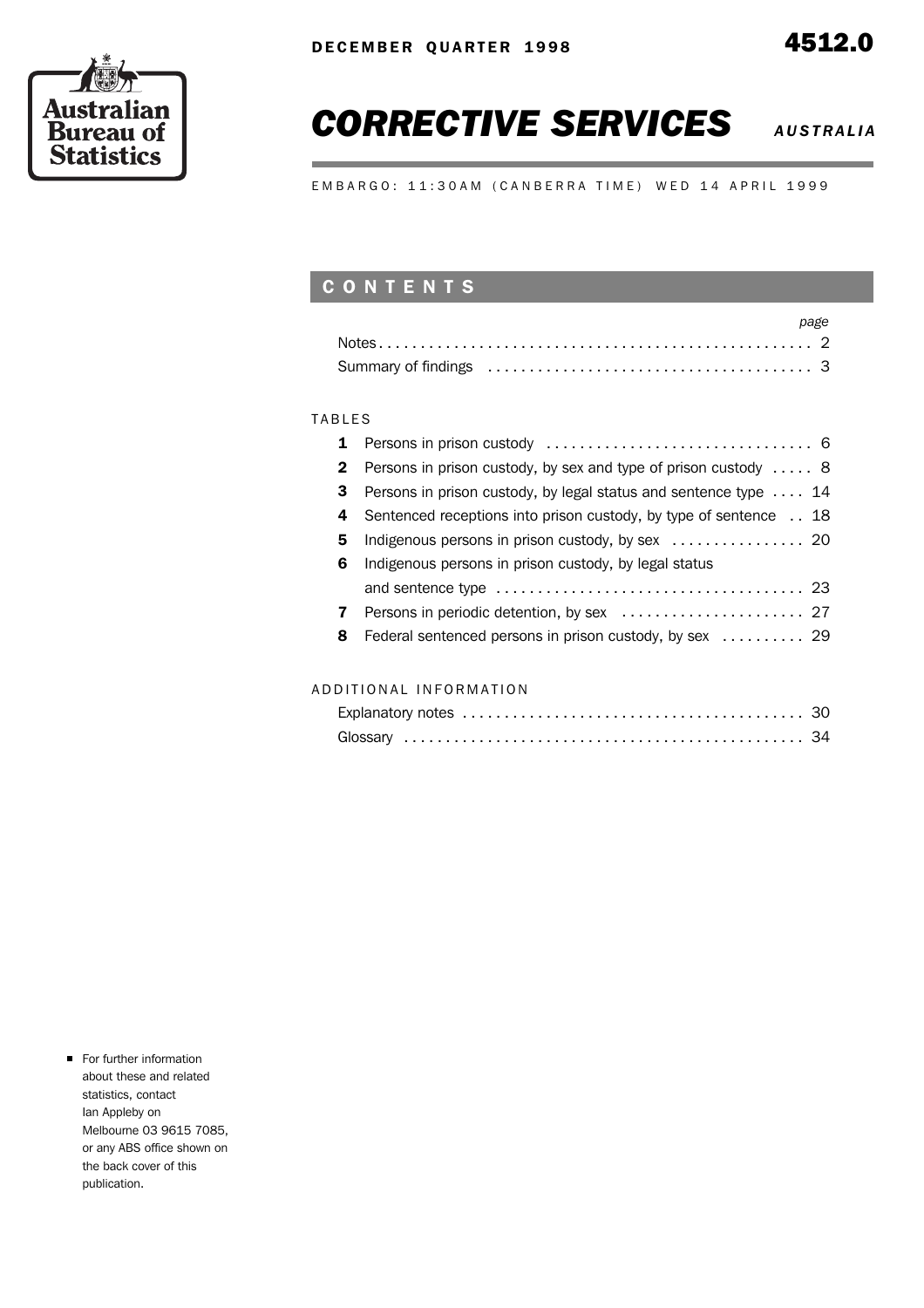|                             | <b>NOTES</b>                                                                                                                                                                                                                                                                                                                                                                                                                                                                                                                                                                                                                                                                                                                                     |                                                                                                                                                                                                                                           |                                                                            |  |  |  |  |  |
|-----------------------------|--------------------------------------------------------------------------------------------------------------------------------------------------------------------------------------------------------------------------------------------------------------------------------------------------------------------------------------------------------------------------------------------------------------------------------------------------------------------------------------------------------------------------------------------------------------------------------------------------------------------------------------------------------------------------------------------------------------------------------------------------|-------------------------------------------------------------------------------------------------------------------------------------------------------------------------------------------------------------------------------------------|----------------------------------------------------------------------------|--|--|--|--|--|
| FORTHCOMING ISSUES          | <b>ISSUE</b><br>March 1999<br>June 1999                                                                                                                                                                                                                                                                                                                                                                                                                                                                                                                                                                                                                                                                                                          |                                                                                                                                                                                                                                           | <b>RELEASE DATE</b><br>30 June 1999<br>30 September 1999                   |  |  |  |  |  |
| ABOUT THIS PUBLICATION      | This publication presents monthly information on persons in custody, and the statistics<br>are derived from information collected by the Australian Bureau of Statistics from<br>administrative records held by corrective services agencies in each State and Territory.<br>Details are provided for each State and Territory, together with numbers and<br>imprisonment rates by type of custody (i.e. open or secure prison custody or periodic<br>detention). Information is also presented on prisoner numbers by legal status<br>(sentenced or unsentenced) and by sentence type, for all prisoners and for Indigenous<br>prisoners, together with the number of sentenced receptions into custody and the<br>number of federal prisoners. |                                                                                                                                                                                                                                           |                                                                            |  |  |  |  |  |
|                             | The valuable contribution of the Board of Management and the Advisory Group of the<br>National Corrective Services Statistics Unit (NCSSU) to the production of this<br>publication is acknowledged.                                                                                                                                                                                                                                                                                                                                                                                                                                                                                                                                             |                                                                                                                                                                                                                                           |                                                                            |  |  |  |  |  |
| SYMBOLS AND OTHER<br>USAGES | <b>ABS</b><br>ERP<br>n.a.<br>n.p.<br>r                                                                                                                                                                                                                                                                                                                                                                                                                                                                                                                                                                                                                                                                                                           | Australian Bureau of Statistics<br><b>Estimated Resident Population</b><br>not available<br>not published<br>figures or series revised since previous issue<br>not applicable<br>nil or rounded to zero<br>component items and the total. | Where figures have been rounded discrepancies may occur between the sum of |  |  |  |  |  |
|                             |                                                                                                                                                                                                                                                                                                                                                                                                                                                                                                                                                                                                                                                                                                                                                  |                                                                                                                                                                                                                                           |                                                                            |  |  |  |  |  |

W. McLennan Australian Statistician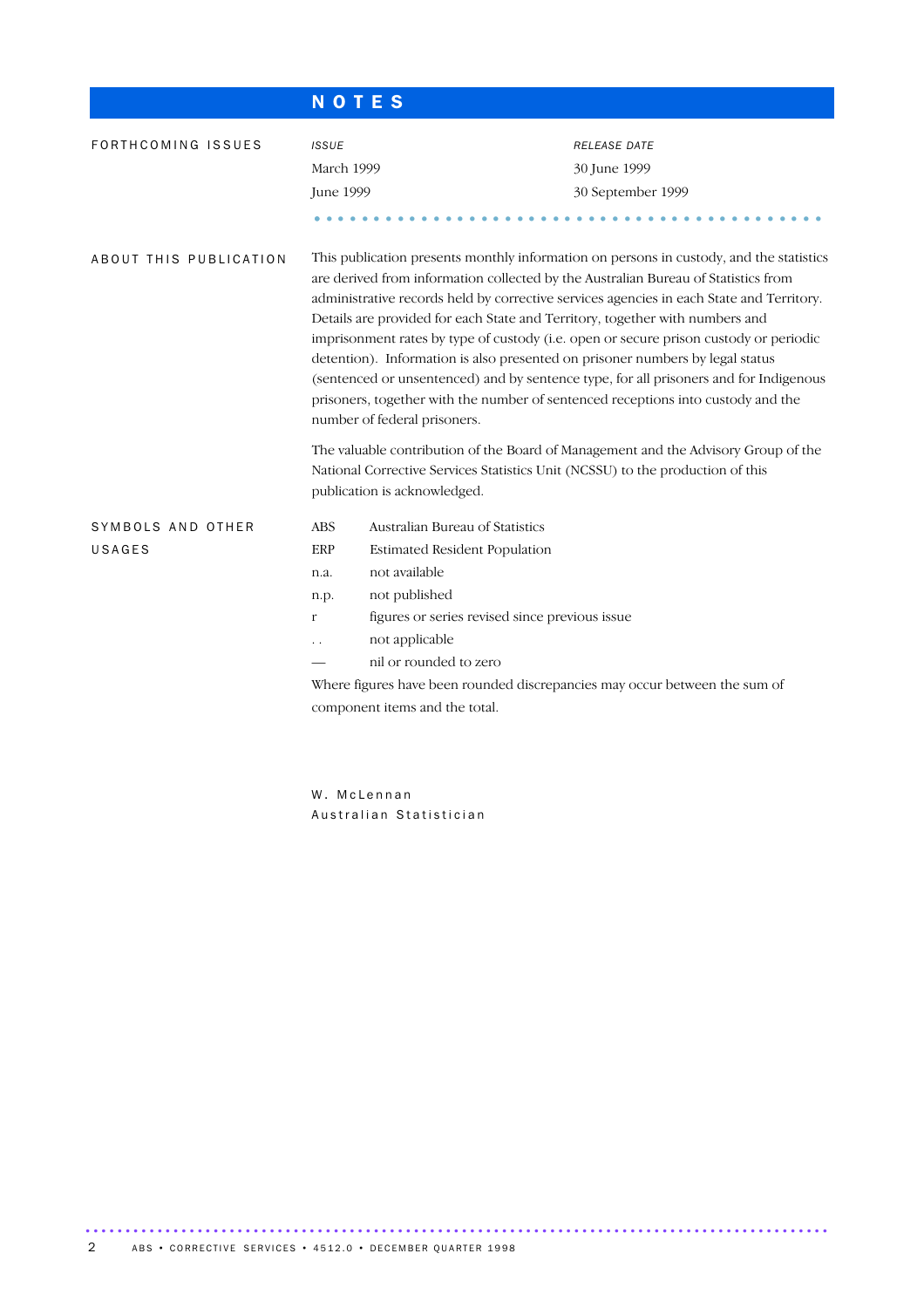### NUMBER OF PRISONERS

In the December quarter 1998 the average number of prisoners in Australia was 19,631, an increase of 513 (2.7%) on the September quarter 1998. New South Wales, Queensland and Western Australia were the major contributors to this increase, rising by 224 (3.4%), 178 (3.7%) and 149 (6.1%) respectively. There were decreases in South Australia and the Northern Territory of 34 (-2.4%) and 19 (-3.1%) prisoners respectively.

Of all prisoners in the December quarter 1998, 6,801 (34.6%) were in New South Wales. Queensland accounted for another 5,037 (25.7%) prisoners. Victoria and Western Australia had 2,857 (14.6%) and 2,585 (13.2%) prisoners respectively.

The average number of prisoners in Australia increased by 1,569 (8.7%) over the year from the December quarter 1997. The most significant increases were recorded in Queensland and New South Wales, where the average daily number of prisoners rose by 530 (11.8%) and 495 (7.8%) respectively. The average daily number of prisoners increased over this period in all other States and Territories except South Australia and the Northern Territory, which decreased by 49 (-3.4%) and 20 (-3.2%) respectively.

### PERSONS IN PRISON CUSTODY–Australia



### RATES PER 100,000 ADULTS

Nationally, the daily average imprisonment rate was 139 prisoners per 100,000 adult population during the December quarter 1998 compared to 135 in the September quarter 1998, and 129 in the December quarter 1997. The Northern Territory had the highest rate of 450 prisoners per 100,000 adult population, substantially greater than the next highest, Queensland and Western Australia with rates of 193 and 191 prisoners per 100,000 adult population respectively.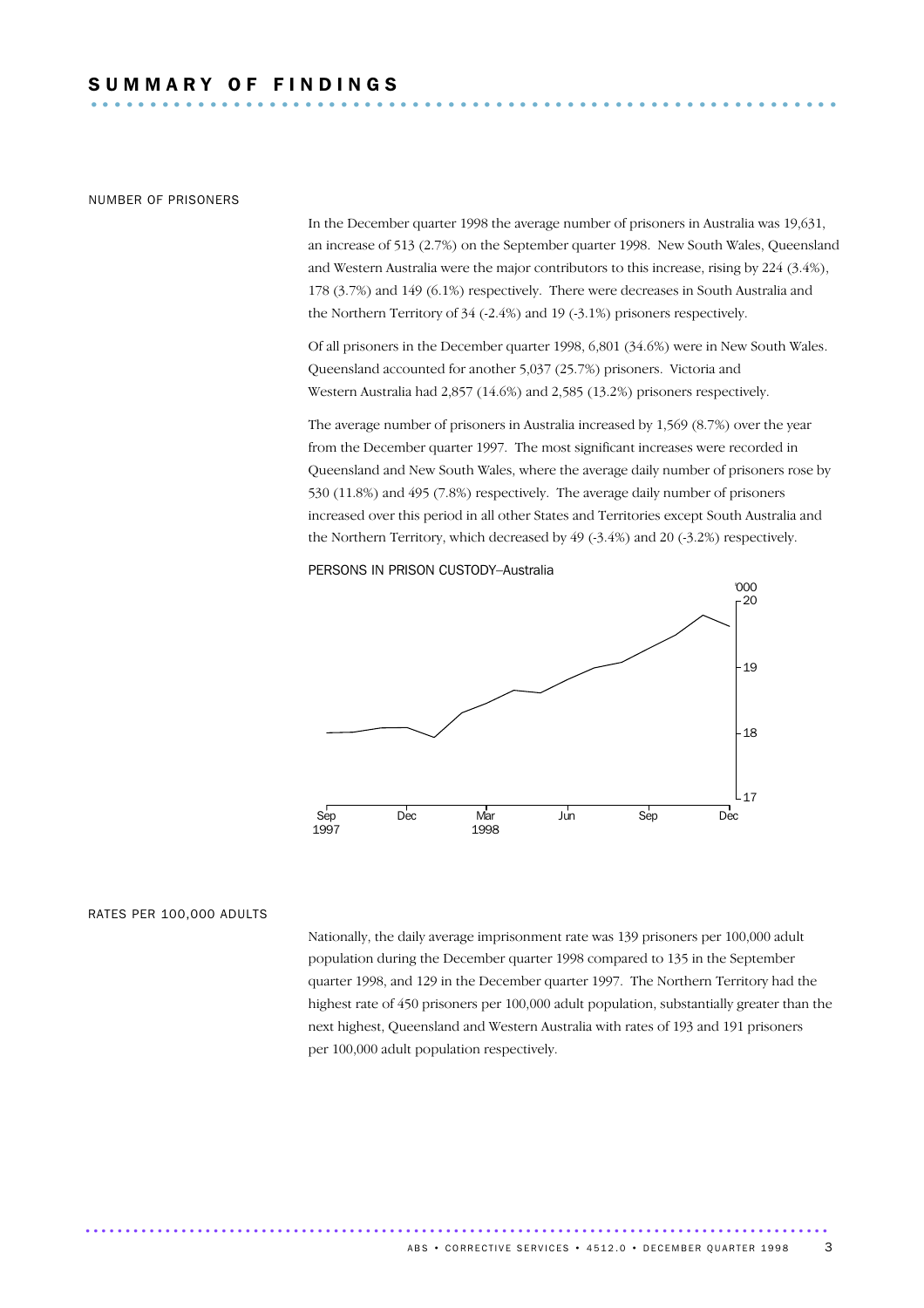### RATES PER 100,000 ADULTS *continued*

Between the September quarter 1998 and the December quarter 1998, the national imprisonment rate increased by 2.4%. The greatest increases were in Western Australia (5.6%) and Queensland (3.2%). The rates for South Australia and the Northern Territory decreased by 2.5% and and 3.8% respectively over the same period.

### IMPRISONMENT RATE



 <sup>(</sup>a) Rate per 100,000 adult population.

SEX

Of the average number of prisoners in Australia during the December quarter 1998, 18,488 (94.2%) were males and 1,143 (5.8%) were females. The proportion of prisoners who were female ranged from 7.0% in Western Australia to 3.9% in Tasmania.

### TYPE OF CUSTODY

There was an average of 14,118 prisoners (71.9%) in secure prison custody in Australia during the December quarter 1998, with 5,513 prisoners (28.1%) held in open prison custody. The highest proportion of prisoners held in secure prisons was recorded in Victoria (88.7%), followed by South Australia (86.8%). The State or Territory with the lowest proportion of prisoners in secure prison custody was the Australian Capital Territory (including Australian Capital Territory prisoners held in New South Wales prisons), with 44.2%. All female prisoners in South Australia, Tasmania and the Northern Territory were held in secure prison custody.

#### LEGAL STATUS AND SENTENCE TYPE

On 1 December 1998, there were 19,790 prisoners in Australia. Of these, 16,754 (84.7%) were sentenced and 3,036 (15.3%) were unsentenced. The Australian Capital Territory, including Australian Capital Territory prisoners held in New South Wales prisons, had the highest proportion of unsentenced persons in prison custody (22.6%), followed by New South Wales (17.9%) and South Australia (17.8%). Queensland recorded the lowest proportion of unsentenced persons in prison custody (11.0%).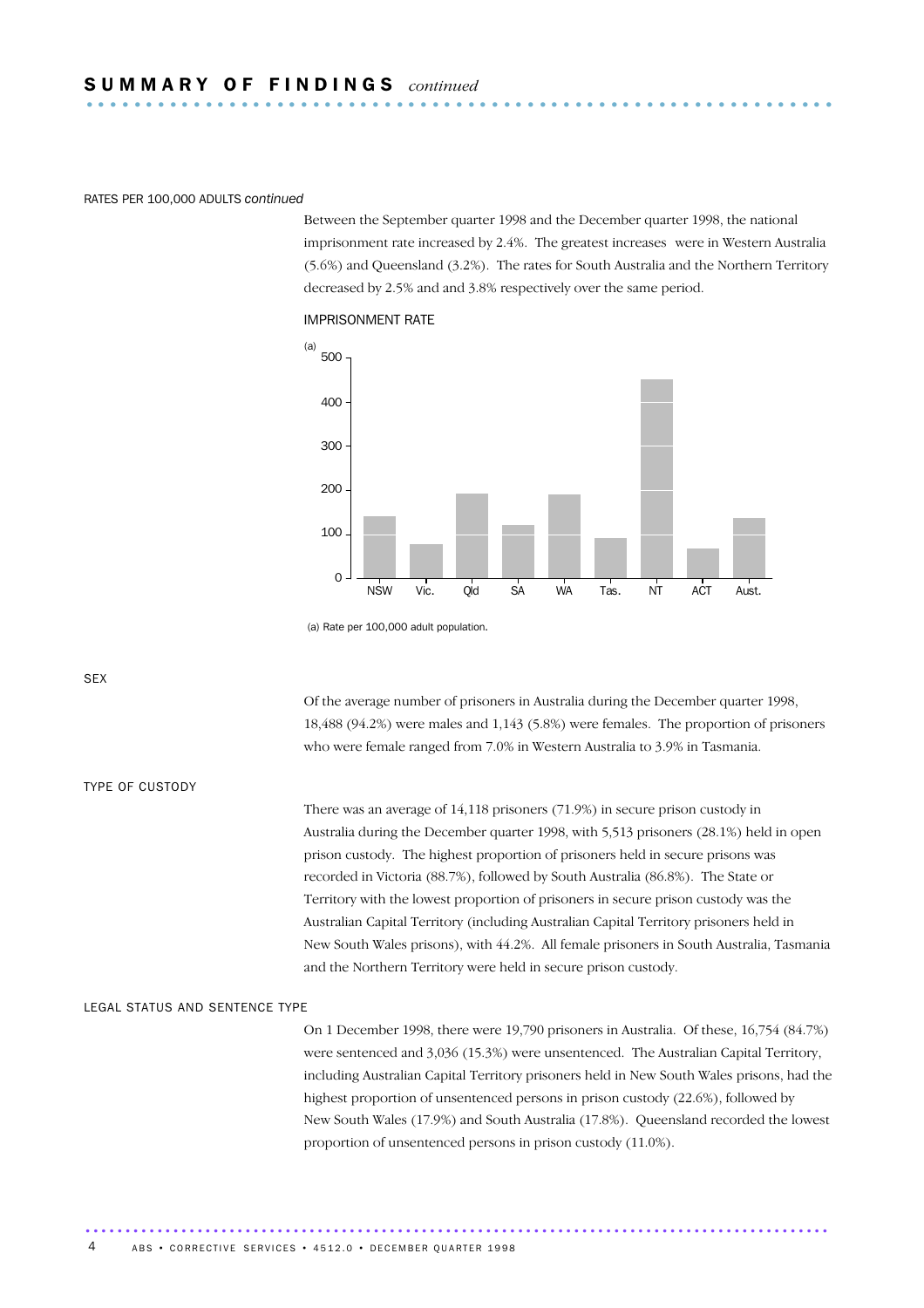### SENTENCED RECEPTIONS

There were 10,161 sentenced receptions in Australia during the December quarter 1998. Of these, 2,376 (23.4%) were fine default only receptions. Queensland recorded the highest number of sentenced receptions during the December quarter 1998 with 4,218 prisoners followed by 1,952 in New South Wales and 1,397 in South Australia.

During the December quarter 1998, the sentenced reception rate for Australia was 72 sentenced receptions per 100,000 adult population. The highest sentenced reception rates were recorded in the Northern Territory, followed by Queensland (354 and 162 persons per 100,000 adult population respectively). Their rates were substantially higher than those for the other jurisdictions, particularly the Australian Capital Territory prisoners held in New South Wales prisons where there were 11 sentenced receptions per 100,000 adult population.

### INDIGENOUS PRISONERS

Information on Indigenous prisoners is not currently available for New South Wales (see Explanatory Notes, paragraph 10). Of the other States and Territories, on 1 December 1998 the highest number of Indigenous persons in prison custody was recorded in Queensland (1,090), followed by Western Australia (870) and the Northern Territory (440). The highest proportion of persons in prison custody who were Indigenous was recorded in the Northern Territory, where 72.8% of all prisoners were Indigenous, followed by Western Australia (33.1%) and Queensland (21.6%). The highest rates of Indigenous imprisonment were recorded in Western Australia (2,755 Indigenous persons per 100,000 adult Indigenous population), Queensland (1,787) and South Australia (1,639). The highest ratio of Indigenous to non-Indigenous rates of imprisonment was also recorded in Western Australia, which had an Indigenous rate of imprisonment 21 times the non-Indigenous rate.

### PERIODIC DETENTION

In addition to persons in full-time prison custody, there was an average of 1,441 persons in New South Wales and 68 persons in the Australian Capital Territory held in periodic detention during the December quarter 1998.

### FEDERAL PRISONERS

On 1 December 1998, there were 586 federal prisoners in Australia. There were 269 (45.9%) federal prisoners who were sentenced in New South Wales courts.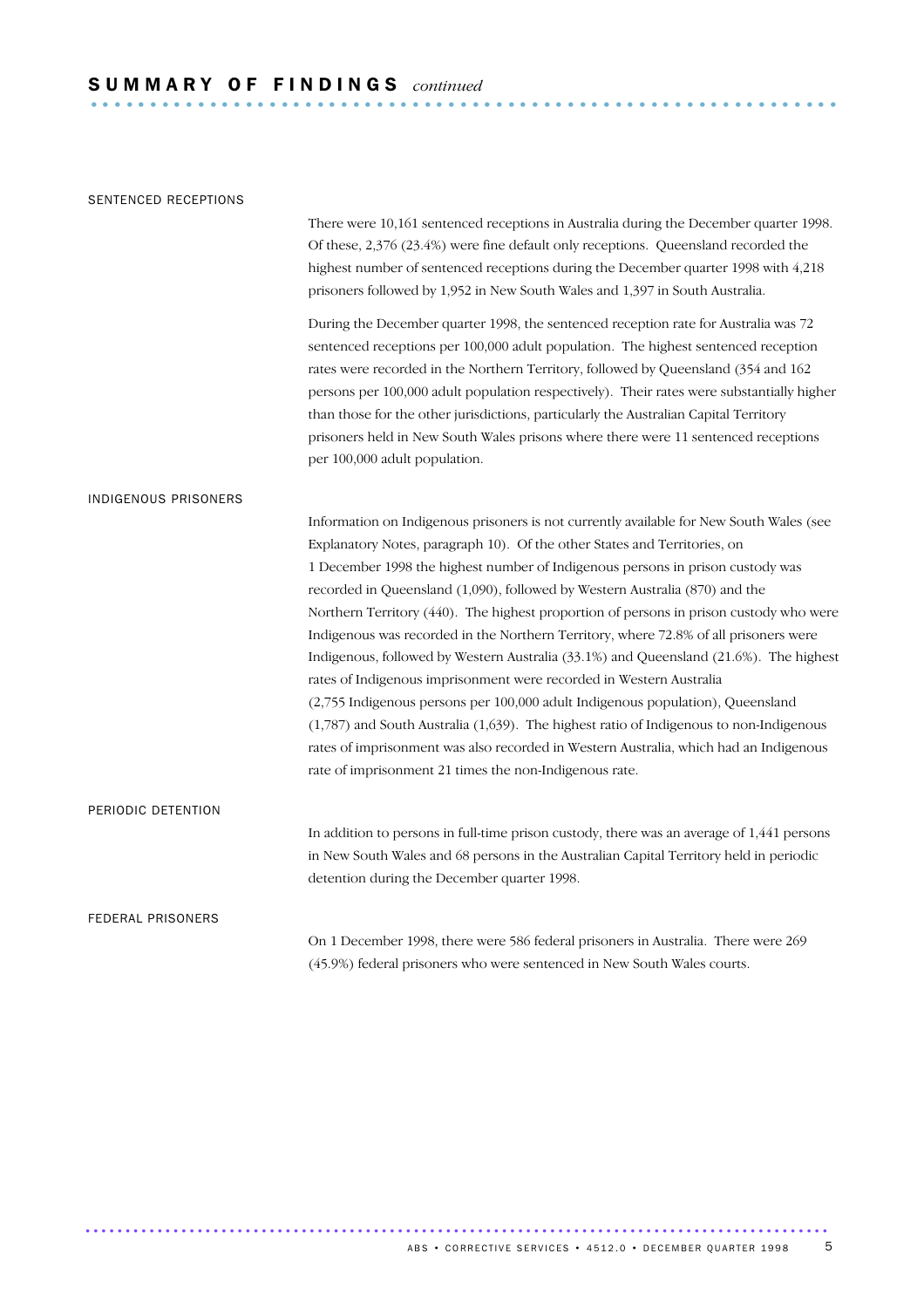|                   |         |         |         |           |                      |      |     | ACT in |        |          |
|-------------------|---------|---------|---------|-----------|----------------------|------|-----|--------|--------|----------|
| Period            | NSW(b)  | Vic.    | Old     | <b>SA</b> | <b>WA</b>            | Tas. | NΤ  | NSW(c) | ACT(d) | Aust.    |
|                   |         |         |         |           |                      |      |     |        |        |          |
|                   |         |         |         |           | AVERAGE DAILY NUMBER |      |     |        |        |          |
| 1997              | 6 3 3 0 | 2 5 6 6 | 4 1 6 9 | 1 4 7 3   | 2 2 3 4              | 259  | 593 | 118    | 37     | 17 661   |
| 1998              | 6516    | 2 7 9 6 | 4874    | 1 4 0 3   | 2 3 8 9              | 302  | 607 | 118    | 37     | 18923    |
| 1997              |         |         |         |           |                      |      |     |        |        |          |
| December quarter  | 6 3 0 6 | 2 6 5 1 | 4507    | 1 4 2 6   | 2 2 5 4              | 260  | 622 | 119    | 35     | 18 062   |
| 1998              |         |         |         |           |                      |      |     |        |        |          |
| March quarter     | 6 2 8 0 | 2688    | 4 7 0 9 | 1 4 2 8   | 2 2 3 9              | 260  | 601 | 116    | 30     | 18 2 35  |
| June quarter      | 6 4 0 1 | 2 7 9 4 | 4888    | 1 3 9 6   | 2 2 9 2              | 283  | 602 | 114    | 37     | 18 692   |
| September quarter | 6577    | 2843    | 4859    | 1 4 1 1   | 2 4 3 6              | 331  | 621 | 118    | 40     | 19 118   |
| December quarter  | 6801    | 2857    | 5 0 3 7 | 1377      | 2 5 8 5              | 332  | 602 | 123    | 40     | 19 631   |
| 1997              |         |         |         |           |                      |      |     |        |        |          |
| October           | 6 3 2 9 | 2657    | 4 4 1 5 | 1452      | 2 2 3 5              | 263  | 626 | 114    | 40     | 18 0 18  |
| November          | 6 2 9 1 | 2648    | 4524    | 1 4 2 3   | 2 2 7 7              | 257  | 622 | 120    | 38     | 18 0 81  |
| December          | 6 2 9 8 | 2649    | 4584    | 1 4 0 3   | 2 2 5 0              | 258  | 619 | 124    | 28     | 18 0 89  |
| 1998              |         |         |         |           |                      |      |     |        |        |          |
| January           | 6 2 6 8 | 2 6 4 0 | 4533    | 1 4 0 3   | 2 2 1 5              | 249  | 609 | 110    | 24     | 17942    |
| February          | 6 2 9 8 | 2 7 0 2 | 4 7 4 0 | 1 4 3 4   | 2 2 3 9              | 263  | 603 | 117    | 34     | 18 3 13  |
| March             | 6 2 7 7 | 2 7 2 2 | 4856    | 1 4 4 7   | 2 2 6 2              | 270  | 593 | 120    | 33     | 18 459   |
| April             | 6 3 5 6 | 2 7 6 7 | 4910    | 1 4 2 5   | 2 2 7 8              | 280  | 600 | 117    | 37     | 18 651   |
| May               | 6 4 0 3 | 2 7 7 7 | 4873    | 1 3 9 7   | 2 2 6 2              | 264  | 595 | 114    | 38     | 18 6 10  |
| June              | 6 4 4 3 | 2837    | 4882    | 1 3 6 5   | 2 3 3 6              | 306  | 612 | 112    | 36     | 18817    |
| July              | 6477    | 2868    | 4854    | 1 4 0 3   | 2 3 8 5              | 322  | 643 | 113    | 41     | 18 992   |
| August            | 6589    | 2835    | 4827    | 1 4 0 8   | 2 4 3 1              | 340  | 610 | 118    | 38     | 19078    |
| September         | 6 6 6 8 | 2827    | 4897    | 1 4 2 2   | 2 4 9 5              | 331  | 609 | 122    | 42     | 19 29 1  |
| October           | 6 7 0 5 | 2836    | 5 0 20  | 1 4 2 4   | 2 5 2 3              | 341  | 597 | 121    | 43     | 19 4 88  |
| November          | 6875    | 2884    | 5044    | 1379      | 2 6 1 7              | 341  | 611 | 118    | 40     | 19 7 9 1 |
| December          | 6825    | 2853    | 5047    | 1 3 2 9   | 2 6 1 7              | 313  | 598 | 130    | 38     | 19 6 20  |
|                   |         |         |         |           |                      |      |     |        |        |          |

(a) Includes Work Outreach Camps and Community Custody Centres in Qld—see Explanatory Notes, paragraph 8.

(b) Persons sentenced to full-time custody in the ACT are held in NSW prisons and are included in the NSW figures.

(c) The ACT in NSW figures refer to the persons described in (b) above. The figures are a single count taken on a specific day of the month and are not an average of the daily prisoner population for that month. The figures are a subset of the NSW figures and are NOT included in the totals for Australia.

(d) Refers to unsentenced persons in ACT prison custody—see Explanatory Notes, paragraph 14.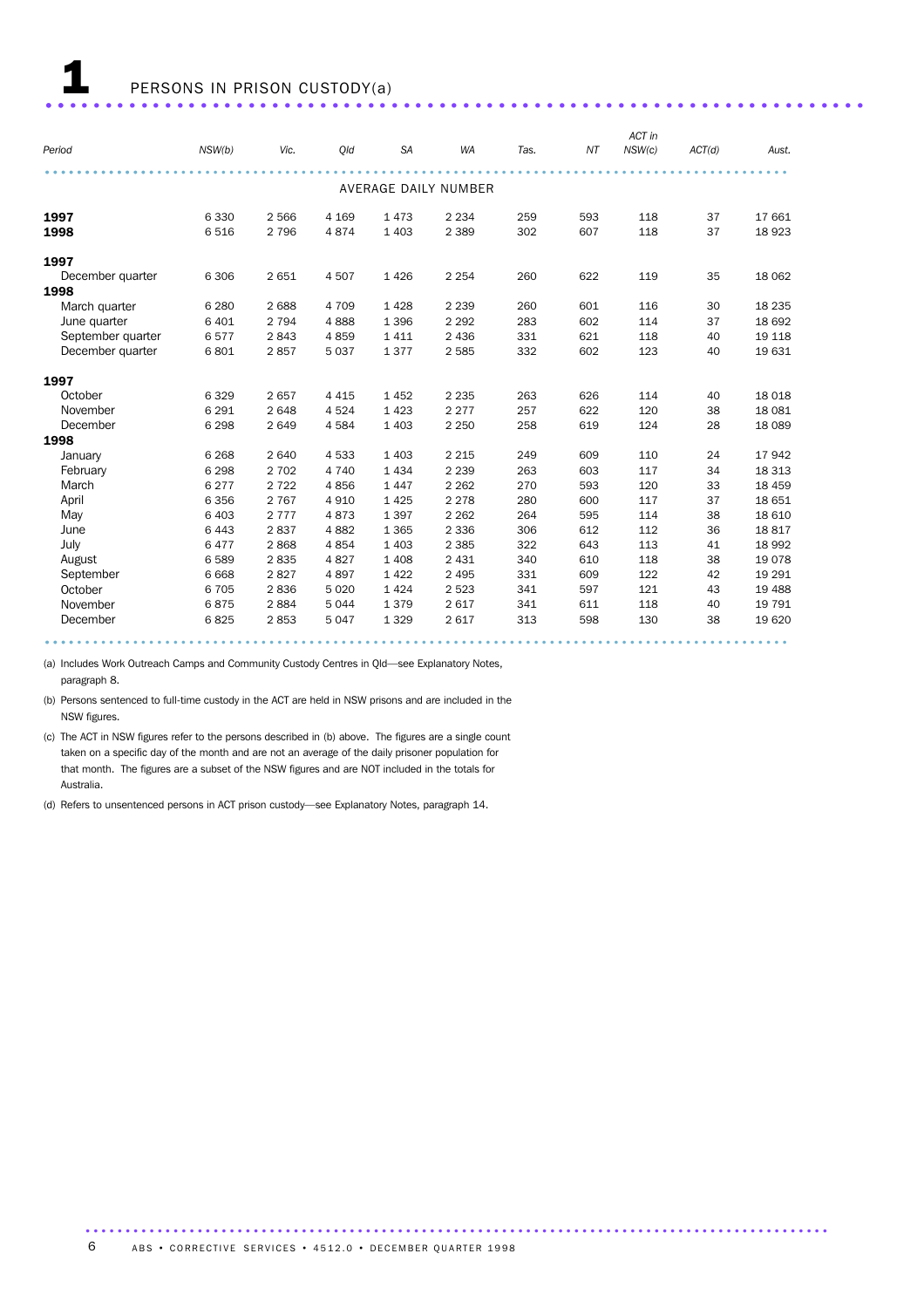|                   |        |      |       |           |                                   |      |       | ACT in |        |       |
|-------------------|--------|------|-------|-----------|-----------------------------------|------|-------|--------|--------|-------|
| Period            | NSW(b) | Vic. | Old   | <b>SA</b> | <b>WA</b>                         | Tas. | NT    | NSW(c) | ACT(d) | Aust. |
|                   |        |      |       |           |                                   |      |       |        |        |       |
|                   |        |      |       |           | RATE PER 100,000 ADULT POPULATION |      |       |        |        |       |
| 1997              | 134.6  | 72.6 | 162.6 | 131.2     | 168.4                             | 73.0 | 449.1 | 50.4   | 11.8   | 126.1 |
| 1998              | 137.5  | 78.5 | 188.2 | 124.4     | 177.9                             | 85.0 | 455.7 | 50.4   | 15.8   | 134.3 |
| 1997              |        |      |       |           |                                   |      |       |        |        |       |
| December quarter  | 133.7  | 74.8 | 175.2 | 126.8     | 169.3                             | 73.3 | 468.7 | 51.1   | 15.1   | 129.0 |
| 1998              |        |      |       |           |                                   |      |       |        |        |       |
| March quarter     | 133.2  | 75.9 | 183.1 | 127.0     | 168.2                             | 73.5 | 452.9 | 49.5   | 13.0   | 130.2 |
| June quarter      | 135.4  | 78.6 | 189.1 | 123.9     | 171.5                             | 79.9 | 451.6 | 49.0   | 15.8   | 133.0 |
| September quarter | 138.5  | 79.6 | 187.2 | 124.9     | 180.8                             | 93.1 | 468.0 | 50.5   | 17.2   | 135.4 |
| December quarter  | 142.8  | 79.7 | 193.2 | 121.8     | 190.9                             | 93.3 | 450.2 | 52.7   | 17.2   | 138.6 |
| 1997              |        |      |       |           |                                   |      |       |        |        |       |
| October           | 134.2  | 75.0 | 171.6 | 129.1     | 167.9                             | 74.3 | 471.7 | 48.8   | 17.0   | 128.6 |
| November          | 133.4  | 74.7 | 175.9 | 126.5     | 171.1                             | 72.5 | 468.6 | 51.4   | 16.3   | 129.1 |
| December          | 133.6  | 74.8 | 178.2 | 124.8     | 169.0                             | 72.8 | 465.8 | 53.1   | 12.1   | 129.1 |
| 1998              |        |      |       |           |                                   |      |       |        |        |       |
| January           | 132.9  | 74.5 | 176.2 | 124.8     | 166.4                             | 70.2 | 458.7 | 47.1   | 10.4   | 128.1 |
| February          | 133.6  | 76.3 | 184.3 | 127.5     | 168.2                             | 74.2 | 453.9 | 50.1   | 14.6   | 130.7 |
| March             | 133.1  | 76.8 | 188.8 | 128.7     | 169.9                             | 76.1 | 446.2 | 51.4   | 14.1   | 131.8 |
| April             | 134.4  | 77.9 | 190.0 | 126.5     | 170.4                             | 78.9 | 449.9 | 50.1   | 15.7   | 132.8 |
| May               | 135.4  | 78.2 | 188.5 | 124.0     | 169.3                             | 74.5 | 446.2 | 48.8   | 16.4   | 132.5 |
| June              | 136.3  | 79.9 | 188.9 | 121.2     | 174.8                             | 86.5 | 458.7 | 48.0   | 15.4   | 133.9 |
| July              | 136.4  | 80.2 | 187.0 | 124.2     | 177.0                             | 90.5 | 484.7 | r48.5  | 17.4   | 134.5 |
| August            | 138.8  | 79.3 | 186.0 | 124.7     | 180.4                             | 95.7 | 459.9 | r50.7  | 16.3   | 135.2 |
| September         | 140.4  | 79.1 | 188.7 | 125.9     | 185.1                             | 93.2 | 459.3 | 52.4   | 18.1   | 136.7 |
| October           | 140.8  | 79.1 | 192.5 | 125.9     | 186.3                             | 95.8 | 446.5 | 51.8   | 18.2   | 137.6 |
| November          | 144.4  | 80.5 | 193.4 | 121.9     | 193.2                             | 95.9 | 456.9 | 50.5   | 17.2   | 139.7 |
| December          | 143.3  | 79.6 | 193.5 | 117.5     | 193.3                             | 88.2 | 447.3 | 55.6   | 16.3   | 138.5 |
|                   |        |      |       |           |                                   |      |       |        |        |       |

(a) Includes Work Outreach Centres and Community Custody Centres in Qld—see Explanatory Notes, paragraph 8.

(b) Persons sentenced to full-time custody in the ACT are held in NSW prisons and are included in the NSW figures.

(c) The ACT in NSW figures refer to the persons described in (b) above. The figures are a single count taken on a specific day of the month and are not an average of the daily prisoner population for that month. The figures are a subset of the NSW figures and are NOT included in the totals for Australia.

(d) Refers to unsentenced persons in ACT prison custody—see Explanatory Notes, paragraph 14.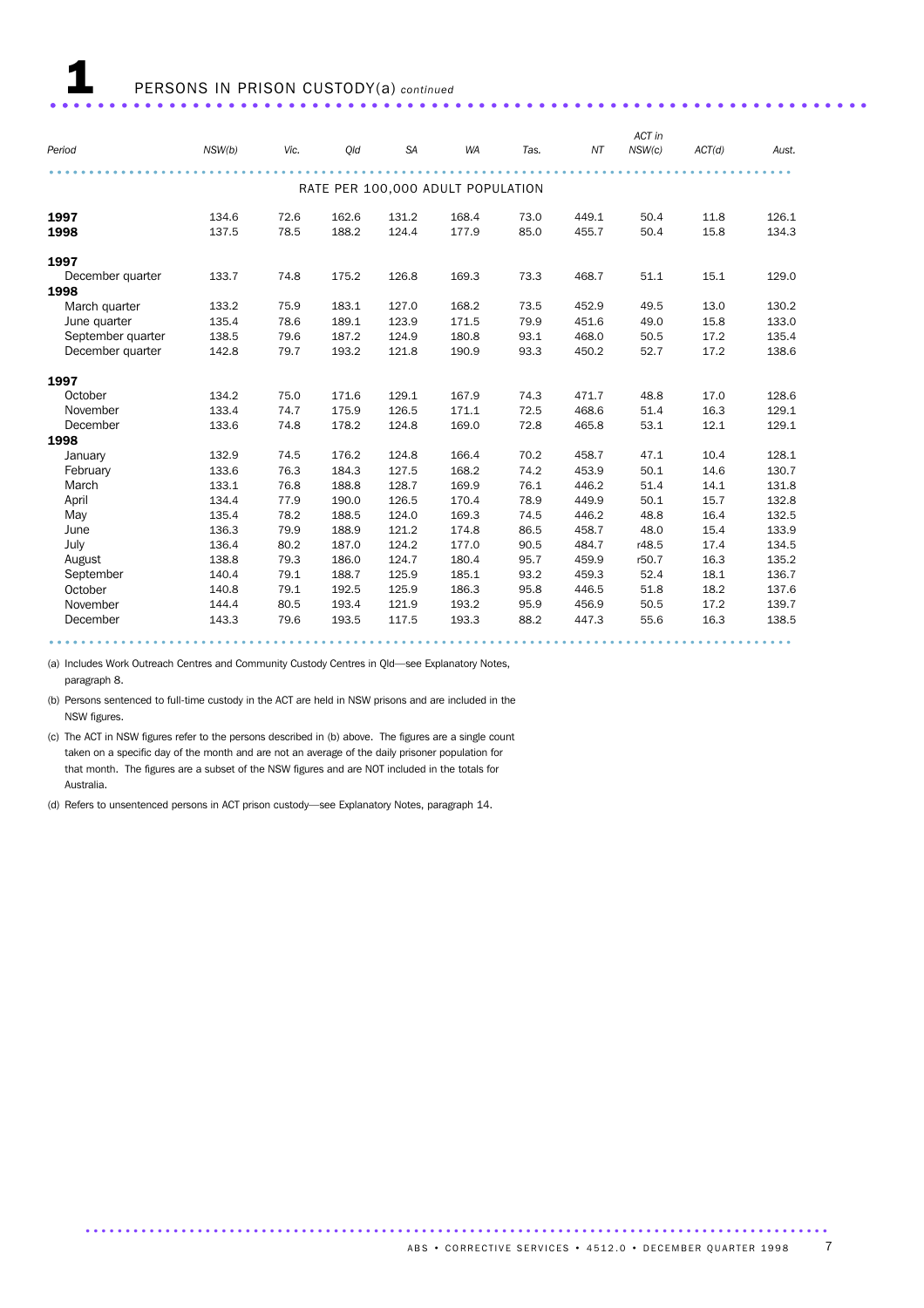### 2 PERSONS IN PRISON CUSTODY, By Sex and Type of Prison Custody ...................................................................... .

### *Prison custody and sex NSW(a) Vic. Qld SA WA Tas. NT ACT in NSW(b) ACT(c) Aust.* .............................................................................................. ........... AVERAGE DAILY NUMBER Males Secure prison custody<br>1998 **1998** 3381 2341 3716 1137 1962 198 465 32 34 12733 1998 March quarter 3 217 2 253 3 618 1 154 1 399 172 471 34 26 12 310 June quarter 3 226 2 325 3 720 1 126 1 390 179 460 31 34 12 458 September quarter 3 438 2 382 3 698 1 150 1 470 218 477 32 39 12 871 December quarter 3 636 2 401 3 826 1 117 1 588 221 454 32 38 13 280 October 3 569 2 388 3 821 1 168 1 549 231 447 30 39 13 212 November 3 681 2 422 3 830 1 121 1 603 229 463 30 37 13 386 December 3 660 2 394 3 826 1 063 1 613 204 451 35 37 13 247 Open prison custody **1998** 2 792 301 892 187 766 93 113 79 .. 5 142 1998 March quarter 2 763 290 840 192 690 80 103 75 . . 4 958 June quarter 2 850 313 902 189 746 94 113 77 . . 5 206 September quarter 2 778 305 901 184 810 99 117 79 . . 5 194 December quarter 2 776 294 922 182 817 98 118 86 . . 5 208 October 2 761 292 922 179 810 96 120 86 . . 5 180 November 2 797 299 923 177 825 101 118 82 . . 5 239 December 2 771 291 921 191 816 97 118 89 . . 5 205 Total prison custody **1998** 6 172 2 641 4 607 1 324 2 228 290 579 112 34 17 875 1998 March quarter 5 980 2 543 4 458 1 346 2 089 252 574 109 26 17 268 June quarter 6 075 2 638 4 622 1 315 2 135 272 573 108 34 17 664 September quarter 6 215 2 687 4 599 1 334 2 279 317 595 112 39 18 065 December quarter 6 412 2 695 4 748 1 300 2 405 319 572 117 38 18 488 October 6 330 2 680 4 743 1 347 2 359 328 567 116 39 18 392 November 6 478 2 721 4 753 1 298 2 428 329 581 112 37 18 625 December 6 431 2 685 4 747 1 254 2 429 301 569 124 37 18 452 .............................................................................................. ...

(a) Persons sentenced to full-time custody in the ACT are held in NSW prisons and are included in the NSW figures.

(b) The ACT in NSW figures refer to the persons described in (a) above. The figures are a single count taken on a specific day of the month and are not an average of the daily prisoner population for that month. The figures are a subset of the NSW figures and are NOT included in the totals for Australia.

(c) Refers to unsentenced persons in ACT prison custody—see Explanatory Notes, paragraph 14.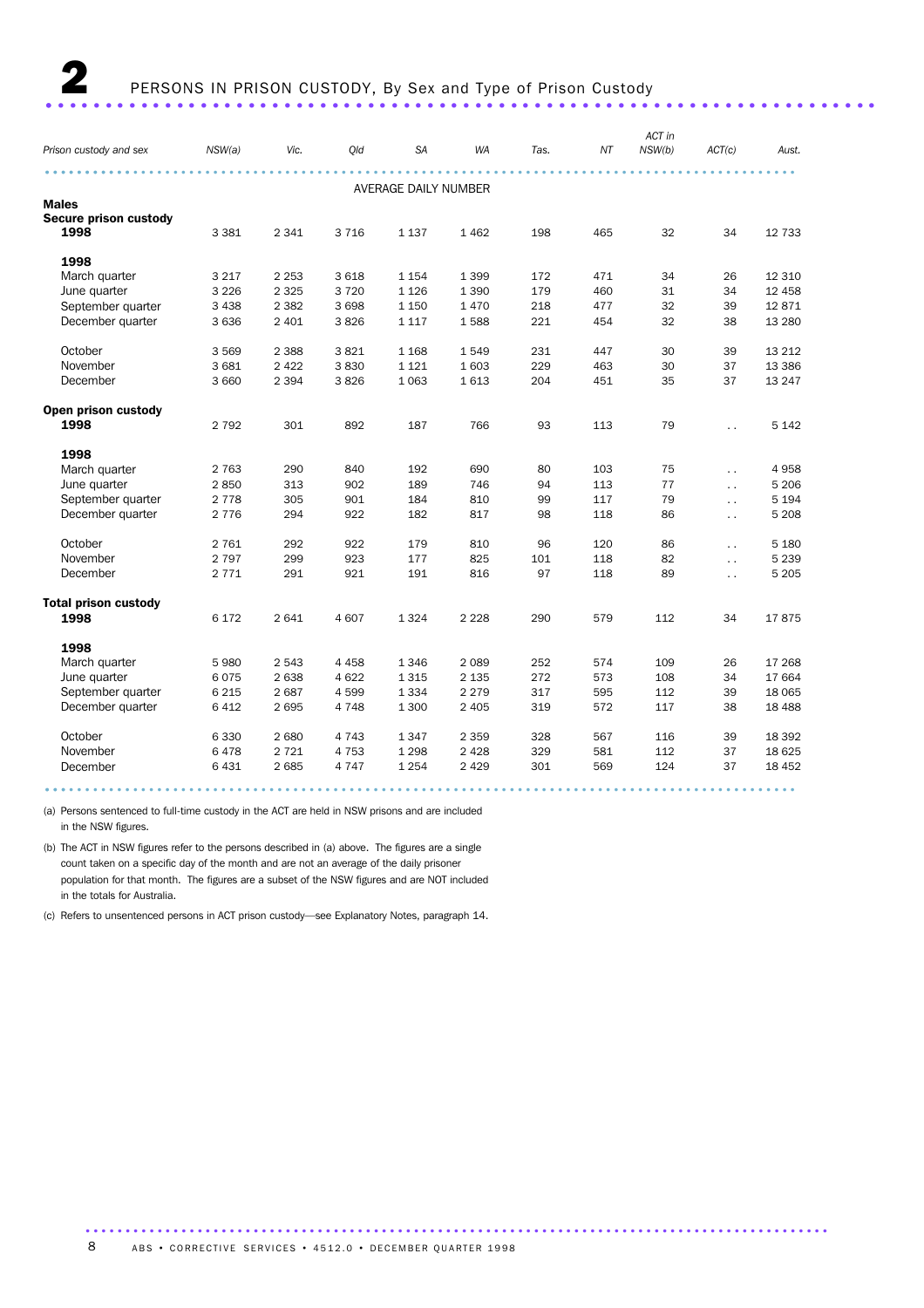| Prison custody and sex      | NSW(a) | Vic. | Qld | <b>SA</b>                | <b>WA</b> | Tas.                     | ΝT                       | ACT in<br>NSW(b)         | ACT(c)               | Aust.   |
|-----------------------------|--------|------|-----|--------------------------|-----------|--------------------------|--------------------------|--------------------------|----------------------|---------|
|                             |        |      |     | AVERAGE DAILY NUMBER     |           |                          |                          |                          |                      |         |
| <b>Females</b>              |        |      |     |                          |           |                          |                          |                          |                      |         |
| Secure prison custody       |        |      |     |                          |           |                          |                          |                          |                      |         |
| 1998                        | 223    | 125  | 195 | 79                       | 100       | 12                       | 28                       |                          | 3                    | 764     |
| 1998                        |        |      |     |                          |           |                          |                          |                          |                      |         |
| March quarter               | 190    | 117  | 191 | 82                       | 90        | 8                        | 28                       |                          | 4                    | 710     |
| June quarter                | 208    | 123  | 191 | 81                       | 98        | 11                       | 29                       |                          | $\sqrt{4}$           | 743     |
| September quarter           | 234    | 126  | 194 | 77                       | 93        | 14                       | 26                       |                          | $\overline{2}$       | 766     |
| December quarter            | 259    | 132  | 205 | 78                       | 119       | 13                       | 30                       | $\overline{\phantom{0}}$ | 3                    | 837     |
| October                     | 246    | 128  | 204 | 77                       | 104       | 13                       | 30                       |                          | 4                    | 806     |
| November                    | 267    | 132  | 208 | 81                       | 123       | 12                       | 30                       |                          | 3                    | 855     |
| December                    | 263    | 136  | 204 | 75                       | 129       | 13                       | 30                       |                          | $\mathbf{1}$         | 851     |
| Open prison custody         |        |      |     |                          |           |                          |                          |                          |                      |         |
| 1998                        | 122    | 30   | 71  |                          | 61        |                          |                          | 6                        | $\ddot{\phantom{a}}$ | 284     |
| 1998                        |        |      |     |                          |           |                          |                          |                          |                      |         |
| March quarter               | 111    | 27   | 60  |                          | 60        |                          |                          | $\overline{7}$           | $\ddotsc$            | 257     |
| June quarter                | 118    | 33   | 76  |                          | 59        |                          |                          | 6                        | $\ddotsc$            | 285     |
| September quarter           | 128    | 31   | 65  | $\overline{\phantom{0}}$ | 64        | $\overline{\phantom{a}}$ | -                        | 6                        |                      | 288     |
| December quarter            | 130    | 30   | 84  | $\overline{\phantom{0}}$ | 61        | $\overline{\phantom{0}}$ | $\overline{\phantom{0}}$ | 6                        | $\ddot{\phantom{0}}$ | 306     |
| October                     | 129    | 28   | 73  | $\overline{\phantom{0}}$ | 60        |                          |                          | 5                        | $\ddot{\phantom{a}}$ | 290     |
| November                    | 130    | 31   | 83  |                          | 66        |                          |                          | 6                        | $\ddotsc$            | 310     |
| December                    | 131    | 32   | 96  |                          | 58        | $\overline{\phantom{0}}$ |                          | 6                        | $\ddotsc$            | 317     |
| <b>Total prison custody</b> |        |      |     |                          |           |                          |                          |                          |                      |         |
| 1998                        | 344    | 155  | 267 | 79                       | 161       | 12                       | 28                       | 6                        | 3                    | 1048    |
| 1998                        |        |      |     |                          |           |                          |                          |                          |                      |         |
| March quarter               | 300    | 144  | 251 | 82                       | 150       | 8                        | 28                       | $\overline{7}$           | $\overline{4}$       | 967     |
| June quarter                | 325    | 156  | 267 | 81                       | 157       | 11                       | 29                       | 6                        | $\overline{4}$       | 1028    |
| September quarter           | 362    | 157  | 260 | 77                       | 157       | 14                       | 26                       | 6                        | $\overline{2}$       | 1 0 5 3 |
| December quarter            | 389    | 162  | 289 | 78                       | 180       | 13                       | 30                       | 6                        | 3                    | 1 1 4 3 |
| October                     | 375    | 156  | 277 | 77                       | 164       | 13                       | 30                       | 5                        | $\overline{4}$       | 1096    |
| November                    | 397    | 163  | 291 | 81                       | 189       | 12                       | 30                       | 6                        | 3                    | 1 1 6 6 |
| December                    | 394    | 168  | 300 | 75                       | 188       | 13                       | 30                       | 6                        | $\mathbf{1}$         | 1 1 6 8 |
|                             |        |      |     |                          |           |                          |                          |                          |                      |         |

(a) Persons sentenced to full-time custody in the ACT are held in NSW prisons and are included in the NSW figures.

(b) The ACT in NSW figures refer to the persons described in (a) above. The figures are a single count taken on a specific day of the month and are not an average of the daily prisoner population for that month. The figures are a subset of the NSW figures and are NOT included in the totals for Australia.

(c) Refers to unsentenced persons in ACT prison custody—see Explanatory Notes, paragraph 14.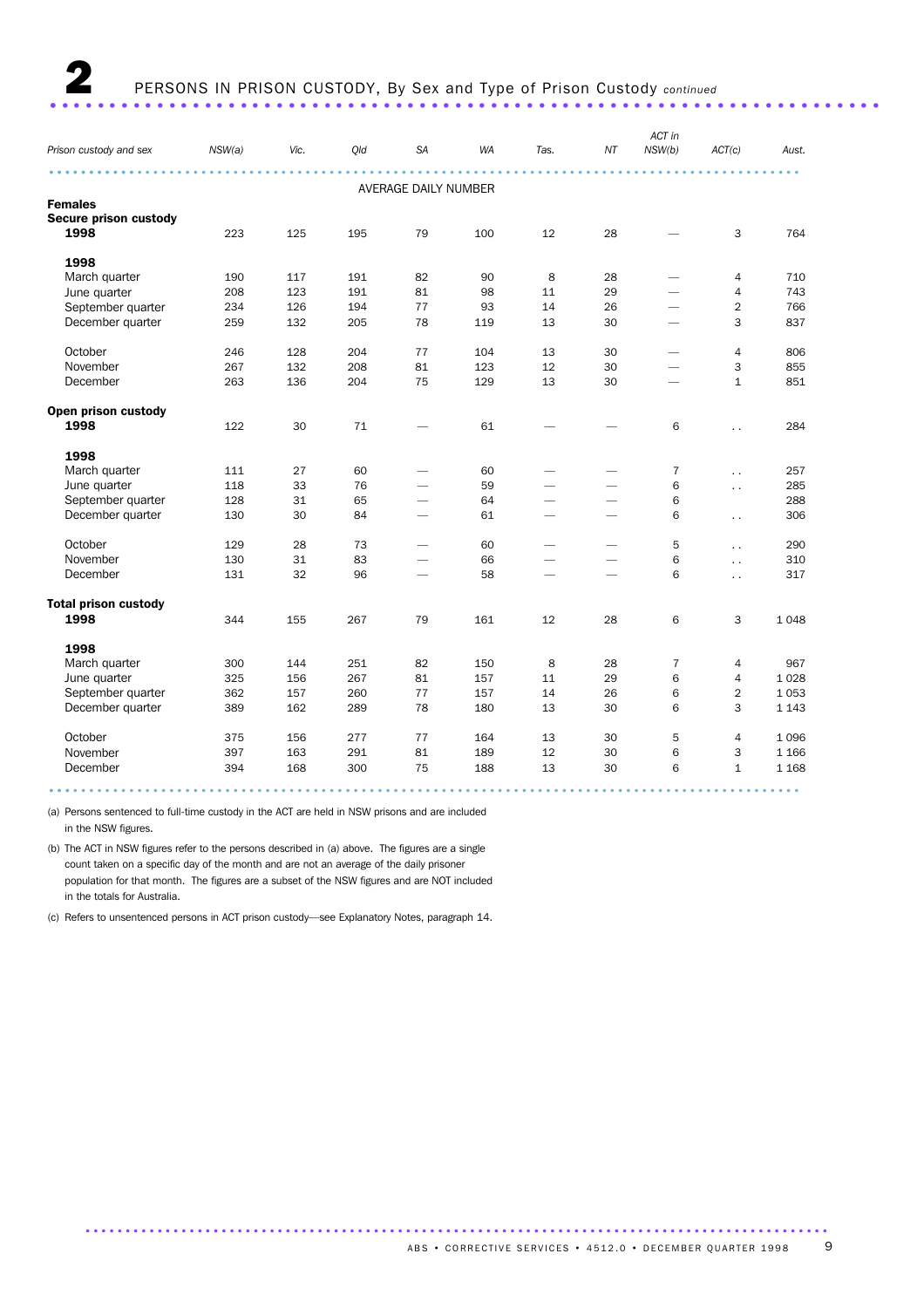# 2 PERSONS IN PRISON CUSTODY, By Sex and Type of Prison Custody *continued*

...................................................................... .

|                             |         |         |         |                      |           |      |     | ACT in |                      |          |
|-----------------------------|---------|---------|---------|----------------------|-----------|------|-----|--------|----------------------|----------|
| Prison custody and sex      | NSW(a)  | Vic.    | Qld     | <b>SA</b>            | <b>WA</b> | Tas. | ΝT  | NSW(b) | ACT(c)               | Aust.    |
|                             |         |         |         |                      |           |      |     |        |                      |          |
|                             |         |         |         | AVERAGE DAILY NUMBER |           |      |     |        |                      |          |
| Persons                     |         |         |         |                      |           |      |     |        |                      |          |
| Secure prison custody       |         |         |         |                      |           |      |     |        |                      |          |
| 1998                        | 3 603   | 2 4 6 5 | 3 9 1 1 | 1 2 1 6              | 1562      | 209  | 493 | 32     | 37                   | 13 4 9 7 |
| 1998                        |         |         |         |                      |           |      |     |        |                      |          |
| March quarter               | 3 4 0 7 | 2 3 7 0 | 3809    | 1 2 3 6              | 1489      | 181  | 498 | 34     | 30                   | 13 0 20  |
| June quarter                | 3 4 3 3 | 2 4 4 8 | 3 9 1 0 | 1 2 0 6              | 1488      | 189  | 489 | 31     | 37                   | 13 200   |
| September quarter           | 3672    | 2 5 0 8 | 3892    | 1 2 2 7              | 1 5 6 3   | 232  | 503 | 32     | 40                   | 13 637   |
| December quarter            | 3895    | 2 5 3 3 | 4 0 3 1 | 1 1 9 5              | 1707      | 234  | 484 | 32     | 40                   | 14 118   |
| October                     | 3815    | 2 5 1 6 | 4 0 25  | 1 2 4 5              | 1653      | 245  | 477 | 30     | 43                   | 14 0 18  |
| November                    | 3948    | 2 5 5 4 | 4 0 38  | 1 2 0 2              | 1725      | 240  | 493 | 30     | 40                   | 14 24 1  |
| December                    | 3923    | 2 5 3 0 | 4 0 3 0 | 1 1 3 8              | 1742      | 216  | 481 | 35     | 38                   | 14 098   |
| Open prison custody         |         |         |         |                      |           |      |     |        |                      |          |
| 1998                        | 2913    | 331     | 963     | 187                  | 827       | 93   | 113 | 85     | $\ddot{\phantom{0}}$ | 5 4 2 7  |
| 1998                        |         |         |         |                      |           |      |     |        |                      |          |
| March quarter               | 2874    | 318     | 900     | 192                  | 750       | 80   | 103 | 82     | $\ddot{\phantom{a}}$ | 5 2 1 6  |
| June quarter                | 2967    | 345     | 978     | 189                  | 804       | 94   | 113 | 83     | $\ddot{\phantom{0}}$ | 5 4 9 1  |
| September quarter           | 2 9 0 5 | 336     | 967     | 184                  | 874       | 99   | 117 | 85     | $\ddot{\phantom{a}}$ | 5 4 8 2  |
| December quarter            | 2 9 0 6 | 324     | 1 0 0 6 | 182                  | 878       | 98   | 118 | 91     | $\ddot{\phantom{a}}$ | 5513     |
| October                     | 2890    | 320     | 995     | 179                  | 870       | 96   | 120 | 91     | $\ddot{\phantom{0}}$ | 5470     |
| November                    | 2927    | 330     | 1 0 0 6 | 177                  | 891       | 101  | 118 | 88     | $\ddot{\phantom{a}}$ | 5 5 5 0  |
| December                    | 2 9 0 2 | 323     | 1 0 1 7 | 191                  | 874       | 97   | 118 | 95     | $\ddot{\phantom{0}}$ | 5 5 2 2  |
| <b>Total prison custody</b> |         |         |         |                      |           |      |     |        |                      |          |
| 1998                        | 6516    | 2 7 9 6 | 4874    | 1 4 0 3              | 2 3 8 9   | 302  | 607 | 118    | 37                   | 18923    |
| 1998                        |         |         |         |                      |           |      |     |        |                      |          |
| March quarter               | 6 2 8 0 | 2688    | 4 7 0 9 | 1 4 2 8              | 2 2 3 9   | 260  | 601 | 116    | 30                   | 18 2 35  |
| June quarter                | 6 4 0 1 | 2 7 9 4 | 4888    | 1 3 9 6              | 2 2 9 2   | 283  | 602 | 114    | 37                   | 18 692   |
| September quarter           | 6577    | 2843    | 4859    | 1411                 | 2 4 3 6   | 331  | 621 | 118    | 40                   | 19 118   |
| December quarter            | 6801    | 2857    | 5 0 3 7 | 1377                 | 2 5 8 5   | 332  | 602 | 123    | 40                   | 19 631   |
| October                     | 6705    | 2836    | 5 0 2 0 | 1 4 2 4              | 2 5 2 3   | 341  | 597 | 121    | 43                   | 19 4 88  |
| November                    | 6875    | 2884    | 5044    | 1379                 | 2617      | 341  | 611 | 118    | 40                   | 19 791   |
| December                    | 6825    | 2853    | 5047    | 1 3 2 9              | 2617      | 313  | 598 | 130    | 38                   | 19 6 20  |
|                             |         |         |         |                      |           |      |     |        |                      |          |

(a) Persons sentenced to full-time custody in the ACT are held in NSW prisons and are included

in the NSW figures.

(b) The ACT in NSW figures refer to the persons described in (a) above. The figures are a single count taken on a specific day of the month and are not an average of the daily prisoner population for that month. The figures are a subset of the NSW figures and are NOT included in the totals for Australia.

(c) Refers to unsentenced persons in ACT prison custody—see Explanatory Notes, paragraph 14.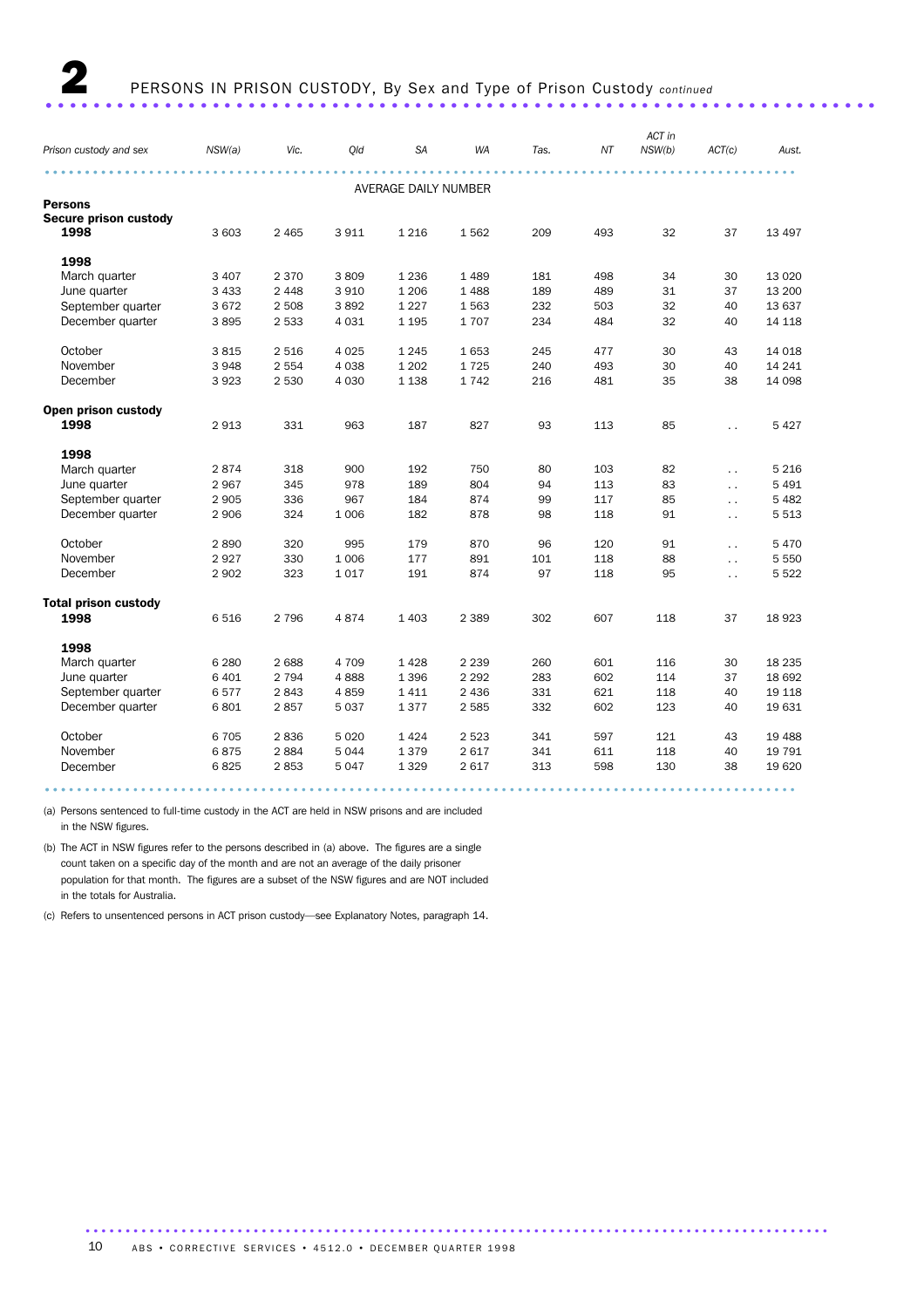|                             | ACT in |       |       |                                   |           |       |       |        |                      |       |  |
|-----------------------------|--------|-------|-------|-----------------------------------|-----------|-------|-------|--------|----------------------|-------|--|
| Prison custody and sex      | NSW(a) | Vic   | Old   | <b>SA</b>                         | <b>WA</b> | Tas.  | ΝT    | NSW(b) | ACT(c)               | Aust. |  |
|                             |        |       |       | RATE PER 100,000 ADULT POPULATION |           |       |       |        |                      |       |  |
| <b>Males</b>                |        |       |       |                                   |           |       |       |        |                      |       |  |
| Secure prison custody       |        |       |       |                                   |           |       |       |        |                      |       |  |
| 1998                        | 145.2  | 134.4 | 288.9 | 206.2                             | 218.1     | 114.2 | 656.4 | 28.1   | 29.5                 | 183.6 |  |
| 1998                        |        |       |       |                                   |           |       |       |        |                      |       |  |
| March quarter               | 138.9  | 130.2 | 283.1 | 209.9                             | 210.5     | 99.7  | 665.3 | 29.3   | 22.7                 | 178.5 |  |
| June quarter                | 138.9  | 134.0 | 289.7 | 204.5                             | 208.3     | 103.3 | 647.3 | 27.3   | 29.2                 | 180.1 |  |
| September quarter           | 147.3  | 136.4 | 287.0 | 208.4                             | 218.4     | 125.9 | 676.2 | 28.1   | 33.5                 | 185.1 |  |
| December quarter            | 155.3  | 137.0 | 295.5 | 202.1                             | 234.8     | 127.7 | 636.8 | 27.5   | 32.5                 | 190.4 |  |
| October                     | 152.5  | 136.3 | 295.1 | 211.3                             | 229.0     | 133.6 | 627.8 | 26.0   | 33.4                 | 189.4 |  |
| November                    | 157.3  | 138.2 | 295.8 | 202.8                             | 237.0     | 132.1 | 650.1 | 26.0   | 32.3                 | 191.9 |  |
| December                    | 156.4  | 136.6 | 295.5 | 192.3                             | 238.5     | 117.6 | 632.9 | 30.4   | 31.9                 | 189.9 |  |
| Open prison custody         |        |       |       |                                   |           |       |       |        |                      |       |  |
| 1998                        | 119.9  | 17.3  | 69.3  | 33.9                              | 114.3     | 53.5  | 159.5 | 69.0   | $\ddot{\phantom{a}}$ | 74.1  |  |
| 1998                        |        |       |       |                                   |           |       |       |        |                      |       |  |
| March quarter               | 119.3  | 16.8  | 65.8  | 34.9                              | 103.8     | 46.1  | 145.9 | 65.5   | $\ddot{\phantom{a}}$ | 71.9  |  |
| June quarter                | 122.7  | 18.0  | 70.2  | 34.4                              | 111.8     | 54.4  | 159.5 | 67.1   | $\ddot{\phantom{0}}$ | 75.3  |  |
| September quarter           | 119.0  | 17.5  | 69.9  | 33.4                              | 120.3     | 56.9  | 166.3 | 69.1   | $\ddot{\phantom{0}}$ | 74.7  |  |
| December quarter            | 118.6  | 16.8  | 71.2  | 33.0                              | 120.8     | 56.6  | 166.2 | 74.3   | $\ddotsc$            | 74.7  |  |
| October                     | 117.9  | 16.7  | 71.2  | 32.4                              | 119.8     | 55.6  | 168.2 | 74.6   | $\ddot{\phantom{0}}$ | 74.3  |  |
| November                    | 119.5  | 17.1  | 71.3  | 32.0                              | 122.0     | 58.1  | 165.3 | 71.1   | $\ddotsc$            | 75.1  |  |
| December                    | 118.4  | 16.6  | 71.1  | 34.6                              | 120.7     | 56.1  | 165.1 | 77.2   | $\ddot{\phantom{a}}$ | 74.6  |  |
| <b>Total prison custody</b> |        |       |       |                                   |           |       |       |        |                      |       |  |
| 1998                        | 265.0  | 151.7 | 358.2 | 240.1                             | 332.3     | 167.8 | 815.9 | 97.1   | 29.5                 | 257.7 |  |
| 1998                        |        |       |       |                                   |           |       |       |        |                      |       |  |
| March quarter               | 258.1  | 147.0 | 348.9 | 244.8                             | 314.4     | 145.8 | 811.2 | 94.8   | 22.7                 | 250.3 |  |
| June quarter                | 261.6  | 152.1 | 360.0 | 238.9                             | 320.1     | 157.6 | 806.8 | 94.4   | 29.2                 | 255.4 |  |
| September quarter           | 266.3  | 153.8 | 356.9 | 241.8                             | 338.7     | 182.8 | 842.5 | 97.2   | 33.5                 | 259.8 |  |
| December quarter            | 273.9  | 153.8 | 366.7 | 235.1                             | 355.7     | 184.3 | 803.0 | 101.8  | 32.5                 | 265.0 |  |
| October                     | 270.4  | 153.0 | 366.3 | 243.7                             | 348.9     | 189.2 | 796.0 | 100.6  | 33.4                 | 263.6 |  |
| November                    | 276.7  | 155.3 | 367.1 | 234.8                             | 359.0     | 190.2 | 815.4 | 97.1   | 32.3                 | 267.0 |  |
| December                    | 274.7  | 153.2 | 366.7 | 226.9                             | 359.2     | 173.7 | 798.0 | 107.6  | 31.9                 | 264.5 |  |
|                             |        |       |       |                                   |           |       |       |        |                      |       |  |

(a) Persons sentenced to full-time custody in the ACT are held in NSW prisons and are included in the NSW figures.

(b) The ACT in NSW figures refer to the persons described in (a) above. The figures are a single count taken on a specific day of the month and are not an average of the daily prisoner population for that month. The figures are a subset of the NSW figures and are NOT included in the totals for Australia.

(c) Refers to unsentenced persons in ACT prison custody—see Explanatory Notes, paragraph 14.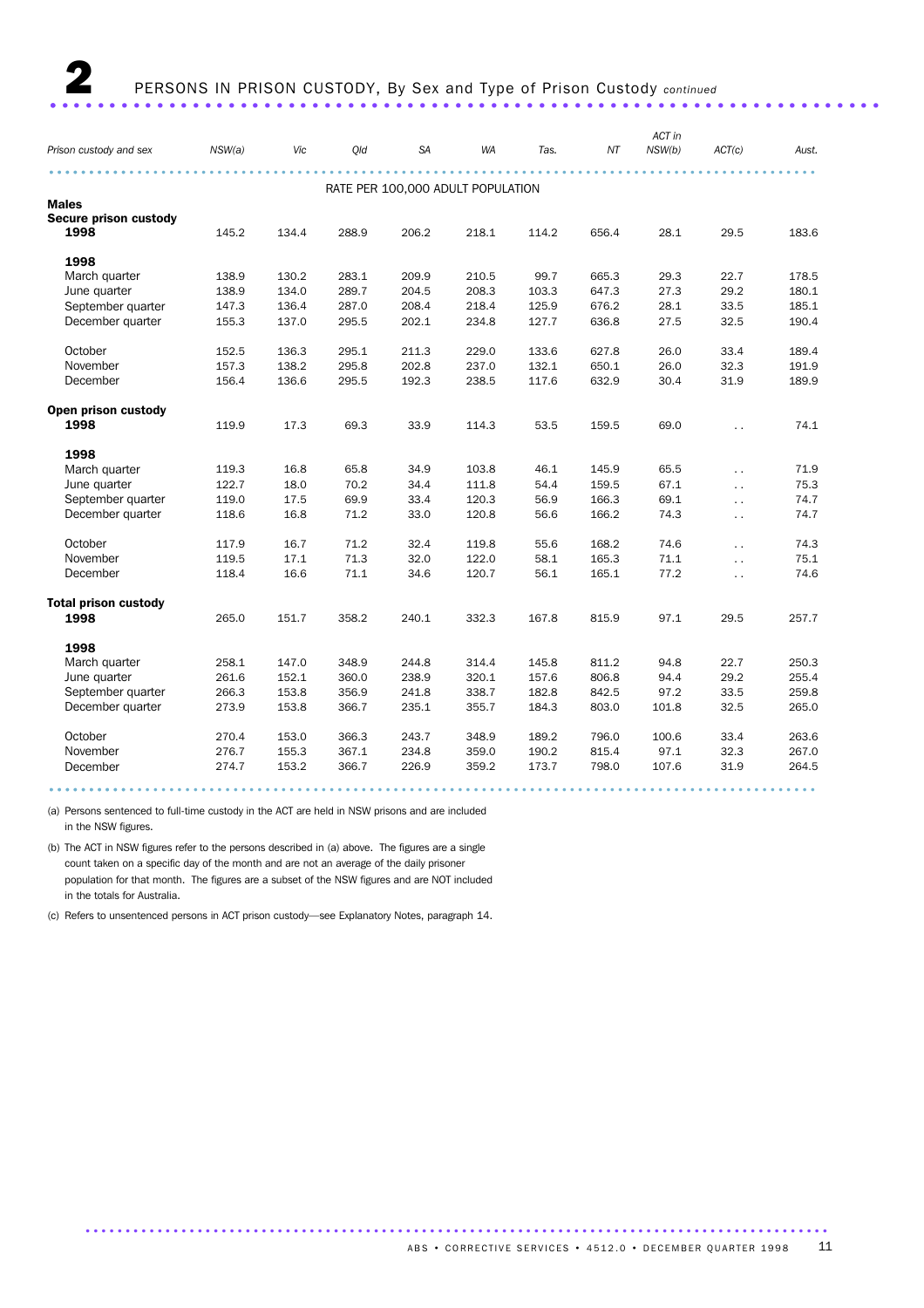### 2 PERSONS IN PRISON CUSTODY, By Sex and Type of Prison Custody *continued*

...................................................................... .

### *Prison custody and sex NSW(a) Vic Qld SA WA Tas. NT ACT in NSW(b) ACT(c) Aust.* ............................................................................................... ........... RATE PER 100,000 ADULT POPULATION Females Secure prison custody 1998 9.2 6.8 15.0 13.8 14.9 6.3 44.9 — 2.5 10.7 1998 March quarter 7.9 6.4 14.7 14.3 13.5 4.6 44.3 - 3.5 10.0<br>
June quarter 8.6 6.8 14.7 14.0 14.6 5.9 45.9 - 2.9 10.4 June quarter 8.6 6.8 14.7 14.0 14.6 5.9 45.9 — 2.9 10.4 September quarter  $9.7$   $6.9$   $14.9$   $13.3$   $13.8$   $7.9$   $41.7$   $1.4$   $10.7$ December quarter 10.7 7.2 15.6 13.4 17.5 6.9 47.8 — 2.4 11.7 October 10.2 7.0 15.5 13.3 15.4 7.2 47.9 — 3.4 11.2 November 11.0 7.2 15.8 14.0 18.1 6.5 48.0 — 2.5 11.9 December 10.9 7.4 15.5 13.0 19.1 7.0 47.4 – 1.1 11.8 Open prison custody **1998** 5.0 1.7 5.5  $-$  9.1  $-$  5.1  $\ldots$  4.0 1998<br>March quarter March quarter 4.6 1.5 4.6 — 9.0 — — 5.6 . . 3.6 June quarter 4.9 1.8 5.8 — 8.8 — — 5.1 . . 4.0 September quarter  $5.3$  1.7  $5.0$   $-$  9.5  $-$  5.1 .. 4.0 December quarter  $5.4$   $1.7$   $6.4$   $9.0$   $4.8$  ...  $4.3$ October 5.3 1.5 5.6 — 8.8 — — 4.2 . . 4.0 November 5.4 1.7 6.3 — 9.8 — – 5.1 .. 4.3 December 5.4 1.7 7.3 — 8.6 — — 5.1 . . 4.4 Total prison custody **1998** 19.1 14.3 8.5 20.4 13.8 23.9 6.3 44.9 5.1 2.5 14.7 1998<br>March quarter March quarter 12.5 8.0 19.4 14.3 22.5 4.6 44.3 5.6 3.5 13.6 June quarter 13.5 8.6 20.5 14.0 23.4 5.9 45.9 5.1 2.9 14.4 September quarter 15.0 8.6 19.9 13.3 23.2 7.9 41.7 5.1 1.4 14.7 December quarter 16.0 8.9 22.0 13.4 26.6 6.9 47.8 4.8 2.4 15.9 October 15.5 8.5 21.1 13.3 24.2 7.2 47.9 4.2 3.4 15.3 November 16.4 8.9 22.2 14.0 27.9 6.5 48.0 5.1 2.5 16.2 December 16.3 9.2 22.8 13.0 27.7 7.0 47.4 5.1 1.1 16.3 ............................................................................................... ...........

(a) Persons sentenced to full-time custody in the ACT are held in NSW prisons and are included in the NSW figures.

(b) The ACT in NSW figures refer to the persons described in (a) above. The figures are a single count taken on a specific day of the month and are not an average of the daily prisoner population for that month. The figures are a subset of the NSW figures and are NOT included in the totals for Australia.

(c) Refers to unsentenced persons in ACT prison custody—see Explanatory Notes, paragraph 14.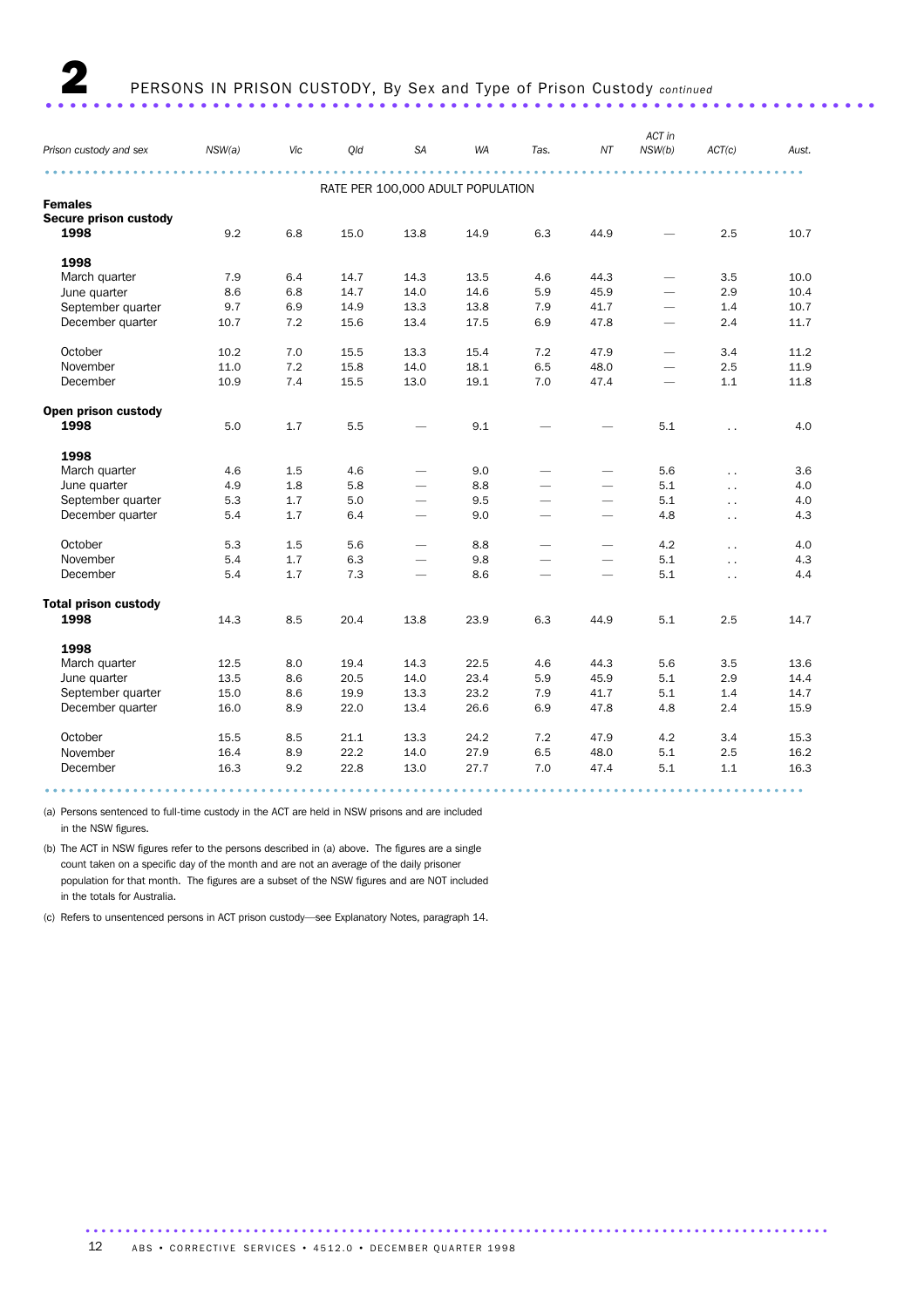|                             |        |      |       |           |                                   |      |       | ACT in |                      |       |
|-----------------------------|--------|------|-------|-----------|-----------------------------------|------|-------|--------|----------------------|-------|
| Prison custody and sex      | NSW(a) | Vic  | Qld   | <b>SA</b> | WA                                | Tas. | NΤ    | NSW(b) | ACT(c)               | Aust. |
|                             |        |      |       |           |                                   |      |       |        |                      |       |
|                             |        |      |       |           | RATE PER 100,000 ADULT POPULATION |      |       |        |                      |       |
| <b>Persons</b>              |        |      |       |           |                                   |      |       |        |                      |       |
| Secure prison custody       |        |      |       |           |                                   |      |       |        |                      |       |
| 1998                        | 76.0   | 69.2 | 151.0 | 107.8     | 116.3                             | 58.9 | 370.7 | 13.8   | 15.8                 | 95.8  |
| 1998                        |        |      |       |           |                                   |      |       |        |                      |       |
| March quarter               | 72.2   | 66.9 | 148.1 | 109.9     | 111.8                             | 51.0 | 375.1 | 14.4   | 13.0                 | 92.9  |
| June quarter                | 72.6   | 68.9 | 151.3 | 107.1     | 111.3                             | 53.4 | 366.5 | 13.4   | 15.8                 | 94.0  |
| September quarter           | 77.3   | 70.2 | 150.0 | 108.6     | 115.9                             | 65.4 | 379.5 | 13.9   | 17.2                 | 96.6  |
| December quarter            | 81.8   | 70.7 | 154.6 | 105.6     | 126.1                             | 65.7 | 361.6 | 13.6   | 17.2                 | 99.7  |
| October                     | 80.1   | 70.2 | 154.4 | 110.1     | 122.1                             | 68.8 | 356.9 | 12.8   | 18.2                 | 99.0  |
| November                    | 82.9   | 71.3 | 154.9 | 106.3     | 127.4                             | 67.6 | 368.8 | 12.8   | 17.2                 | 100.6 |
| December                    | 82.4   | 70.6 | 154.5 | 100.6     | 128.7                             | 60.8 | 359.4 | 15.0   | 16.3                 | 99.6  |
| Open prison custody         |        |      |       |           |                                   |      |       |        |                      |       |
| 1998                        | 61.5   | 9.3  | 37.2  | 16.6      | 61.6                              | 26.1 | 85.0  | 36.6   | $\ddot{\phantom{0}}$ | 38.5  |
| 1998                        |        |      |       |           |                                   |      |       |        |                      |       |
| March quarter               | 60.9   | 9.0  | 35.0  | 17.0      | 56.3                              | 22.5 | 77.7  | 35.0   | $\ddotsc$            | 37.2  |
| June quarter                | 62.8   | 9.7  | 37.8  | 16.8      | 60.2                              | 26.5 | 85.0  | 35.5   | $\ddotsc$            | 39.1  |
| September quarter           | 61.2   | 9.4  | 37.2  | 16.3      | 64.8                              | 27.7 | 88.5  | 36.6   | $\ddotsc$            | 38.8  |
| December quarter            | 61.0   | 9.0  | 38.6  | 16.1      | 64.9                              | 27.6 | 88.6  | 39.1   | $\sim$ .             | 38.9  |
|                             |        |      |       |           |                                   |      |       |        |                      |       |
| October                     | 60.7   | 8.9  | 38.2  | 15.8      | 64.2                              | 27.1 | 89.6  | 38.9   | $\ddotsc$            | 38.6  |
| November                    | 61.5   | 9.2  | 38.6  | 15.6      | 65.8                              | 28.3 | 88.1  | 37.7   | $\ddot{\phantom{a}}$ | 39.2  |
| December                    | 60.9   | 9.0  | 39.0  | 16.9      | 64.6                              | 27.3 | 88.0  | 40.7   | $\ddot{\phantom{a}}$ | 39.0  |
| <b>Total prison custody</b> |        |      |       |           |                                   |      |       |        |                      |       |
| 1998                        | 137.5  | 78.5 | 188.2 | 124.4     | 177.9                             | 85.0 | 455.7 | 50.4   | 15.8                 | 134.3 |
| 1998                        |        |      |       |           |                                   |      |       |        |                      |       |
| March quarter               | 133.2  | 75.9 | 183.1 | 127.0     | 168.2                             | 73.5 | 452.9 | 49.5   | 13.0                 | 130.2 |
| June quarter                | 135.4  | 78.6 | 189.1 | 123.9     | 171.5                             | 79.9 | 451.6 | 49.0   | 15.8                 | 133.0 |
| September quarter           | 138.5  | 79.6 | 187.2 | 124.9     | 180.8                             | 93.1 | 468.0 | 50.5   | 17.2                 | 135.4 |
| December quarter            | 142.8  | 79.7 | 193.2 | 121.8     | 190.9                             | 93.3 | 450.2 | 52.7   | 17.2                 | 138.6 |
| October                     | 140.8  | 79.1 | 192.5 | 125.9     | 186.3                             | 95.8 | 446.5 | 51.8   | 18.2                 | 137.6 |
| November                    | 144.4  | 80.5 | 193.4 | 121.9     | 193.2                             | 95.9 | 456.9 | 50.5   | 17.2                 | 139.7 |
| December                    | 143.3  | 79.6 | 193.5 | 117.5     | 193.3                             | 88.2 | 447.3 | 55.6   | 16.3                 | 138.5 |
|                             |        |      |       |           |                                   |      |       |        |                      |       |

(a) Persons sentenced to full-time custody in the ACT are held in NSW prisons and are included in the NSW figures.

(b) The ACT in NSW figures refer to the persons described in (a) above. The figures are a single count taken on a specific day of the month and are not an average of the daily prisoner population for that month. The figures are a subset of the NSW figures and are NOT included in the totals for Australia.

(c) Refers to unsentenced persons in ACT prison custody—see Explanatory Notes, paragraph 14.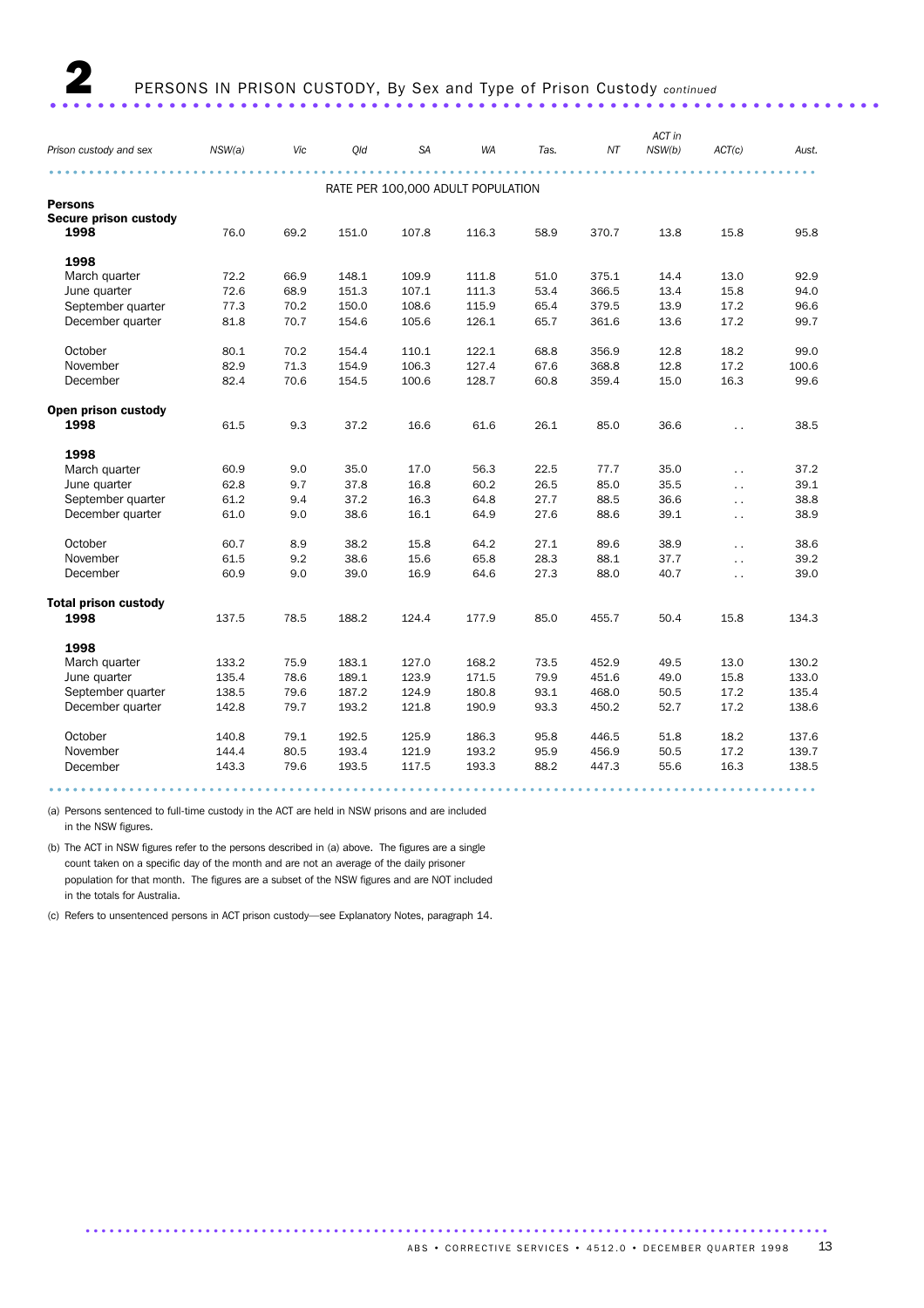3 PERSONS IN PRISON CUSTODY, By Legal Status and Sentence Type ..................................................................... .

| Legal status and<br>sentence type | NSW(a)                   | Vic.(b) | Qld     | <b>SA</b> | WA                           | Tas.         | ΝT   | ACT in<br>NSW(c)         | ACT(d)               | Aust.   |
|-----------------------------------|--------------------------|---------|---------|-----------|------------------------------|--------------|------|--------------------------|----------------------|---------|
|                                   |                          |         |         |           | NUMBER ON FIRST DAY OF MONTH |              |      |                          |                      |         |
| Unsentenced                       |                          |         |         |           |                              |              |      |                          |                      |         |
| 1998(e)                           | 1 1 1 5                  | 434     | 523     | 256       | 309                          | 51           | 81   | $\ddot{\phantom{0}}$     | 37                   | 2806    |
| 1998                              |                          |         |         |           |                              |              |      |                          |                      |         |
| March quarter(e)                  | 1 0 4 5                  | 457     | 473     | 256       | 284                          | 31           | 79   | $\ddot{\phantom{0}}$     | 28                   | 2 6 5 3 |
| June quarter(e)                   | 1 0 6 2                  | 449     | 508     | 264       | 285                          | 53           | 80   | $\ddotsc$                | 37                   | 2 7 3 7 |
| September quarter(e)              | 1 1 3 2                  | r412    | 548     | 251       | 317                          | 59           | r83  | $\ddotsc$                | 41                   | r2 842  |
| December quarter(e)               | 1 2 2 1                  | 419     | 561     | 252       | 351                          | 60           | 84   | $\ddot{\phantom{0}}$     | 42                   | 2 9 9 1 |
| October                           | 1 1 9 5                  | 409     | 563     | 261       | 343                          | 61           | 72   | $\ddot{\phantom{0}}$     | 41                   | 2945    |
| November                          | 1 2 3 3                  | 396     | 565     | 255       | 339                          | 66           | 91   | $\ddotsc$                | 47                   | 2992    |
| December                          | 1 2 3 6                  | 453     | 556     | 241       | 371                          | 53           | 88   | $\ddotsc$                | 38                   | 3 0 3 6 |
| Sentenced                         |                          |         |         |           |                              |              |      |                          |                      |         |
| <b>Fine default only</b>          |                          |         |         |           |                              |              |      |                          |                      |         |
| 1998(e)                           | $\mathbf{1}$             | n.a.    | 171     | 50        | 44                           | 3            | 19   |                          | $\ddot{\phantom{0}}$ | n.a.    |
| 1998                              |                          |         |         |           |                              |              |      |                          |                      |         |
| March quarter(e)                  | 2                        | n.a.    | 157     | 59        | 24                           | 2            | 16   | $\mathbf{1}$             | $\ddot{\phantom{0}}$ | n.a.    |
| June quarter(e)                   | $\mathbf{1}$             | n.a.    | 155     | 43        | 40                           | $\mathbf{1}$ | 19   | $\overline{\phantom{0}}$ | $\sim$               | n.a.    |
| September quarter(e)              | $\overline{\phantom{0}}$ | 9       | 133     | 48        | 54                           | 5            | r21  | $\overline{\phantom{0}}$ | $\ddot{\phantom{0}}$ | 270     |
| December quarter(e)               | $\mathbf{1}$             | 8       | 238     | 52        | 59                           | 5            | 20   |                          | $\sim$               | 384     |
| October                           | 3                        | 6       | 208     | 60        | 56                           | 6            | 24   | $\overline{\phantom{0}}$ | $\ddot{\phantom{0}}$ | 363     |
| November                          |                          | 9       | 238     | 43        | 56                           | 5            | 16   | $\overline{\phantom{0}}$ | $\sim$               | 367     |
| December                          | $\mathbf{1}$             | 9       | 269     | 53        | 64                           | 5            | 21   | $\overline{\phantom{0}}$ | $\ddotsc$            | 422     |
| <b>Other sentenced</b>            |                          |         |         |           |                              |              |      |                          |                      |         |
| 1998                              | 5 3 9 0                  | n.a.    | 4 1 4 7 | 1 0 9 7   | 2 0 18                       | 248          | 507  | 116                      | $\ddot{\phantom{0}}$ | n.a.    |
| 1998(e)                           |                          |         |         |           |                              |              |      |                          |                      |         |
| March quarter(e)                  | 5 2 2 3                  | n.a.    | 4 0 8 7 | 1096      | 1924                         | 224          | 513  | 105                      | $\ddot{\phantom{a}}$ | n.a.    |
| June quarter(e)                   | 5 3 2 1                  | n.a.    | 4 190   | 1 1 0 6   | 1948                         | 227          | 497  | 117                      | $\ddotsc$            | n.a.    |
| September quarter(e)              | 5 4 3 9                  | 2 4 0 9 | 4 1 1 9 | 1 0 9 7   | 2 0 4 2                      | 263          | 519  | 118                      | $\ddot{\phantom{0}}$ | 15 888  |
| December quarter(e)               | 5575                     | 2 4 2 9 | 4 1 9 3 | 1 0 8 9   | 2 160                        | 277          | 499  | 123                      | $\ddot{\phantom{a}}$ | 16 222  |
| October                           | 5 4 7 9                  | 2 4 2 4 | 4 1 5 4 | 1 1 0 3   | 2 1 0 8                      | 269          | 508  | 121                      | $\ddot{\phantom{0}}$ | 16 045  |
| November                          | 5 5 8 9                  | 2 4 5 1 | 4 202   | 1 1 0 2   | 2 1 7 5                      | 276          | 494  | 118                      | $\ddot{\phantom{0}}$ | 16 289  |
| December                          | 5 6 5 8                  | 2 4 1 3 | 4 2 2 3 | 1 0 6 2   | 2 1 9 6                      | 285          | 495  | 130                      | $\ddot{\phantom{0}}$ | 16 332  |
| <b>Total sentenced</b>            |                          |         |         |           |                              |              |      |                          |                      |         |
| 1998(e)                           | 5 3 9 1                  | 2 3 4 9 | 4 3 1 8 | 1 1 4 7   | 2 0 6 3                      | 251          | 526  | 116                      | $\ddot{\phantom{a}}$ | 16 045  |
| 1998                              |                          |         |         |           |                              |              |      |                          |                      |         |
| March quarter(e)                  | 5 2 2 5                  | 2 2 2 3 | 4 2 4 5 | 1 1 5 4   | 1948                         | 226          | 530  | 106                      | $\sim$ $\sim$        | 15 551  |
| June quarter(e)                   | 5 3 2 2                  | 2 3 1 9 | 4 3 4 6 | 1 1 4 9   | 1988                         | 228          | 516  | 117                      | $\sim$ .             | 15 866  |
| September quarter(e)              | 5 4 3 9                  | 2 4 1 8 | 4 2 5 2 | 1 1 4 5   | 2 0 9 6                      | 268          | r540 | 118                      | $\sim$ $\sim$        | r16 158 |
| December quarter(e)               | 5577                     | 2 4 3 7 | 4 4 3 1 | 1 1 4 1   | 2 2 1 8                      | 282          | 519  | 123                      | $\ddot{\phantom{0}}$ | 16 606  |
| October                           | 5 4 8 2                  | 2 4 3 0 | 4 3 6 2 | 1 1 6 3   | 2 1 6 4                      | 275          | 532  | 121                      | $\ddot{\phantom{0}}$ | 16 408  |
| November                          | 5 5 8 9                  | 2 4 6 0 | 4 4 4 0 | 1 1 4 5   | 2 2 3 1                      | 281          | 510  | 118                      | $\sim$ .             | 16 656  |
| December                          | 5 6 5 9                  | 2 4 2 2 | 4 4 9 2 | 1 1 1 5   | 2 2 6 0                      | 290          | 516  | 130                      | $\sim$               | 16 754  |
|                                   |                          |         |         |           |                              |              |      |                          |                      |         |

............................................................................................. .

(a) Persons sentenced to full-time custody in the ACT are held in NSW prisons and are included in the NSW figures.

(b) Numbers of sentenced prisoners by type of sentence for Vic. have been supplied for inclusion for the first time in this issue.

(c) The ACT in NSW figures refer to the persons described in (a) above. The figures are a subset of the NSW figures and are NOT included in the totals for Australia.

(d) Refers to unsentenced persons in ACT prison custody—see Explanatory Notes, paragraph 14.

(e) Figures for the quarter for first day of the month counts are calculated as a simple average—see Explanatory Notes, paragraph 5.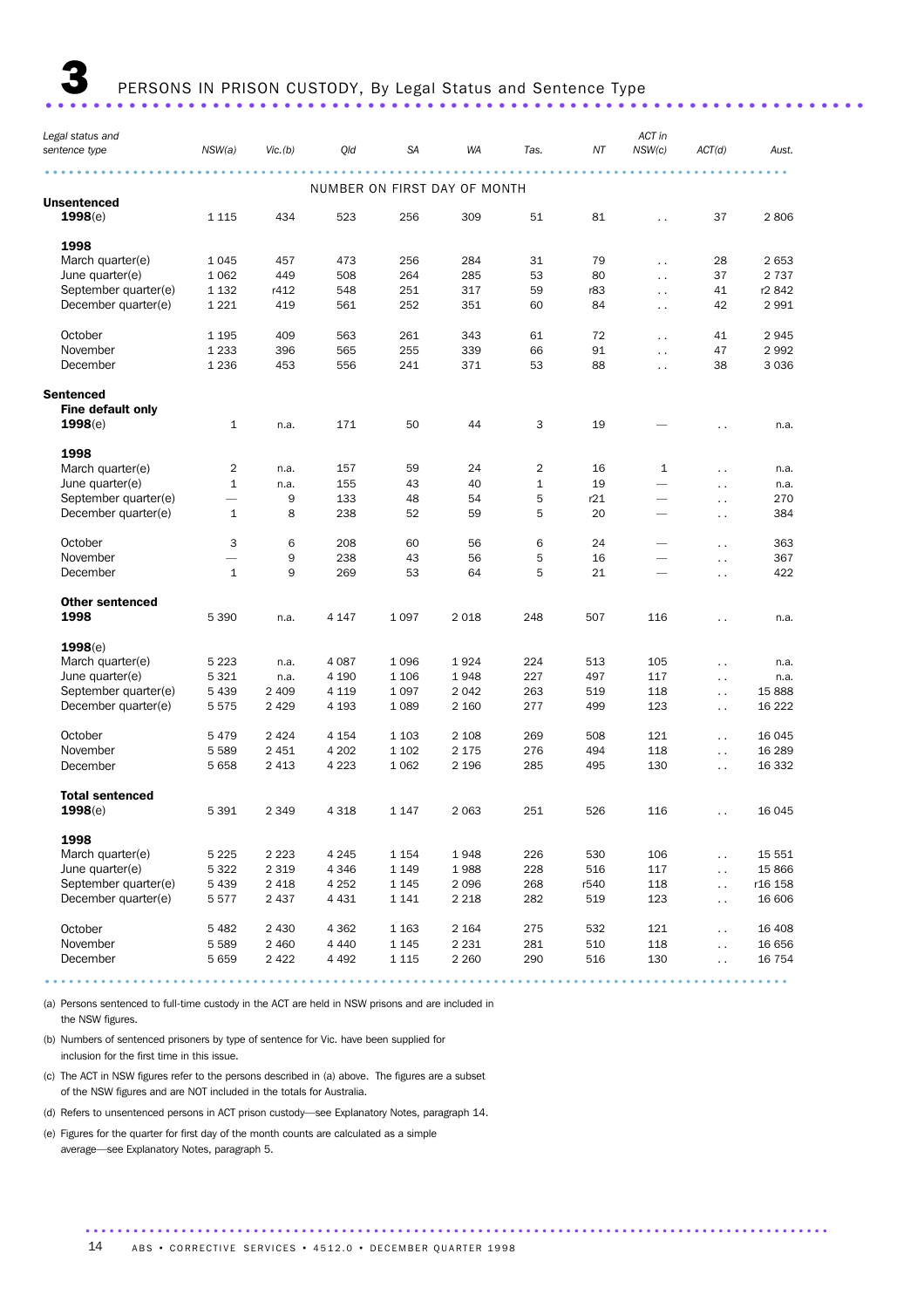| Legal status and     |         |         |         |           |                              |      |      | ACT in |        |         |
|----------------------|---------|---------|---------|-----------|------------------------------|------|------|--------|--------|---------|
| sentence type        | NSW(a)  | Vic.(b) | Old     | <b>SA</b> | <b>WA</b>                    | Tas. | ΝT   | NSW(c) | ACT(d) | Aust.   |
|                      |         |         |         |           |                              |      |      |        |        |         |
|                      |         |         |         |           | NUMBER ON FIRST DAY OF MONTH |      |      |        |        |         |
| <b>Total</b>         |         |         |         |           |                              |      |      |        |        |         |
| 1998(e)              | 6 50 6  | 2 7 8 4 | 4841    | 1 4 0 3   | 2 3 7 2                      | 302  | 608  | 116    | 37     | 18851   |
| 1998                 |         |         |         |           |                              |      |      |        |        |         |
| March quarter(e)     | 6 2 7 0 | 2680    | 4 7 1 8 | 1410      | 2 2 3 2                      | 258  | 609  | 106    | 28     | 18 204  |
| June quarter(e)      | 6 3 8 3 | 2 7 6 8 | 4853    | 1413      | 2 2 7 2                      | 281  | 596  | 117    | 37     | 18 603  |
| September quarter(e) | 6571    | r2 830  | 4 800   | 1 3 9 6   | 2 4 1 3                      | 327  | r622 | 118    | 41     | 19 000  |
| December quarter(e)  | 6798    | 2857    | 4 9 9 3 | 1 3 9 3   | 2 5 6 9                      | 342  | 603  | 123    | 42     | 19 597  |
| October              | 6677    | 2839    | 4925    | 1424      | 2 5 0 7                      | 336  | 604  | 121    | 41     | 19 3 53 |
| November             | 6822    | 2856    | 5 0 0 5 | 1 400     | 2570                         | 347  | 601  | 118    | 47     | 19 648  |
| December             | 6895    | 2875    | 5 0 4 8 | 1 3 5 6   | 2631                         | 343  | 604  | 130    | 38     | 19 790  |
|                      |         |         |         |           |                              |      |      |        |        |         |

(a) Persons sentenced to full-time custody in the ACT are held in NSW prisons and are included in the NSW figures.

(b) Numbers of sentenced prisoners by type of sentence for Vic. have been supplied for inclusion for the first time in this issue.

(c) The ACT in NSW figures refer to the persons described in (a) above. The figures are a subset of the NSW figures and are NOT included in the totals for Australia.

(d) Refers to unsentenced persons in ACT prison custody—see Explanatory Notes, paragraph 14.

(e) Figures for the quarter for first day of the month counts are calculated as a simple average—see Explanatory Notes, paragraph 5.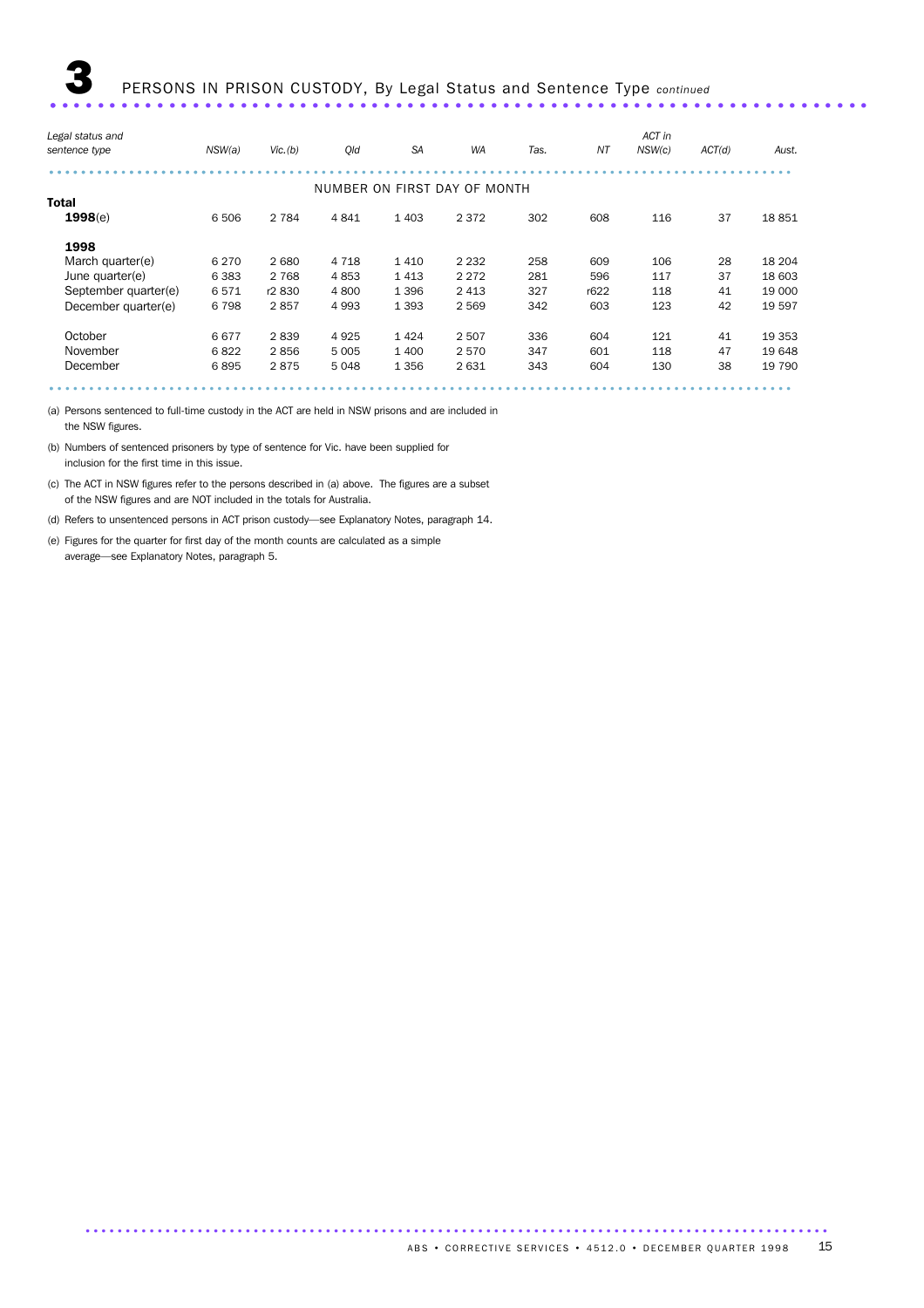3 PERSONS IN PRISON CUSTODY, By Legal Status and Sentence Type *continued* ..................................................................... ..

| Legal status and         | NSW(a) | Vic.(b) | Qld   | <b>SA</b> | WA                                | Tas. | ΝT     | ACT in<br>NSW(c)         |                      | Aust.  |
|--------------------------|--------|---------|-------|-----------|-----------------------------------|------|--------|--------------------------|----------------------|--------|
| sentence type            |        |         |       |           |                                   |      |        |                          | ACT(d)               |        |
|                          |        |         |       |           | RATE PER 100,000 ADULT POPULATION |      |        |                          |                      |        |
| <b>Unsentenced</b>       |        |         |       |           |                                   |      |        |                          |                      |        |
| 1998(e)                  | 23.5   | 12.2    | 20.2  | 22.7      | 23.0                              | 14.3 | 61.2   | $\ddotsc$                | 15.9                 | 19.9   |
| 1998                     |        |         |       |           |                                   |      |        |                          |                      |        |
| March quarter(e)         | 22.2   | 12.9    | 18.4  | 22.8      | 21.3                              | 8.8  | 59.5   | $\ddotsc$                | 12.0                 | 18.9   |
| June quarter(e)          | 22.5   | 12.6    | 19.6  | 23.4      | 21.3                              | 14.9 | 60.3   | $\ddotsc$                | 15.8                 | 19.5   |
| September quarter(e)     | 23.8   | 11.5    | 21.1  | 22.2      | 23.5                              | 16.7 | r62.3  | $\ddotsc$                | 17.8                 | 20.1   |
| December quarter(e)      | 25.6   | 11.7    | 21.5  | 22.3      | 25.9                              | 16.9 | 62.6   | $\ddotsc$                | 18.0                 | 21.1   |
| October                  | 25.1   | 11.4    | 21.6  | 23.1      | 25.3                              | 17.2 | 53.9   | $\ddot{\phantom{a}}$     | 17.5                 | 20.8   |
| November                 | 25.9   | 11.0    | 21.7  | 22.5      | 25.0                              | 18.6 | 68.1   | $\ddotsc$                | 20.1                 | 21.1   |
| December                 | 26.0   | 12.6    | 21.3  | 21.3      | 27.4                              | 14.9 | 65.8   | $\ddot{\phantom{a}}$     | 16.3                 | 21.4   |
| <b>Sentenced</b>         |        |         |       |           |                                   |      |        |                          |                      |        |
| <b>Fine default only</b> |        |         |       |           |                                   |      |        |                          |                      |        |
| 1998(e)                  |        | n.a.    | 6.6   | 4.5       | 3.3                               | 0.9  | 14.4   |                          |                      | n.a.   |
| 1998                     |        |         |       |           |                                   |      |        |                          |                      |        |
| March quarter(e)         |        | n.a.    | 6.1   | 5.2       | 1.8                               | 0.6  | 12.3   | 0.4                      | $\ddot{\phantom{0}}$ | n.a.   |
| June quarter(e)          |        | n.a.    | 6.0   | 3.8       | 3.0                               | 0.3  | 14.3   |                          | $\ddot{\phantom{0}}$ | n.a.   |
| September quarter(e)     |        | 0.3     | 5.1   | 4.2       | 4.0                               | 1.4  | r15.8  | $\overline{\phantom{0}}$ |                      | 1.9    |
| December quarter(e)      |        | 0.2     | 9.1   | 4.6       | 4.3                               | 1.5  | 15.2   | $\overline{\phantom{m}}$ | $\ddot{\phantom{0}}$ | 2.7    |
|                          |        |         |       |           |                                   |      |        |                          | $\ddot{\phantom{1}}$ |        |
| October                  | 0.1    | 0.2     | 8.0   | 5.3       | 4.1                               | 1.7  | 18.0   |                          | $\ddot{\phantom{0}}$ | 2.6    |
| November                 |        | 0.3     | 9.1   | 3.8       | 4.1                               | 1.4  | 12.0   |                          | $\ddot{\phantom{1}}$ | 2.6    |
| December                 |        | 0.3     | 10.3  | 4.7       | 4.7                               | 1.4  | 15.7   |                          | $\ddot{\phantom{0}}$ | 3.0    |
| <b>Other sentenced</b>   |        |         |       |           |                                   |      |        |                          |                      |        |
| 1998(e)                  | 113.7  | n.a.    | 160.1 | 97.3      | 150.3                             | 69.8 | 380.9  | 49.6                     | Ξ.                   | n.a.   |
| 1998                     |        |         |       |           |                                   |      |        |                          |                      |        |
| March quarter(e)         | 110.8  | n.a.    | 158.9 | 97.4      | 144.5                             | 63.3 | 386.5  | 44.9                     | $\ddot{\phantom{0}}$ | n.a.   |
| June quarter(e)          | 112.6  | n.a.    | 162.1 | 98.2      | 145.7                             | 64.1 | 372.6  | 50.1                     | $\ddot{\phantom{0}}$ | n.a.   |
| September quarter(e)     | 114.5  | 67.4    | 158.7 | 97.2      | 151.5                             | 74.0 | 391.1  | 50.5                     | $\ddot{\phantom{0}}$ | 112.6  |
| December quarter(e)      | 117.1  | 67.8    | 160.8 | 96.3      | 159.5                             | 77.8 | 373.2  | 52.6                     | $\ddot{\phantom{0}}$ | 114.5  |
| October                  | 115.1  | 67.6    | 159.3 | 97.5      | 155.7                             | 75.7 | 379.9  | 51.8                     | $\ddot{\phantom{0}}$ | 113.3  |
| November                 | 117.4  | 68.4    | 161.1 | 97.4      | 160.6                             | 77.6 | 369.5  | 50.5                     | $\ddot{\phantom{0}}$ | 115.0  |
| December                 | 118.8  | 67.3    | 161.9 | 93.9      | 162.2                             | 80.2 | 370.2  | 55.6                     | $\ddot{\phantom{0}}$ | 115.3  |
| <b>Total sentenced</b>   |        |         |       |           |                                   |      |        |                          |                      |        |
| 1998(e)                  | 113.8  | 65.9    | 166.7 | 101.7     | 153.6                             | 70.7 | 395.3  | 49.7                     | $\ddot{\phantom{0}}$ | 113.9  |
| 1998                     |        |         |       |           |                                   |      |        |                          |                      |        |
| March quarter(e)         | 110.8  | 62.7    | 165.0 | 102.7     | 146.4                             | 63.9 | 398.8  | 45.4                     | $\ddotsc$            | 111.0  |
| June quarter(e)          | 112.6  | 65.3    | 168.1 | 102.0     | 148.7                             | 64.4 | 386.9  | 50.1                     | $\ddot{\phantom{a}}$ | 112.9  |
| September quarter(e)     | 114.5  | 67.7    | 163.8 | 101.4     | 155.5                             | 75.4 | r406.9 | 50.5                     | $\ddotsc$            | r114.5 |
| December quarter(e)      | 117.1  | 68.0    | 169.9 | 100.9     | 163.8                             | 79.3 | 388.4  | 52.6                     | $\ddotsc$            | 117.3  |
|                          |        |         |       |           |                                   |      |        |                          |                      |        |
| October                  | 115.1  | 67.8    | 167.3 | 102.8     | 159.8                             | 77.4 | 397.9  | 51.8                     | $\sim$               | 115.9  |
| November                 | 117.4  | 68.6    | 170.3 | 101.2     | 164.8                             | 79.1 | 381.4  | 50.5                     | $\ddotsc$            | 117.6  |
| December                 | 118.8  | 67.6    | 172.3 | 98.6      | 166.9                             | 81.6 | 385.9  | 55.6                     | $\ddotsc$            | 118.3  |

............................................................................................. .

(a) Persons sentenced to full-time custody in the ACT are held in NSW prisons and are included in the NSW figures.

(b) Numbers of sentenced prisoners by type of sentence for Vic. have been supplied for inclusion for the first time in this issue.

(c) The ACT in NSW figures refer to the persons described in (a) above. The figures are a subset of the NSW figures and are NOT included in the totals for Australia.

(d) Refers to unsentenced persons in ACT prison custody—see Explanatory Notes, paragraph 14.

(e) Figures for the quarter for first day of the month counts are calculated as a simple average—see Explanatory Notes, paragraph 5.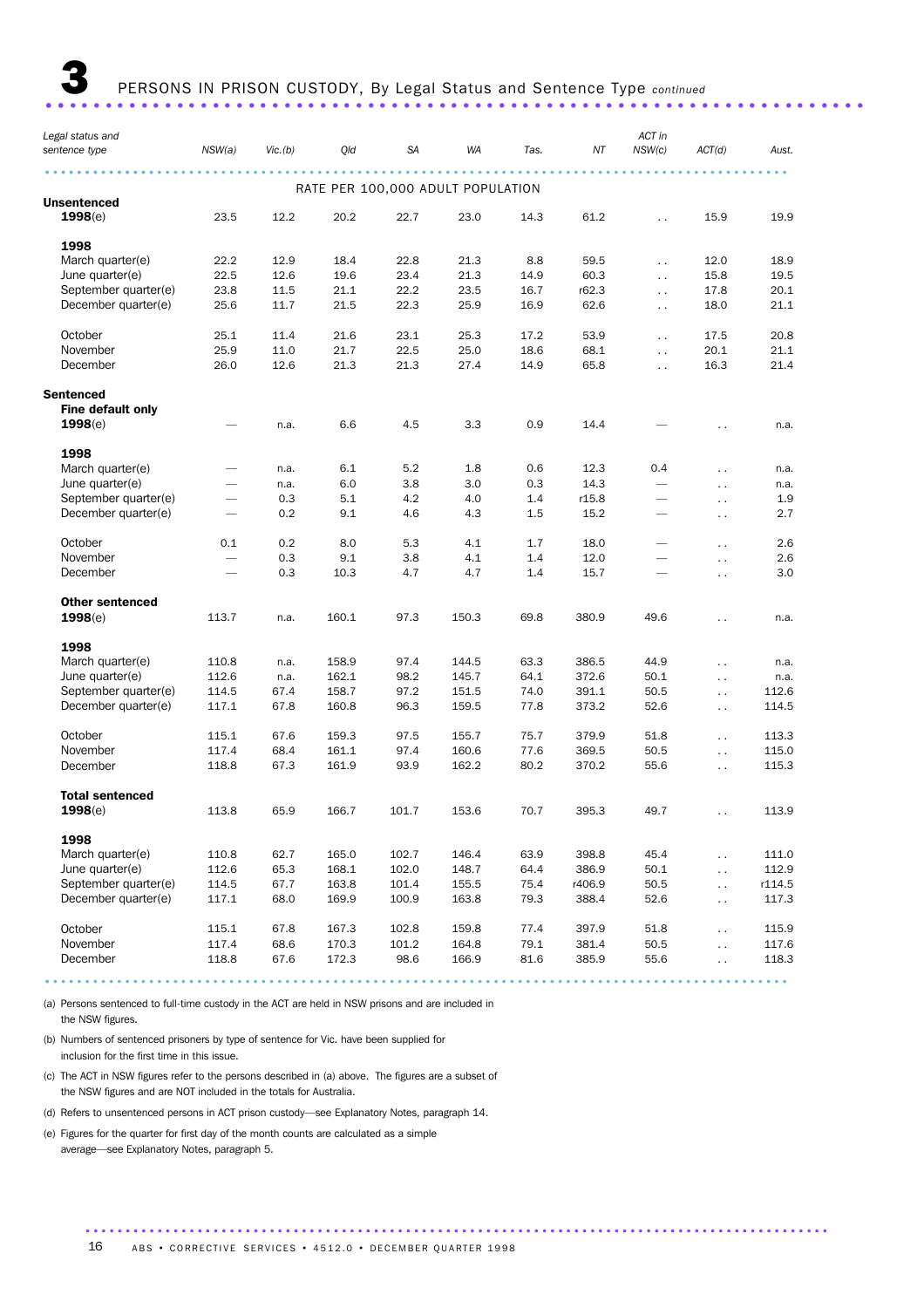| Legal status and     |        |         |       |           |                                   |      |        | ACT in |        |        |
|----------------------|--------|---------|-------|-----------|-----------------------------------|------|--------|--------|--------|--------|
| sentence type        | NSW(a) | Vic.(b) | Old   | <b>SA</b> | <b>WA</b>                         | Tas. | ΝT     | NSW(c) | ACT(d) | Aust.  |
|                      |        |         |       |           |                                   |      |        |        |        |        |
|                      |        |         |       |           | RATE PER 100,000 ADULT POPULATION |      |        |        |        |        |
| <b>Total</b>         |        |         |       |           |                                   |      |        |        |        |        |
| 1998(e)              | 137.3  | 78.1    | 186.9 | 124.4     | 176.6                             | 85.1 | 456.4  | 49.7   | 15.9   | 133.8  |
| 1998                 |        |         |       |           |                                   |      |        |        |        |        |
| March quarter(e)     | 133.0  | 75.6    | 183.4 | 125.4     | 167.7                             | 72.7 | 458.3  | 45.4   | 12.0   | 130.0  |
| June quarter(e)      | 135.0  | 77.9    | 187.8 | 125.4     | 170.0                             | 79.2 | 447.1  | 50.1   | 15.8   | 132.4  |
| September quarter(e) | 138.4  | 79.2    | 185.0 | 123.6     | 179.0                             | 92.1 | r469.3 | 50.5   | 17.8   | r134.6 |
| December quarter(e)  | 142.8  | 79.7    | 191.5 | 123.2     | 189.8                             | 96.2 | 451.0  | 52.6   | 18.0   | 138.4  |
| October              | 140.2  | 79.2    | 188.9 | 125.9     | 185.2                             | 94.5 | 451.7  | 51.8   | 17.5   | 136.7  |
| November             | 143.3  | 79.7    | 191.9 | 123.8     | 189.8                             | 97.6 | 449.5  | 50.5   | 20.1   | 138.7  |
| December             | 144.8  | 80.2    | 193.6 | 119.9     | 194.3                             | 96.5 | 451.7  | 55.6   | 16.3   | 139.7  |
|                      |        |         |       |           |                                   |      |        |        |        |        |

(a) Persons sentenced to full-time custody in the ACT are held in NSW prisons and are included in the NSW figures.

(b) Numbers of sentenced prisoners by type of sentence for Vic. have been supplied for inclusion for the first time in this issue.

(c) The ACT in NSW figures refer to the persons described in (a) above. The figures are a subset of the NSW figures and are NOT included in the totals for Australia.

(d) Refers to unsentenced persons in ACT prison custody—see Explanatory Notes, paragraph 14.

(e) Figures for the quarter for first day of the month counts are calculated as a simple average—see Explanatory Notes, paragraph 5.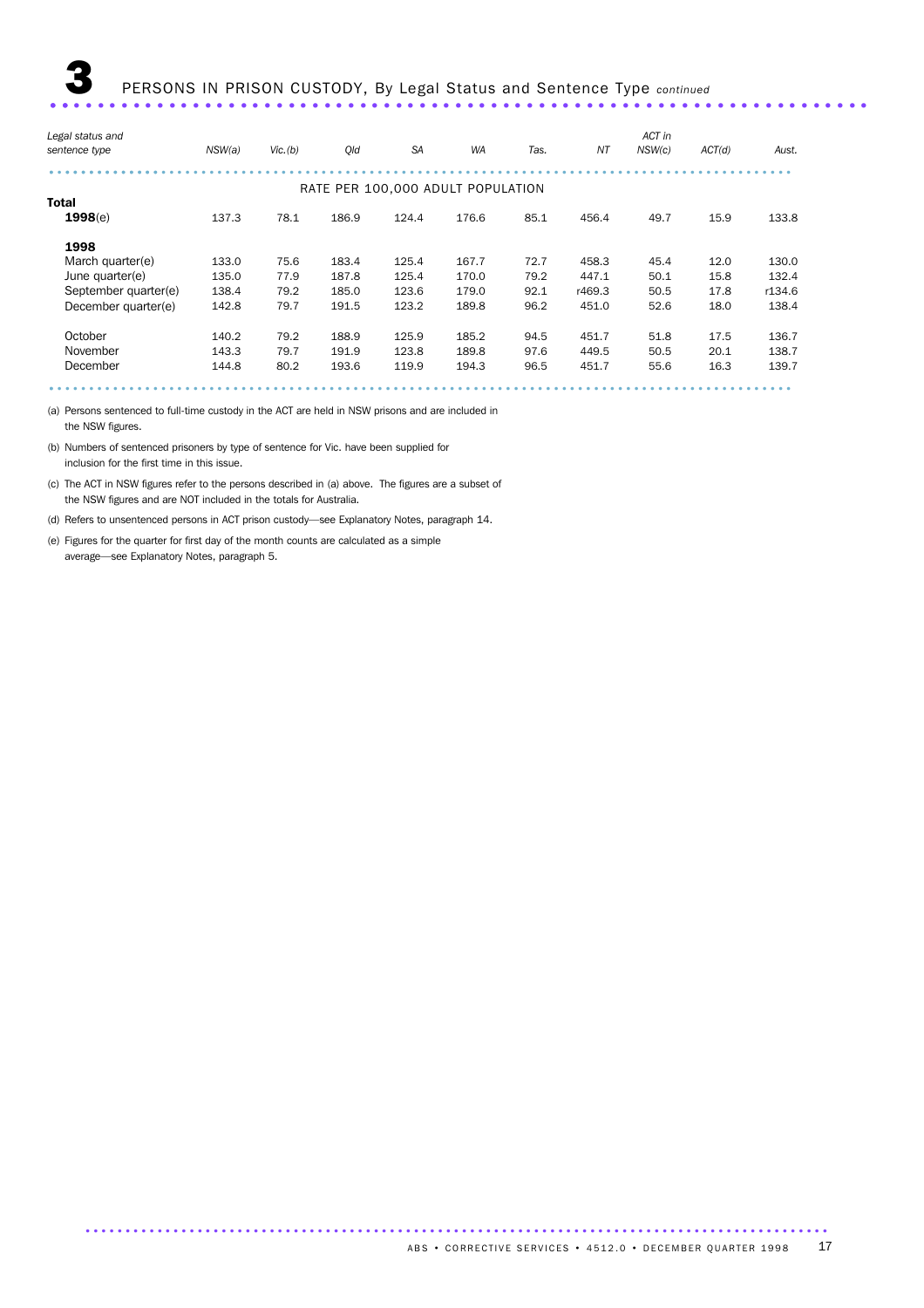## 4 SENTENCED RECEPTIONS INTO PRISON CUSTODY, By Type of Sentence ..................................................................... .....

| Sentence type          | NSW(a)  | Vic.(b) | Qld     | <b>SA</b>     | <b>WA</b> | Tas.    | NT      | ACT in<br>NSW(c)         | ACT                    | Aust.   |
|------------------------|---------|---------|---------|---------------|-----------|---------|---------|--------------------------|------------------------|---------|
|                        |         |         |         | <b>NUMBER</b> |           |         |         |                          |                        |         |
| Fine default only      |         |         |         |               |           |         |         |                          |                        |         |
| 1998                   | 55      | 70      | 3813    | 1810          | 533       | 292     | 824     | 5                        | $\ddot{\phantom{a}}$   | 7 3 9 7 |
| 1998                   |         |         |         |               |           |         |         |                          |                        |         |
| March quarter          | 18      | 9       | 828     | 454           | 109       | 36      | 190     | $\mathbf{1}$             | $\ddot{\phantom{a}}$   | 1644    |
| June quarter           | 14      | 18      | 698     | 347           | 117       | 63      | 218     | $\mathbf{1}$             | $\ddot{\phantom{0}}$   | 1475    |
| September quarter      | 11      | r23     | 902     | 490           | 149       | 131     | 196     | 3                        | $\ddot{\phantom{a}}$   | 1902    |
| December quarter       | 12      | 20      | 1 3 8 5 | 519           | 158       | 62      | 220     | $\overline{\phantom{0}}$ | $\ddot{\phantom{1}}$   | 2 3 7 6 |
| October                | 3       | 11      | 502     | 164           | 43        | 28      | 57      | $\overline{\phantom{0}}$ | $\ddot{\phantom{a}}$   | 808     |
| November               | 6       | 6       | 445     | 164           | 54        | 20      | 84      | $\overline{\phantom{0}}$ | $\ddot{\phantom{a}}$   | 779     |
| December               | 3       | 3       | 438     | 191           | 61        | 14      | 79      | $\overline{\phantom{m}}$ | $\ddot{\phantom{a}}$   | 789     |
| <b>Other sentenced</b> |         |         |         |               |           |         |         |                          |                        |         |
| 1998                   | 7 1 7 3 | 3 1 9 2 | 9 4 3 4 | 2 2 1 5       | 2 6 3 4   | 715     | 1 0 2 1 | 130                      | $\ddot{\phantom{a}}$   | 26 384  |
| 1998                   |         |         |         |               |           |         |         |                          |                        |         |
| March quarter          | 1667    | 567     | 2 3 1 5 | 448           | 585       | 114     | 239     | 42                       | $\ddot{\phantom{0}}$   | 5935    |
| June quarter           | 1774    | 643     | 2 0 4 8 | 443           | 608       | 205     | 246     | 26                       | $\ddot{\phantom{a}}$   | 5967    |
| September quarter      | 1792    | r991    | 2 2 3 8 | 446           | 721       | 227     | 282     | 37                       | $\ddot{\phantom{0}}$   | 6697    |
| December quarter       | 1940    | 991     | 2833    | 878           | 720       | 169     | 254     | 25                       | $\ddot{\phantom{0}}$   | 7 7 8 5 |
| October                | 678     | 372     | 1 0 1 0 | 308           | 267       | 78      | 80      | 5                        | $\ddot{\phantom{0}}$   | 2 7 9 3 |
| November               | 683     | 307     | 919     | 266           | 221       | 46      | 98      | 3                        | $\ddot{\phantom{0}}$   | 2 5 4 0 |
| December               | 579     | 312     | 904     | 304           | 232       | 45      | 76      | 17                       | $\ddot{\phantom{0}}$   | 2 4 5 2 |
| <b>Total sentenced</b> |         |         |         |               |           |         |         |                          |                        |         |
| 1998                   | 7 2 2 8 | 3 2 6 2 | 13 247  | 4 0 25        | 3 1 6 7   | 1 0 0 7 | 1845    | 135                      | $\ddot{\phantom{0}}$   | 33 781  |
| 1998                   |         |         |         |               |           |         |         |                          |                        |         |
| March quarter          | 1685    | 576     | 3 1 4 3 | 902           | 694       | 150     | 429     | 43                       | $\ddot{\phantom{a}}$   | 7579    |
| June quarter           | 1788    | 661     | 2 7 4 6 | 790           | 725       | 268     | 464     | 27                       | $\ddot{\phantom{a}}$ . | 7 4 4 2 |
| September quarter      | 1803    | r1 014  | 3 1 4 0 | 936           | 870       | 358     | 478     | 40                       | $\ddot{\phantom{a}}$   | 8599    |
| December quarter       | 1952    | 1011    | 4 2 1 8 | 1 3 9 7       | 878       | 231     | 474     | 25                       | $\ddot{\phantom{a}}$   | 10 161  |
| October                | 681     | 383     | 1512    | 472           | 310       | 106     | 137     | 5                        | $\ddot{\phantom{0}}$   | 3 601   |
| November               | 689     | 313     | 1 3 6 4 | 430           | 275       | 66      | 182     | 3                        | $\ddot{\phantom{0}}$   | 3 3 1 9 |
| December               | 582     | 315     | 1 3 4 2 | 495           | 293       | 59      | 155     | 17                       | $\ddot{\phantom{0}}$   | 3 2 4 1 |
|                        |         |         |         |               |           |         |         |                          |                        |         |

(a) Numbers of sentenced receptions for NSW have been supplied for inclusion for the first time in this issue.

(b) For the March and June quarters in 1998, persons reclassified from unsentenced to sentenced status during the month were not included in the reception figures for Vic. Information on sentenced receptions for Vic. for those two quarters is therefore not comparable with information for other States and Territories. From July persons reclassified from unsentenced to sentenced status have been included and Vic. information is thus comparable for September and December quarters.

(c) Persons sentenced to full-time custody in the ACT are held in NSW prisons—see Explanatory Notes, paragraph 14.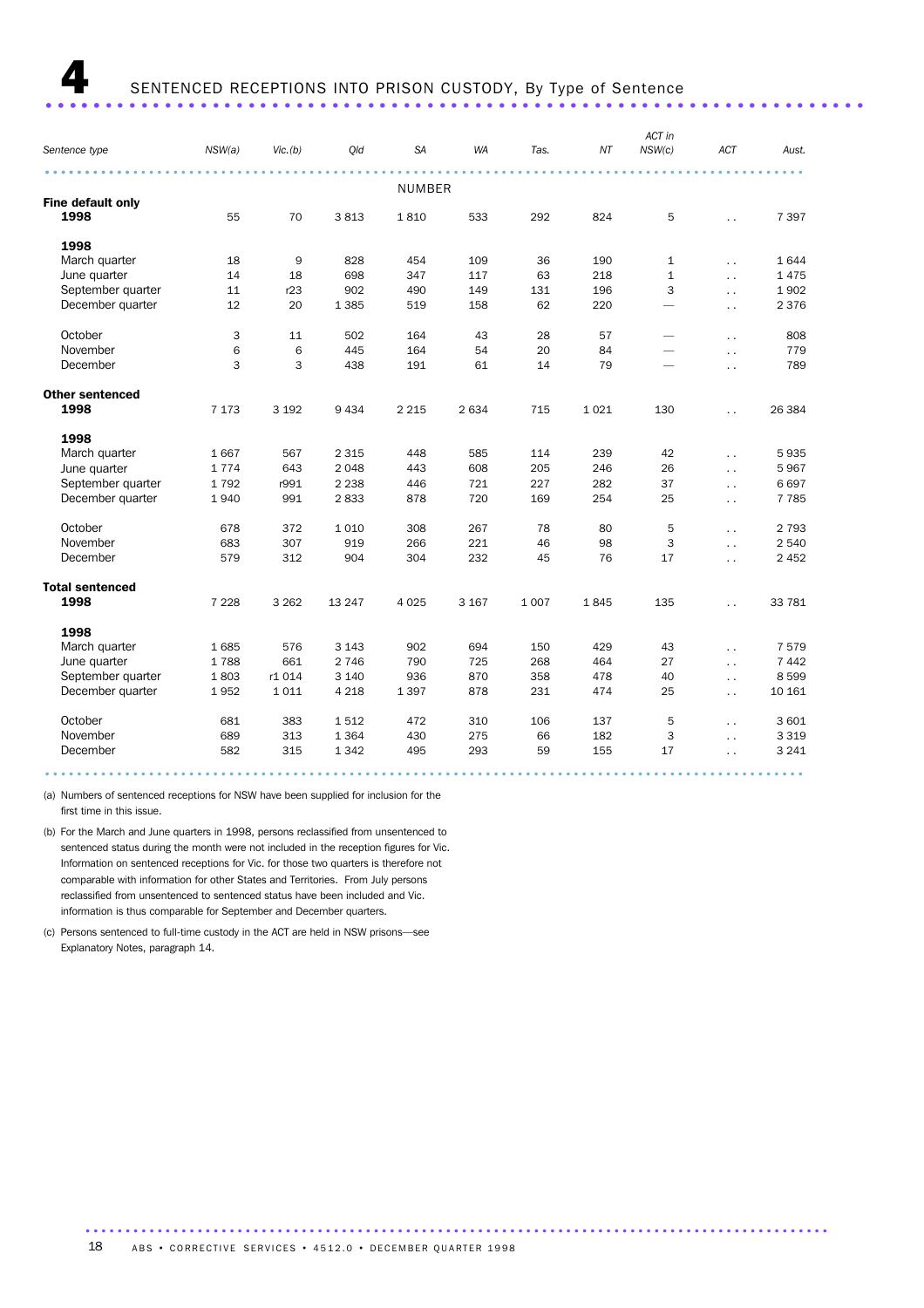**4** SENTENCED RECEPTIONS INTO PRISON CUSTODY, By Type of Sentence *continued* ..................................................................... .....

|                        |        |         |                                   |           |       |       |           | ACT in                   |                      |       |
|------------------------|--------|---------|-----------------------------------|-----------|-------|-------|-----------|--------------------------|----------------------|-------|
| Sentence type          | NSW(a) | Vic.(b) | Qld                               | <b>SA</b> | WA    | Tas.  | ΝT        | NSW(c)                   | ACT                  | Aust. |
|                        |        |         |                                   |           |       |       |           |                          |                      |       |
|                        |        |         | RATE PER 100,000 ADULT POPULATION |           |       |       |           |                          |                      |       |
| Fine default only      |        |         |                                   |           |       |       |           |                          |                      |       |
| 1998                   | 1.2    | 2.0     | 147.1                             | 160.5     | 39.7  | 82.2  | 619.0     | 2.1                      |                      | 52.5  |
| 1998                   |        |         |                                   |           |       |       |           |                          |                      |       |
| March quarter          | 0.4    | 0.3     | 32.2                              | 40.4      | 8.2   | 10.2  | 143.1     | 0.4                      | $\ddotsc$            | 11.7  |
| June quarter           | 0.3    | 0.5     | 27.0                              | 30.8      | 8.8   | 17.8  | 163.6     | 0.4                      | $\ddotsc$            | 10.5  |
| September quarter      | 0.2    | r0.6    | 34.8                              | 43.4      | 11.1  | 36.8  | 147.8     | 1.3                      | $\ddotsc$            | 13.5  |
| December quarter       | 0.3    | 0.6     | 53.1                              | 45.9      | 11.7  | 17.4  | 164.5     | $\overline{\phantom{0}}$ | $\ddot{\phantom{0}}$ | 16.8  |
| October                | 0.1    | 0.3     | 19.3                              | 14.5      | 3.2   | 7.9   | 42.6      |                          | $\ddot{\phantom{a}}$ | 5.7   |
| November               | 0.1    | 0.2     | 17.1                              | 14.5      | 4.0   | 5.6   | 62.8      | $\overline{\phantom{0}}$ | $\ddotsc$            | 5.5   |
| December               | 0.1    | 0.1     | 16.8                              | 16.9      | 4.5   | 3.9   | 59.1      |                          | $\ddotsc$            | 5.6   |
| <b>Other sentenced</b> |        |         |                                   |           |       |       |           |                          |                      |       |
| 1998                   | 151.4  | 89.5    | 364.1                             | 196.3     | 196.1 | 201.4 | 767.1     | 55.7                     | $\ddotsc$            | 187.3 |
| 1998                   |        |         |                                   |           |       |       |           |                          |                      |       |
| March quarter          | 35.4   | 16.0    | 90.0                              | 39.8      | 43.9  | 32.2  | 180.0     | 18.0                     | $\ddot{\phantom{a}}$ | 42.4  |
| June quarter           | 37.5   | 18.1    | 79.2                              | 39.3      | 45.5  | 57.9  | 184.6     | 11.1                     | $\ddotsc$            | 42.5  |
| September quarter      | 37.7   | r27.7   | 86.2                              | 39.5      | 53.5  | 63.8  | 212.6     | 15.9                     | $\ddotsc$            | 47.4  |
| December quarter       | 40.7   | 27.6    | 108.6                             | 77.6      | 53.2  | 47.5  | 190.0     | 10.7                     | $\ddotsc$            | 55.0  |
|                        |        |         |                                   |           |       |       |           |                          |                      |       |
| October                | 14.2   | 10.4    | 38.7                              | 27.2      | 19.7  | 21.9  | 59.8      | 2.1                      | $\ddotsc$            | 19.7  |
| November               | 14.3   | 8.6     | 35.2                              | 23.5      | 16.3  | 12.9  | 73.3      | 1.3                      | $\ddot{\phantom{a}}$ | 17.9  |
| December               | 12.2   | 8.7     | 34.7                              | 26.9      | 17.1  | 12.7  | 56.8      | 7.3                      | $\ddotsc$            | 17.3  |
| <b>Total sentenced</b> |        |         |                                   |           |       |       |           |                          |                      |       |
| 1998                   | 152.5  | 91.4    | 511.2                             | 356.7     | 235.8 | 283.7 | 1 3 8 6.1 | 57.8                     |                      | 239.7 |
| 1998                   |        |         |                                   |           |       |       |           |                          |                      |       |
| March quarter          | 35.7   | 16.3    | 122.2                             | 80.2      | 52.1  | 42.3  | 323.0     | 18.4                     | $\ddotsc$            | 54.1  |
| June quarter           | 37.8   | r18.6   | r106.2                            | r70.1     | r54.2 | r75.7 | r348.1    | r11.6                    | $\ddotsc$            | 53.0  |
| September quarter      | 38.0   | r28.4   | 121.0                             | 82.9      | 64.5  | 100.7 | 360.4     | 17.2                     | $\ddotsc$            | 60.9  |
| December quarter       | 41.0   | 28.2    | 161.8                             | 123.5     | 64.8  | 65.0  | 354.5     | 10.7                     | $\ddot{\phantom{a}}$ | 71.8  |
| October                | 14.3   | 10.7    | 58.0                              | 41.7      | 22.9  | 29.8  | 102.5     | 2.1                      | $\ddotsc$            | 25.4  |
| November               | 14.5   | 8.7     | 52.3                              | 38.0      | 20.3  | 18.6  | 136.1     | 1.3                      | $\ddotsc$            | 23.4  |
| December               | 12.2   | 8.8     | 51.5                              | 43.8      | 21.6  | 16.6  | 115.9     | 7.3                      | $\ddot{\phantom{a}}$ | 22.9  |
|                        |        |         |                                   |           |       |       |           |                          |                      |       |

(a) Numbers of sentenced receptions for NSW have been supplied for inclusion for the first time in this issue.

(b) For the March and June quarters in 1998, persons reclassified from unsentenced to sentenced status during the month were not included in the reception figures for Vic. Information on sentenced receptions for Vic. for those two quarters is therefore not comparable with information for other States and Territories. From July persons reclassified from unsentenced to sentenced status have been included and Vic. information is thus comparable for September and December quarters.

(c) Persons sentenced to full-time custody in the ACT are held in NSW prisons—see Explanatory Notes, paragraph 14.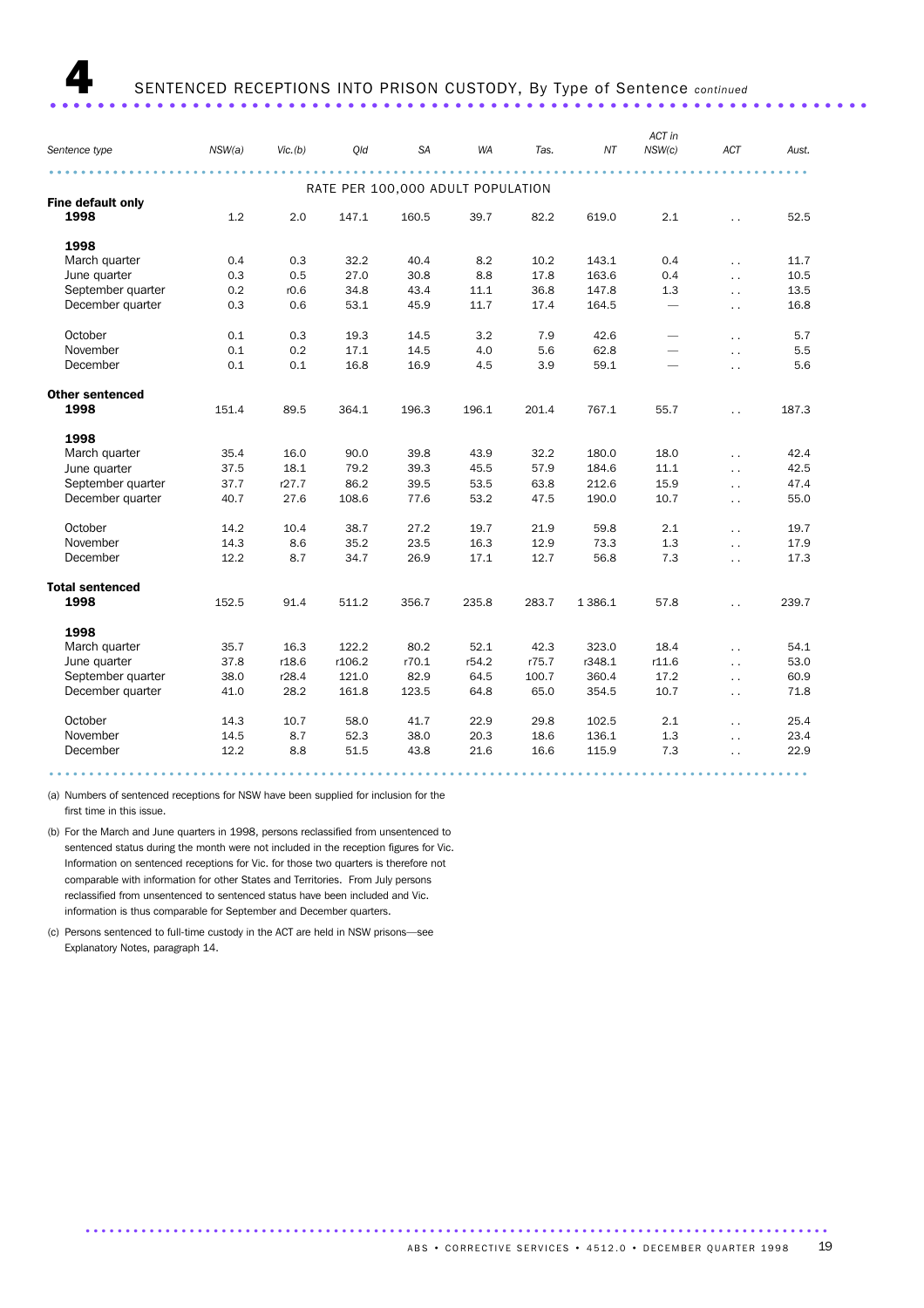|                      |        |          |                              |           |     |                |     | ACT in    |                          |       |
|----------------------|--------|----------|------------------------------|-----------|-----|----------------|-----|-----------|--------------------------|-------|
| Sex                  | NSW(c) | Vic. (c) | Qld                          | <b>SA</b> | WA  | Tas.           | ΝT  | NSW(c)(d) | ACT(e)                   | Aust. |
|                      |        |          |                              |           |     |                |     |           |                          |       |
| <b>Males</b>         |        |          | NUMBER ON FIRST DAY OF MONTH |           |     |                |     |           |                          |       |
|                      |        |          |                              |           |     |                |     |           |                          |       |
| 1998(f)              | n.a.   | n.a.     | 999                          | 198       | 715 | 29             | 421 | n.a.      | 5                        | n.a.  |
| 1998                 |        |          |                              |           |     |                |     |           |                          |       |
| March quarter(f)     | n.a.   | n.a.     | 988                          | 198       | 685 | 24             | 422 | n.a.      | 5                        | n.a.  |
| June quarter(f)      | n.a.   | 121      | 1 0 1 6                      | 211       | 683 | 28             | 407 | n.a.      | 4                        | n.a.  |
| September quarter(f) | n.a.   | 121      | 987                          | 192       | 721 | 31             | 437 | n.a.      | 6                        | n.a.  |
| December quarter(f)  | n.a.   | 116      | 1 0 0 3                      | 191       | 769 | 31             | 418 | n.a.      | 5                        | n.a.  |
| October              | n.a.   | 114      | 991                          | 188       | 752 | 32             | 424 | n.a.      | 5                        | n.a.  |
| November             | n.a.   | 117      | 997                          | 193       | 772 | 30             | 413 | n.a.      | 5                        | n.a.  |
| December             | n.a.   | 117      | 1 0 2 2                      | 192       | 783 | 31             | 418 | n.a.      | 5                        | n.a.  |
| <b>Females</b>       |        |          |                              |           |     |                |     |           |                          |       |
| 1998(f)              | n.a.   | n.a.     | 67                           | 15        | 71  | $\overline{2}$ | 18  | n.a.      |                          | n.a.  |
| 1998                 |        |          |                              |           |     |                |     |           |                          |       |
| March quarter(f)     | n.a.   | n.a.     | 70                           | 12        | 72  | $\mathbf{1}$   | 19  | n.a.      | $\overline{\phantom{0}}$ | n.a.  |
| June quarter(f)      | n.a.   | 5        | 66                           | 17        | 67  | $\overline{2}$ | 18  | n.a.      | -                        | n.a.  |
| September quarter(f) | n.a.   | 8        | 64                           | 16        | 70  | $\overline{2}$ | 15  | n.a.      | -                        | n.a.  |
| December quarter(f)  | n.a.   | 9        | 65                           | 15        | 74  | $\mathbf{1}$   | 19  | n.a.      |                          | n.a.  |
| October              | n.a.   | 9        | 63                           | 16        | 63  | $\mathbf{1}$   | 16  | n.a.      | $\overline{\phantom{0}}$ | n.a.  |
| November             | n.a.   | 10       | 65                           | 17        | 72  | $\mathbf{1}$   | 18  | n.a.      | $\overline{\phantom{0}}$ | n.a.  |
| December             | n.a.   | 9        | 68                           | 13        | 87  | $\mathbf{1}$   | 22  | n.a.      | -                        | n.a.  |
| <b>Persons</b>       |        |          |                              |           |     |                |     |           |                          |       |
| 1998(f)              | n.a.   | n.a.     | 1065                         | 213       | 785 | 30             | 439 | n.a.      | 5                        | n.a.  |
| 1998                 |        |          |                              |           |     |                |     |           |                          |       |
| March quarter(f)     | n.a.   | n.a.     | 1058                         | 210       | 757 | 26             | 441 | n.a.      | 5                        | n.a.  |
| June quarter(f)      | n.a.   | 127      | 1 0 8 3                      | 228       | 749 | 30             | 425 | n.a.      | 4                        | n.a.  |
| September quarter(f) | n.a.   | 128      | 1 0 5 2                      | 208       | 792 | 33             | 451 | n.a.      | 6                        | n.a.  |
| December quarter(f)  | n.a.   | 125      | 1 0 6 9                      | 206       | 843 | 32             | 437 | n.a.      | 5                        | n.a.  |
| October              | n.a.   | 123      | 1 0 5 4                      | 204       | 815 | 33             | 440 | n.a.      | 5                        | n.a.  |
| November             | n.a.   | 127      | 1 0 6 2                      | 210       | 844 | 31             | 431 | n.a.      | 5                        | n.a.  |
| December             | n.a.   | 126      | 1 0 9 0                      | 205       | 870 | 32             | 440 | n.a.      | 5                        | n.a.  |

(a) Some rates and ratios in this table have not been published—see Explanatory Notes, paragraph 22.

(b) Persons in custody are asked their Indigenous status during reception into custody—see Explanatory Notes, paragraphs 11-13.

(c) Numbers of Indigenous persons for NSW, and numbers of Indigenous persons for Vic. in February, are unavailable—see Explanatory Notes, paragraph 10.

(d) The ACT in NSW figures refer to ACT sentenced prisoners held in NSW prisons—see Explanatory Notes, paragraph 14.

(e) Refers to unsentenced persons in ACT prison custody—see Explanatory Notes, paragraph 14.

(f) Figures for the quarter for first day of the month counts are calculated as a simple average—see Explanatory Notes, paragraph 5.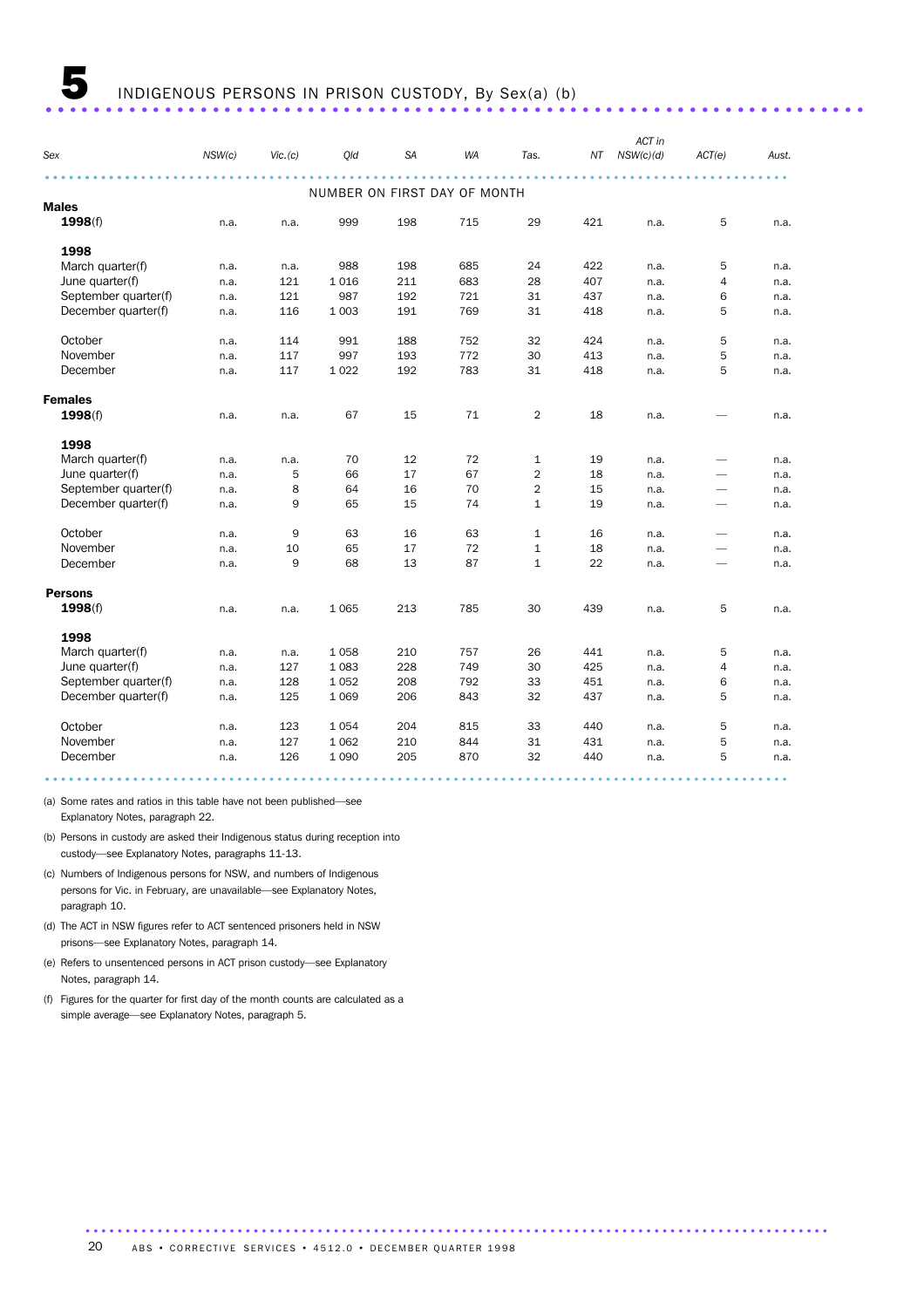|                      |        |           |             |             |                                              |       |             | ACT in    |                          |       |
|----------------------|--------|-----------|-------------|-------------|----------------------------------------------|-------|-------------|-----------|--------------------------|-------|
| Sex                  | NSW(c) | Vic. (c)  | Qld         | <b>SA</b>   | WA                                           | Tas.  | ΝT          | NSW(c)(d) | ACT(e)                   | Aust. |
|                      |        |           |             |             |                                              |       |             |           |                          |       |
| <b>Males</b>         |        |           |             |             | RATE PER 100,000 ADULT INDIGENOUS POPULATION |       |             |           |                          |       |
| 1998(f)              | n.a.   | n.a.      | 3 4 7 0.0   | 3 3 5 4 .9  | 4 7 1 0.4                                    | 675.9 | 2802.2      | n.a.      | 584.1                    | n.a.  |
| 1998                 |        |           |             |             |                                              |       |             |           |                          |       |
| March quarter(f)     | n.a.   | n.a.      | 3 567.6     | 3 409.1     | 4 6 5 8.3                                    | 603.2 | 2917.8      | n.a.      | n.p.                     | n.a.  |
| June quarter(f)      | n.a.   | 1856.4    | 3 4 8 5.5   | 3 559.6     | 4 4 5 5.8                                    | 648.1 | 2 673.9     | n.a.      | n.p.                     | n.a.  |
| September quarter(f) | n.a.   | 1846.2    | 3 3 8 6.0   | 3 2 3 4 . 0 | 4 708.1                                      | 726.2 | 2868.8      | n.a.      | n.p.                     | n.a.  |
| December quarter(f)  | n.a.   | 1 7 7 4.8 | 3 4 4 0.9   | 3 2 1 7 . 1 | 5 0 1 9.3                                    | 726.2 | 2 748.4     | n.a.      | n.p.                     | n.a.  |
| October              | n.a.   | 1 7 4 4.2 | 3 3 9 8.6   | 3 166.6     | 4 908.3                                      | 749.6 | 2 785.6     | n.a.      | n.p.                     | n.a.  |
| November             | n.a.   | 1 790.1   | 3 4 1 9.2   | 3 2 5 0.8   | 5 0 38.8                                     | 702.7 | 2 7 1 3.4   | n.a.      | n.p.                     | n.a.  |
| December             | n.a.   | 1 790.1   | 3 504.9     | 3 2 3 4 .0  | 5 110.6                                      | 726.2 | 2 746.2     | n.a.      | n.p.                     | n.a.  |
| <b>Females</b>       |        |           |             |             |                                              |       |             |           |                          |       |
| 1998(f)              | n.a.   | n.a.      | 211.9       | 234.0       | 436.7                                        | 37.0  | 110.1       | n.a.      |                          | n.a.  |
| 1998                 |        |           |             |             |                                              |       |             |           |                          |       |
| March quarter(f)     | n.a.   | n.a.      | 231.6       | 195.6       | 458.1                                        | n.p.  | 121.2       | n.a.      | $\overline{\phantom{0}}$ | n.a.  |
| June quarter(f)      | n.a.   | 77.7      | 208.4       | 258.6       | 407.1                                        | n.p.  | 111.9       | n.a.      | $\overline{\phantom{0}}$ | n.a.  |
| September quarter(f) | n.a.   | 111.7     | 202.1       | 248.5       | 429.5                                        | n.p.  | 91.2        | n.a.      |                          | n.a.  |
| December quarter(f)  | n.a.   | 136.0     | 205.3       | 233.3       | 451.9                                        | n.p.  | 116.1       | n.a.      |                          | n.a.  |
| October              | n.a.   | 131.1     | 197.9       | 243.4       | 384.7                                        | n.p.  | 99.5        | n.a.      | $\overline{\phantom{0}}$ | n.a.  |
| November             | n.a.   | 145.7     | 204.2       | 258.6       | 439.7                                        | n.p.  | 111.9       | n.a.      | $\overline{\phantom{0}}$ | n.a.  |
| December             | n.a.   | 131.1     | 213.7       | 197.8       | 531.3                                        | n.p.  | 136.8       | n.a.      |                          | n.a.  |
| <b>Persons</b>       |        |           |             |             |                                              |       |             |           |                          |       |
| 1998(f)              | n.a.   | n.a.      | 1769.7      | 1 7 1 9.1   | 2 502.6                                      | 346.1 | 1 4 1 7 . 7 | n.a.      | 152.4                    | n.a.  |
| 1998                 |        |           |             |             |                                              |       |             |           |                          |       |
| March quarter(f)     | n.a.   | n.a.      | 1826.6      | 1 7 3 6.4   | 2 488.8                                      | 308.0 | 1 475.3     | n.a.      | n.p.                     | n.a.  |
| June quarter(f)      | n.a.   | 945.3     | 1 7 7 5 . 3 | 1825.2      | 2 3 6 4 . 1                                  | 339.9 | 1 3 5 7 . 7 | n.a.      | n.p.                     | n.a.  |
| September quarter(f) | n.a.   | 957.7     | 1 7 2 4 . 4 | 1 665.3     | 2 497.7                                      | 373.9 | 1 4 4 1.8   | n.a.      | n.p.                     | n.a.  |
| December quarter(f)  | n.a.   | 935.3     | 1752.3      | 1 649.3     | 2 659.6                                      | 362.6 | 1 396.0     | n.a.      | n.p.                     | n.a.  |
| October              | n.a.   | 917.9     | 1728.3      | 1 630.7     | 2 571.3                                      | 373.9 | 1 405.6     | n.a.      | n.p.                     | n.a.  |
| November             | n.a.   | 947.8     | 1 741.4     | 1678.7      | 2 662.8                                      | 351.2 | 1 376.8     | n.a.      | n.p.                     | n.a.  |
| December             | n.a.   | 940.3     | 1787.3      | 1638.7      | 2 744.8                                      | 362.6 | 1 405.6     | n.a.      | n.p.                     | n.a.  |

(a) Some rates and ratios in this table have not been published—see Explanatory Notes, paragraph 22.

(b) Persons in custody are asked their Indigenous status during reception into custody—see Explanatory Notes, paragraphs 11-13.

(c) Numbers of Indigenous persons for NSW, and numbers of Indigenous persons for Vic. in February, are unavailable—see Explanatory Notes, paragraph 10.

(d) The ACT in NSW figures refer to ACT sentenced prisoners held in NSW prisons—see Explanatory Notes, paragraph 14.

(e) Refers to unsentenced persons in ACT prison custody—see Explanatory Notes, paragraph 14.

(f) Figures for the quarter for first day of the month counts are calculated as a simple average—see Explanatory Notes, paragraph 5.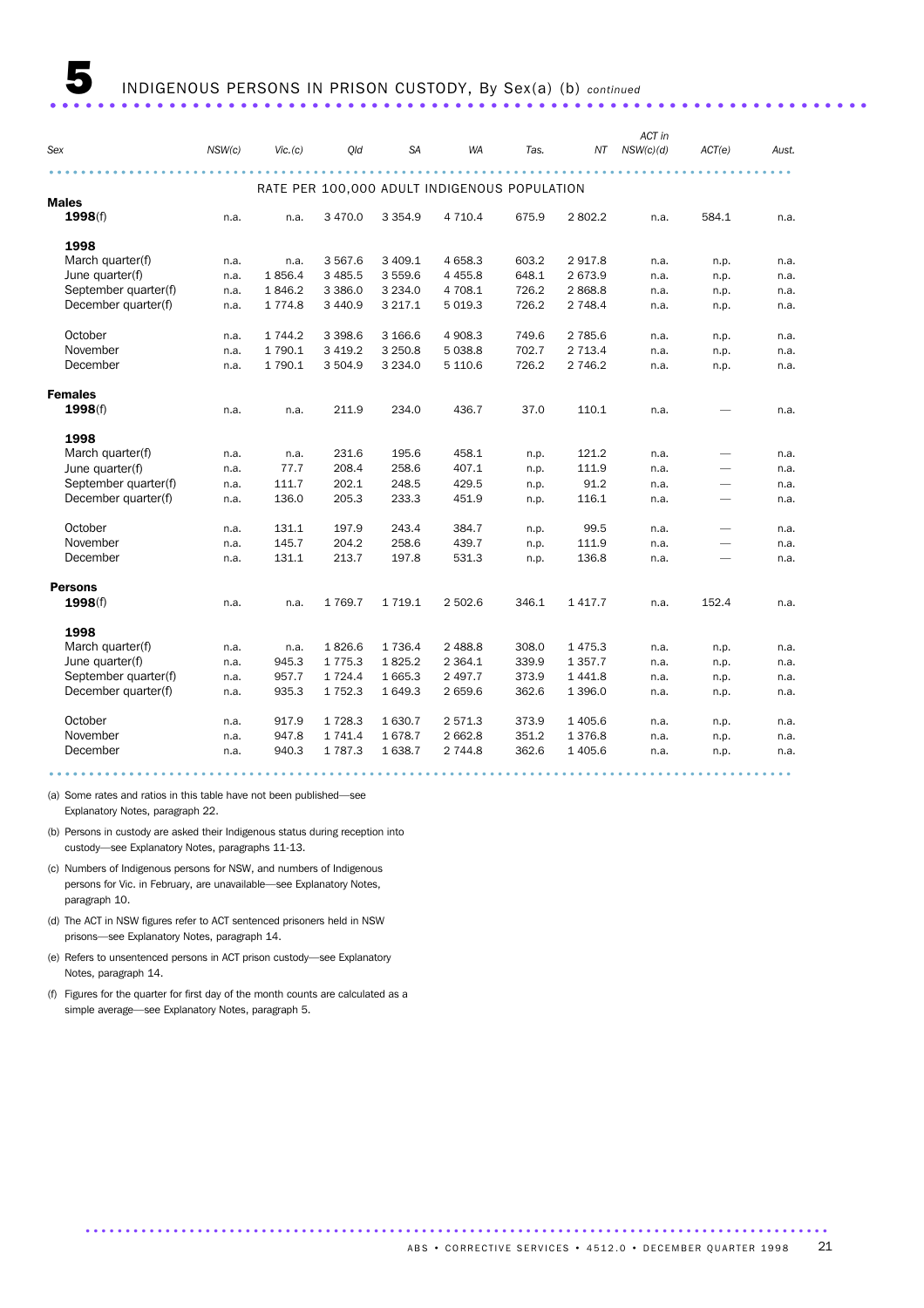| Sex                  | NSW(c) | Vic. (c)                                                    | Qld  | <b>SA</b> | WA   | Tas. | NΤ   | ACT in<br>NSW(c)(d) | ACT(e)                   | Aust. |
|----------------------|--------|-------------------------------------------------------------|------|-----------|------|------|------|---------------------|--------------------------|-------|
|                      |        | RATIO OF INDIGENOUS TO NON-INDIGENOUS RATES OF IMPRISONMENT |      |           |      |      |      |                     |                          |       |
| <b>Males</b>         |        |                                                             |      |           |      |      |      |                     |                          |       |
| 1998(f)              | n.a.   | n.a.                                                        | 12.2 | 16.3      | 20.6 | 4.4  | 9.9  | n.a.                | n.p.                     | n.a.  |
| 1998                 |        |                                                             |      |           |      |      |      |                     |                          |       |
| March quarter(f)     | n.a.   | n.a.                                                        | 12.9 | 16.4      | 21.6 | 4.5  | 10.5 | n.a.                | n.p.                     | n.a.  |
| June quarter(f)      | n.a.   | 12.9                                                        | 12.3 | 17.3      | 20.3 | 4.5  | 9.3  | n.a.                | n.p.                     | n.a.  |
| September quarter(f) | n.a.   | 12.6                                                        | 12.0 | 15.7      | 20.2 | 4.4  | 10.0 | n.a.                | n.p.                     | n.a.  |
| December quarter(f)  | n.a.   | 12.0                                                        | 11.7 | 15.7      | 20.4 | 4.1  | 9.9  | n.a.                | n.p.                     | n.a.  |
| October              | n.a.   | 11.9                                                        | 11.7 | 15.0      | 20.3 | 4.4  | 10.2 | n.a.                | n.p.                     | n.a.  |
| November             | n.a.   | 12.1                                                        | 11.6 | 15.8      | 20.5 | 3.9  | 9.6  | n.a.                | n.p.                     | n.a.  |
| December             | n.a.   | 12.1                                                        | 11.9 | 16.3      | 20.5 | 4.1  | 10.1 | n.a.                | n.p.                     | n.a.  |
| <b>Females</b>       |        |                                                             |      |           |      |      |      |                     |                          |       |
| 1998(f)              | n.a.   | n.a.                                                        | 13.3 | 21.0      | 31.4 | n.p. | 5.0  | n.a.                |                          | n.a.  |
| 1998                 |        |                                                             |      |           |      |      |      |                     |                          |       |
| March quarter(f)     | n.a.   | n.a.                                                        | 14.8 | 17.4      | 39.4 | n.p. | 6.1  | n.a.                |                          | n.a.  |
| June quarter(f)      | n.a.   | 9.7                                                         | 13.1 | 24.0      | 29.6 | n.p. | 5.4  | n.a.                | $\overline{\phantom{0}}$ | n.a.  |
| September quarter(f) | n.a.   | 14.0                                                        | 13.1 | 21.6      | 27.8 | n.p. | 3.5  | n.a.                | $\overline{\phantom{0}}$ | n.a.  |
| December quarter(f)  | n.a.   | 16.2                                                        | 12.3 | 20.8      | 28.9 | n.p. | 4.9  | n.a.                | $\overline{\phantom{0}}$ | n.a.  |
| October              | n.a.   | 15.8                                                        | 12.7 | 22.1      | 27.1 | n.p. | 4.2  | n.a.                | $\overline{\phantom{0}}$ | n.a.  |
| November             | n.a.   | 17.8                                                        | 12.1 | 22.4      | 28.0 | n.p. | 4.7  | n.a.                |                          | n.a.  |
| December             | n.a.   | 15.1                                                        | 12.1 | 18.0      | 31.7 | n.p. | 5.8  | n.a.                |                          | n.a.  |
| <b>Persons</b>       |        |                                                             |      |           |      |      |      |                     |                          |       |
| 1998(f)              | n.a.   | n.a.                                                        | 11.8 | 16.0      | 20.4 | 4.4  | 8.1  | n.a.                | 9.3                      | n.a.  |
| 1998                 |        |                                                             |      |           |      |      |      |                     |                          |       |
| March quarter(f)     | n.a.   | n.a.                                                        | 12.6 | 16.2      | 22.0 | 4.6  | 9.1  | n.a.                | n.p.                     | n.a.  |
| June quarter(f)      | n.a.   | 12.7                                                        | 11.9 | 17.2      | 20.3 | 4.7  | 8.1  | n.a.                | n.p.                     | n.a.  |
| September quarter(f) | n.a.   | 12.5                                                        | 11.3 | 15.1      | 19.1 | 4.3  | r6.4 | n.a.                | n.p.                     | n.a.  |
| December quarter(f)  | n.a.   | 12.2                                                        | 11.4 | 15.6      | 20.4 | 4.1  | 8.6  | n.a.                | n.p.                     | n.a.  |
| October              | n.a.   | 12.1                                                        | 11.4 | 15.0      | 20.1 | 4.3  | 8.8  | n.a.                | n.p.                     | n.a.  |
| November             | n.a.   | 12.4                                                        | 11.2 | 15.8      | 20.4 | 3.9  | 8.3  | n.a.                | n.p.                     | n.a.  |
| December             | n.a.   | 12.2                                                        | 11.5 | 15.9      | 20.6 | 4.0  | 8.8  | n.a.                | n.p.                     | n.a.  |

(a) Some rates and ratios in this table have not been published—see Explanatory Notes, paragraph 22.

(b) Persons in custody are asked their Indigenous status during reception into custody—see Explanatory Notes, paragraphs 11-13.

(c) Numbers of Indigenous persons for NSW, and numbers of Indigenous persons for Vic. in February, are unavailable—see Explanatory Notes, paragraph 10.

(d) The ACT in NSW figures refer to ACT sentenced prisoners held in NSW prisons—see Explanatory Notes, paragraph 14.

(e) Refers to unsentenced persons in ACT prison custody—see Explanatory Notes, paragraph 14.

(f) Figures for the quarter for first day of the month counts are calculated as a simple average—see Explanatory Notes, paragraph 5.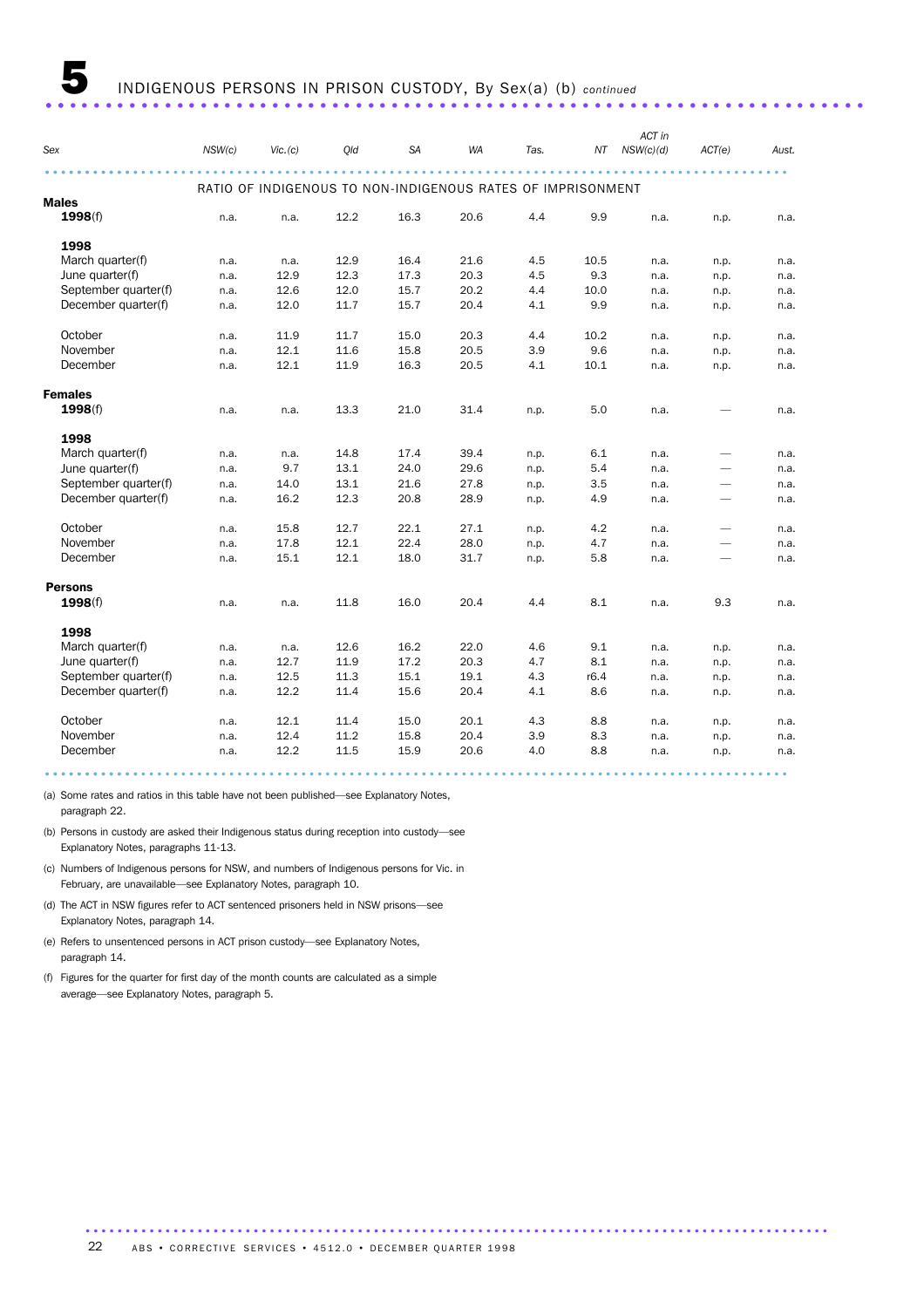INDIGENOUS PERSONS IN PRISON CUSTODY, By Legal Status and Sentence Type(a) (b)

|                                   |        |               |                              |           |     |                          |     | ACT in               |                      |       |
|-----------------------------------|--------|---------------|------------------------------|-----------|-----|--------------------------|-----|----------------------|----------------------|-------|
| Legal status and<br>sentence type | NSW(c) | $V$ ic. $(c)$ | Qld                          | <b>SA</b> | WA  | Tas.                     | NΤ  | NSW(c)(d)            | ACT(e)               | Aust. |
|                                   |        |               | NUMBER ON FIRST DAY OF MONTH |           |     |                          |     |                      |                      |       |
| <b>Unsentenced</b>                |        |               |                              |           |     |                          |     |                      |                      |       |
| 1998(f)                           | n.a.   | n.a.          | 102                          | 50        | 97  | 5                        | 51  | $\ddot{\phantom{0}}$ | 5                    | n.a.  |
| 1998                              |        |               |                              |           |     |                          |     |                      |                      |       |
| March quarter(f)                  | n.a.   | n.a.          | 87                           | 51        | 93  | 3                        | 44  | $\ddot{\phantom{0}}$ | 5                    | n.a.  |
| June quarter(f)                   | n.a.   | 22            | 108                          | 55        | 88  | $\overline{7}$           | 50  | $\ddotsc$            | 4                    | n.a.  |
| September quarter(f)              | n.a.   | 18            | 109                          | 47        | 96  | 5                        | 58  | $\ddot{\phantom{0}}$ | 6                    | n.a.  |
| December quarter(f)               | n.a.   | 20            | 104                          | 47        | 111 | $\overline{4}$           | 51  | $\sim$               | 5                    | n.a.  |
| October                           | n.a.   | 21            | 104                          | 45        | 107 | 6                        | 42  | $\ddot{\phantom{0}}$ | 5                    | n.a.  |
| November                          | n.a.   | 19            | 105                          | 44        | 103 | 5                        | 59  | $\ddotsc$            | 5                    | n.a.  |
| December                          | n.a.   | 19            | 104                          | 53        | 124 | $\overline{\phantom{0}}$ | 52  | $\ddot{\phantom{0}}$ | 5                    | n.a.  |
| <b>Sentenced</b>                  |        |               |                              |           |     |                          |     |                      |                      |       |
| Fine default only                 |        |               |                              |           |     |                          |     |                      |                      |       |
| 1998(f)                           | n.a.   | n.a.          | 46                           | 14        | 20  |                          | 13  | n.a.                 | $\ddot{\phantom{0}}$ | n.a.  |
| 1998                              |        |               |                              |           |     |                          |     |                      |                      |       |
| March quarter(f)                  | n.a.   | n.a.          | 46                           | 15        | 12  | $\overline{\phantom{0}}$ | 12  | n.a.                 | $\ddot{\phantom{0}}$ | n.a.  |
| June quarter(f)                   | n.a.   | n.a.          | 42                           | 14        | 16  | 1                        | 14  | n.a.                 | $\ddotsc$            | n.a.  |
| September quarter(f)              | n.a.   | $\mathbf 1$   | 32                           | 13        | 24  | $\overline{\phantom{0}}$ | 12  | n.a.                 | $\sim$ .             | n.a.  |
| December quarter(f)               | n.a.   | 1             | 62                           | 13        | 26  | $\overline{\phantom{0}}$ | 15  | n.a.                 | $\ddotsc$            | n.a.  |
| October                           | n.a.   |               | 57                           | 14        | 20  |                          | 13  | n.a.                 | $\ddotsc$            | n.a.  |
| November                          | n.a.   | $\mathbf{1}$  | 54                           | 16        | 26  | $\overline{\phantom{0}}$ | 13  | n.a.                 | $\ddot{\phantom{0}}$ | n.a.  |
| December                          | n.a.   | $\mathbf{1}$  | 76                           | 9         | 31  | $\mathbf{1}$             | 18  | n.a.                 | $\ddotsc$            | n.a.  |
| <b>Other sentenced</b>            |        |               |                              |           |     |                          |     |                      |                      |       |
| 1998(f)                           | n.a.   | n.a.          | 917                          | 150       | 669 | 25                       | 374 | n.a.                 | $\ddotsc$            | n.a.  |
| 1998                              |        |               |                              |           |     |                          |     |                      |                      |       |
| March quarter(f)                  | n.a.   | n.a.          | 925                          | 145       | 652 | 23                       | 385 | n.a.                 | $\ddotsc$            | n.a.  |
| June quarter(f)                   | n.a.   | n.a.          | 932                          | 160       | 645 | 22                       | 360 | n.a.                 | $\ddot{\phantom{0}}$ | n.a.  |
| September quarter(f)              | n.a.   | 109           | 910                          | 149       | 672 | 28                       | 381 | n.a.                 | $\ddotsc$            | n.a.  |
| December quarter(f)               | n.a.   | 105           | 902                          | 146       | 706 | 28                       | 371 | n.a.                 | $\ddot{\phantom{0}}$ | n.a.  |
| October                           | n.a.   | 102           | 893                          | 145       | 688 | 27                       | 385 | n.a.                 | $\ddot{\phantom{a}}$ | n.a.  |
| November                          | n.a.   | 107           | 903                          | 150       | 715 | 26                       | 359 | n.a.                 | $\ddotsc$            | n.a.  |
| December                          | n.a.   | 106           | 910                          | 143       | 715 | 31                       | 370 | n.a.                 | $\sim$               | n.a.  |
| <b>Total sentenced</b>            |        |               |                              |           |     |                          |     |                      |                      |       |
| 1998(f)                           | n.a.   | n.a.          | 963                          | 163       | 688 | 26                       | 388 | n.a.                 | $\ddot{\phantom{0}}$ | n.a.  |
| 1998                              |        |               |                              |           |     |                          |     |                      |                      |       |
| March quarter(f)                  | n.a.   | n.a.          | 971                          | 159       | 664 | 23                       | 397 | n.a.                 | $\ddot{\phantom{0}}$ | n.a.  |
| June quarter(f)                   | n.a.   | 105           | 975                          | 174       | 661 | 23                       | 375 | n.a.                 | . .                  | n.a.  |
| September quarter(f)              | n.a.   | 110           | 942                          | 161       | 696 | 28                       | 393 | n.a.                 | $\ddot{\phantom{0}}$ | n.a.  |
| December quarter(f)               | n.a.   | 106           | 964                          | 159       | 732 | 28                       | 386 | n.a.                 | $\sim$               | n.a.  |
| October                           | n.a.   | 102           | 950                          | 159       | 708 | 27                       | 398 | n.a.                 | $\ddot{\phantom{0}}$ | n.a.  |
| November                          | n.a.   | 108           | 957                          | 166       | 741 | 26                       | 372 | n.a.                 | . .                  | n.a.  |
| December                          | n.a.   | 107           | 986                          | 152       | 746 | 32                       | 388 | n.a.                 |                      | n.a.  |

(a) Some rates in this table have not been published—see Explanatory Notes, paragraph 22.

(b) Persons in custody are asked their Indigenous status during reception into custody—see Explanatory Notes, paragraphs 11-13.

- (c) Numbers of Indigenous persons for NSW, and numbers of Indigenous persons for Vic. in February, are unavailable—see Explanatory Notes, paragraph 10.
- (d) The ACT in NSW figures refer to ACT sentenced prisoners held in NSW prisons—see Explanatory Notes, paragraph 14.
- (e) Refers to unsentenced persons in ACT prison custody—see Explanatory Notes, paragraph 14.
- (f) Figures for the quarter for first day of the month counts are calculated as a simple average—see Explanatory Notes, paragraph 5.

............................................................................................. ABS • CORRECTIVE SERVICES • 4512.0 • DECEMBER QUARTER 1998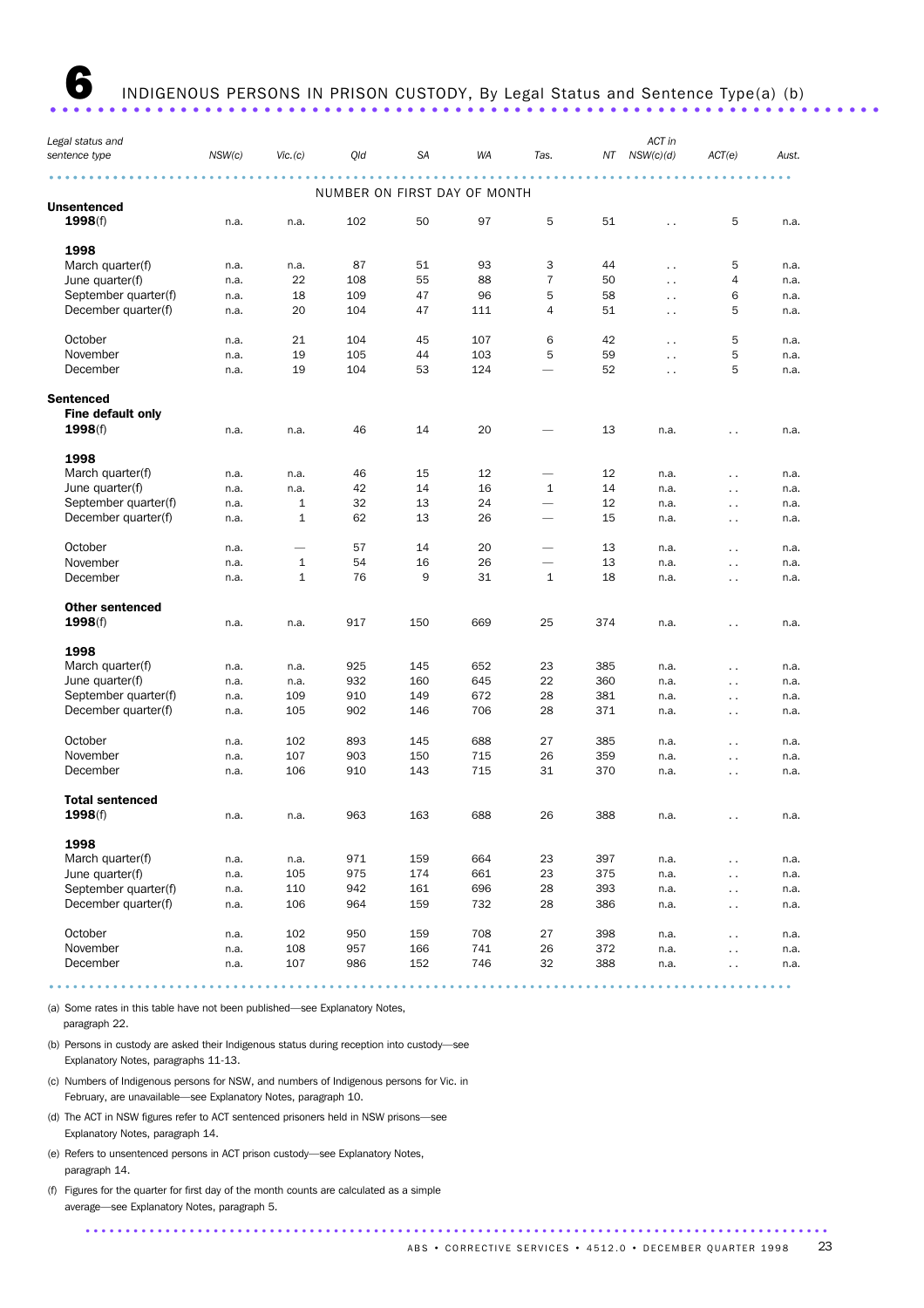| Legal status and     |        |         |                              |           |           |      |     | ACT in    |        |       |
|----------------------|--------|---------|------------------------------|-----------|-----------|------|-----|-----------|--------|-------|
| sentence type        | NSW(c) | Vic.(c) | Qld                          | <b>SA</b> | <b>WA</b> | Tas. | NΤ  | NSW(c)(d) | ACT(e) | Aust. |
|                      |        |         | NUMBER ON FIRST DAY OF MONTH |           |           |      |     |           |        |       |
| <b>Total</b>         |        |         |                              |           |           |      |     |           |        |       |
| 1998(f)              | n.a.   | n.a.    | 1065                         | 213       | 785       | 30   | 439 | n.a.      | 5      | n.a.  |
| 1998                 |        |         |                              |           |           |      |     |           |        |       |
| March quarter(f)     | n.a.   | n.a.    | 1058                         | 210       | 757       | 26   | 441 | n.a.      | 5      | n.a.  |
| June quarter(f)      | n.a.   | 127     | 1083                         | 228       | 749       | 30   | 425 | n.a.      | 4      | n.a.  |
| September quarter(f) | n.a.   | 128     | 1052                         | 208       | 792       | 33   | 451 | n.a.      | 6      | n.a.  |
| December quarter(f)  | n.a.   | 125     | 1 0 6 9                      | 206       | 843       | 32   | 437 | n.a.      | 5      | n.a.  |
| October              | n.a.   | 123     | 1054                         | 204       | 815       | 33   | 440 | n.a.      | 5      | n.a.  |
| November             | n.a.   | 127     | 1062                         | 210       | 844       | 31   | 431 | n.a.      | 5      | n.a.  |
| December             | n.a.   | 126     | 1 0 9 0                      | 205       | 870       | 32   | 440 | n.a.      | 5      | n.a.  |
|                      |        |         |                              |           |           |      |     |           |        |       |
|                      |        |         |                              |           |           |      |     |           |        |       |

(a) Some rates in this table have not been published—see Explanatory Notes, paragraph 22.

(b) Persons in custody are asked their Indigenous status during reception into custody—see Explanatory Notes, paragraphs 11-13.

(c) Numbers of Indigenous persons for NSW, and numbers of Indigenous persons for Vic. in February, are unavailable—see Explanatory Notes, paragraph 10.

(d) The ACT in NSW figures refer to ACT sentenced prisoners held in NSW prisons—see Explanatory Notes, paragraph 14.

(e) Refers to unsentenced persons in ACT prison custody—see Explanatory Notes, paragraph 14.

(f) Figures for the quarter for first day of the month counts are calculated as a simple average—see Explanatory Notes, paragraph 5.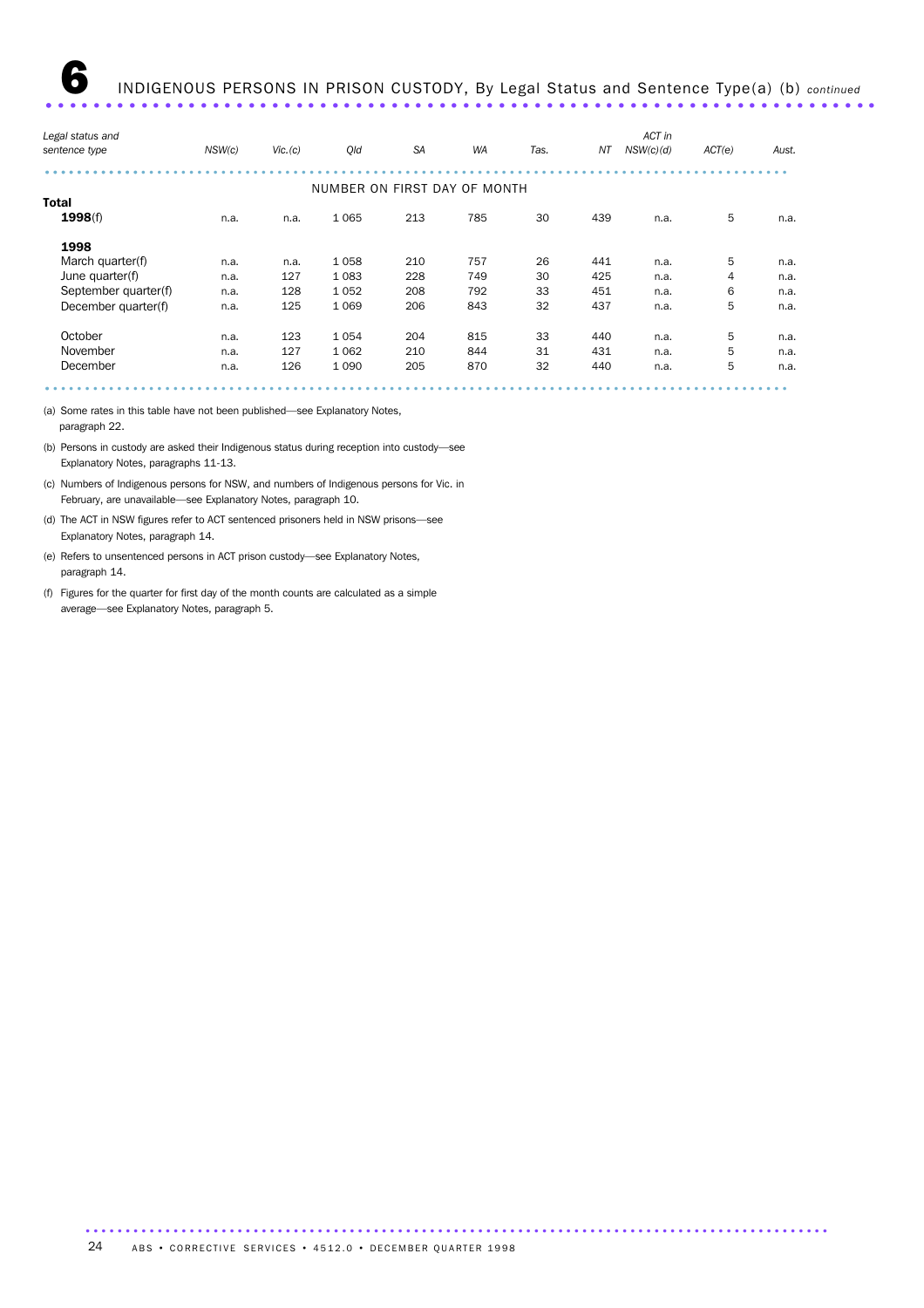| RATES PER 100,000 ADULT INDIGENOUS POPULATION<br>Unsentenced<br>1998(f)<br>52.4<br>169.3<br>403.0<br>309.6<br>164.1<br>278.6<br>n.a.<br>n.a.<br>$\ddot{\phantom{0}}$<br>1998<br>March quarter(f)<br>149.7<br>421.0<br>306.7<br>32.0<br>146.2<br>n.a.<br>n.a.<br>n.p.<br>$\ddotsc$<br>June quarter(f)<br>277.6<br>164.2<br>177.1<br>437.0<br>79.3<br>160.8<br>n.a.<br>$\ddotsc$<br>n.p.<br>September quarter(f)<br>136.8<br>179.3<br>375.7<br>302.9<br>56.7<br>186.3<br>n.a.<br>n.p.<br>$\ddot{\phantom{0}}$<br>378.4<br>162.9<br>December quarter(f)<br>146.8<br>171.1<br>351.3<br>41.5<br>n.a.<br>n.p.<br>$\ddot{\phantom{0}}$<br>October<br>68.0<br>156.7<br>170.5<br>359.7<br>337.6<br>134.2<br>n.a.<br>n.p.<br>$\ddot{\phantom{a}}$<br>November<br>351.7<br>325.0<br>188.5<br>141.8<br>172.2<br>56.7<br>n.a.<br>n.p.<br>$\ddotsc$<br>December<br>423.7<br>141.8<br>170.5<br>391.2<br>166.1<br>$\overline{\phantom{0}}$<br>n.a.<br>$\ddotsc$<br>n.p.<br>Sentenced<br>Fine default only<br>2.8<br>1998(f)<br>76.2<br>108.9<br>61.9<br>43.1<br>n.a.<br>n.a.<br>n.a.<br>. .<br>1998<br>March quarter(f)<br>80.0<br>121.1<br>40.5<br>40.2<br>n.a.<br>n.a.<br>n.a.<br>$\ddot{\phantom{0}}$<br>June quarter(f)<br>109.2<br>69.4<br>51.5<br>7.6<br>45.8<br>n.a.<br>n.a.<br>n.a.<br>$\ddot{\phantom{0}}$<br>September quarter(f)<br>53.0<br>101.3<br>74.7<br>39.4<br>5.0<br>n.a.<br>n.a.<br>$\ddot{\phantom{0}}$<br>December quarter(f)<br>5.0<br>102.2<br>103.9<br>81.0<br>3.8<br>46.9<br>n.a.<br>n.a.<br>$\sim$ $\sim$<br>October<br>63.1<br>93.5<br>111.9<br>41.5<br>n.a.<br>n.a.<br>$\ddotsc$<br>November<br>82.0<br>7.5<br>88.5<br>127.9<br>41.5<br>n.a.<br>$\overbrace{\phantom{1232211}}$<br>n.a.<br>$\ddot{\phantom{0}}$<br>December<br>7.5<br>71.9<br>97.8<br>57.5<br>124.6<br>11.3<br>n.a.<br>n.a.<br>$\ddot{\phantom{0}}$<br><b>Other sentenced</b><br>1 207.2<br>2 131.0<br>1998(f)<br>1 5 2 4 . 2<br>290.9<br>1 2 1 0.6<br>n.a.<br>n.a.<br>n.a.<br>$\ddot{\phantom{0}}$<br>1998<br>March quarter(f)<br>1 289.0<br>1 596.9<br>1 194.3<br>2 141.6<br>276.0<br>n.a.<br>n.a.<br>n.a.<br>$\ddot{\phantom{0}}$<br>253.0<br>June quarter(f)<br>1 5 28.8<br>1 279.0<br>2 0 3 5 .0<br>1 151.1<br>n.a.<br>n.a.<br>n.a.<br>$\ddot{\phantom{0}}$<br>September quarter(f)<br>815.9<br>1 4 9 2.1<br>1 1 88.4<br>2 120.1<br>317.2<br>1 2 1 6 .0<br>n.a.<br>n.a.<br>$\ddotsc$<br>December quarter(f)<br>783.6<br>1 167.1<br>2 2 2 7 . 4<br>317.2<br>1 186.2<br>1479.0<br>n.a.<br>n.a.<br>$\ddot{\phantom{0}}$<br>October<br>761.2<br>1 4 6 4 . 3<br>1 159.1<br>2 170.6<br>305.9<br>1 2 2 9.9<br>n.a.<br>n.a.<br>$\ddot{\phantom{0}}$<br>November<br>798.5<br>1 480.7<br>1 199.0<br>2 2 5 5.8<br>294.6<br>1 1 4 6 .8<br>n.a.<br>n.a.<br>$\sim$ $\sim$<br>December<br>791.0<br>1 4 9 2.1<br>2 2 5 5.8<br>351.2<br>1 143.1<br>1 182.0<br>n.a.<br>n.a.<br>$\sim$ $\sim$<br><b>Total sentenced</b><br>1998(f)<br>1 600.4<br>1 3 1 6 . 1<br>2 193.0<br>293.7<br>1 2 5 3.6<br>n.a.<br>n.a.<br>n.a.<br>. .<br>1998<br>1 3 1 5 .4<br>2 182.1<br>276.0<br>1 3 2 9 . 1<br>March quarter(f)<br>1676.9<br>n.a.<br>n.a.<br>n.a.<br>$\sim$<br>June quarter(f)<br>1598.2<br>1 3 8 8.2<br>2 086.5<br>1 1 9 6.9<br>781.1<br>260.6<br>n.a.<br>n.a.<br>. .<br>September quarter(f)<br>820.9<br>1545.2<br>1 289.6<br>2 194.8<br>317.2<br>1 2 5 5.4<br>n.a.<br>n.a.<br>. .<br>December quarter(f)<br>1581.2<br>1 271.0<br>2 3 0 8.4<br>321.0<br>1 2 3 3.1<br>788.6<br>n.a.<br>n.a.<br>$\ddot{\phantom{0}}$<br>October<br>2 2 3 3.7<br>305.9<br>1 271.4<br>761.2<br>1 557.7<br>1 271.0<br>n.a.<br>n.a.<br>$\sim$ | Legal status and<br>sentence type | NSW(c) | $V$ ic. $(c)$ | Qld    | <b>SA</b> | WA         | Tas.  | NΤ        | ACT in<br>NSW(c)(d) | ACT(e)                 | Aust. |
|-----------------------------------------------------------------------------------------------------------------------------------------------------------------------------------------------------------------------------------------------------------------------------------------------------------------------------------------------------------------------------------------------------------------------------------------------------------------------------------------------------------------------------------------------------------------------------------------------------------------------------------------------------------------------------------------------------------------------------------------------------------------------------------------------------------------------------------------------------------------------------------------------------------------------------------------------------------------------------------------------------------------------------------------------------------------------------------------------------------------------------------------------------------------------------------------------------------------------------------------------------------------------------------------------------------------------------------------------------------------------------------------------------------------------------------------------------------------------------------------------------------------------------------------------------------------------------------------------------------------------------------------------------------------------------------------------------------------------------------------------------------------------------------------------------------------------------------------------------------------------------------------------------------------------------------------------------------------------------------------------------------------------------------------------------------------------------------------------------------------------------------------------------------------------------------------------------------------------------------------------------------------------------------------------------------------------------------------------------------------------------------------------------------------------------------------------------------------------------------------------------------------------------------------------------------------------------------------------------------------------------------------------------------------------------------------------------------------------------------------------------------------------------------------------------------------------------------------------------------------------------------------------------------------------------------------------------------------------------------------------------------------------------------------------------------------------------------------------------------------------------------------------------------------------------------------------------------------------------------------------------------------------------------------------------------------------------------------------------------------------------------------------------------------------------------------------------------------------------------------------------------------------------------------------------------------------------------|-----------------------------------|--------|---------------|--------|-----------|------------|-------|-----------|---------------------|------------------------|-------|
|                                                                                                                                                                                                                                                                                                                                                                                                                                                                                                                                                                                                                                                                                                                                                                                                                                                                                                                                                                                                                                                                                                                                                                                                                                                                                                                                                                                                                                                                                                                                                                                                                                                                                                                                                                                                                                                                                                                                                                                                                                                                                                                                                                                                                                                                                                                                                                                                                                                                                                                                                                                                                                                                                                                                                                                                                                                                                                                                                                                                                                                                                                                                                                                                                                                                                                                                                                                                                                                                                                                                                                                   |                                   |        |               |        |           |            |       |           |                     |                        |       |
|                                                                                                                                                                                                                                                                                                                                                                                                                                                                                                                                                                                                                                                                                                                                                                                                                                                                                                                                                                                                                                                                                                                                                                                                                                                                                                                                                                                                                                                                                                                                                                                                                                                                                                                                                                                                                                                                                                                                                                                                                                                                                                                                                                                                                                                                                                                                                                                                                                                                                                                                                                                                                                                                                                                                                                                                                                                                                                                                                                                                                                                                                                                                                                                                                                                                                                                                                                                                                                                                                                                                                                                   |                                   |        |               |        |           |            |       |           |                     |                        |       |
|                                                                                                                                                                                                                                                                                                                                                                                                                                                                                                                                                                                                                                                                                                                                                                                                                                                                                                                                                                                                                                                                                                                                                                                                                                                                                                                                                                                                                                                                                                                                                                                                                                                                                                                                                                                                                                                                                                                                                                                                                                                                                                                                                                                                                                                                                                                                                                                                                                                                                                                                                                                                                                                                                                                                                                                                                                                                                                                                                                                                                                                                                                                                                                                                                                                                                                                                                                                                                                                                                                                                                                                   |                                   |        |               |        |           |            |       |           |                     |                        | n.a.  |
|                                                                                                                                                                                                                                                                                                                                                                                                                                                                                                                                                                                                                                                                                                                                                                                                                                                                                                                                                                                                                                                                                                                                                                                                                                                                                                                                                                                                                                                                                                                                                                                                                                                                                                                                                                                                                                                                                                                                                                                                                                                                                                                                                                                                                                                                                                                                                                                                                                                                                                                                                                                                                                                                                                                                                                                                                                                                                                                                                                                                                                                                                                                                                                                                                                                                                                                                                                                                                                                                                                                                                                                   |                                   |        |               |        |           |            |       |           |                     |                        |       |
|                                                                                                                                                                                                                                                                                                                                                                                                                                                                                                                                                                                                                                                                                                                                                                                                                                                                                                                                                                                                                                                                                                                                                                                                                                                                                                                                                                                                                                                                                                                                                                                                                                                                                                                                                                                                                                                                                                                                                                                                                                                                                                                                                                                                                                                                                                                                                                                                                                                                                                                                                                                                                                                                                                                                                                                                                                                                                                                                                                                                                                                                                                                                                                                                                                                                                                                                                                                                                                                                                                                                                                                   |                                   |        |               |        |           |            |       |           |                     |                        | n.a.  |
|                                                                                                                                                                                                                                                                                                                                                                                                                                                                                                                                                                                                                                                                                                                                                                                                                                                                                                                                                                                                                                                                                                                                                                                                                                                                                                                                                                                                                                                                                                                                                                                                                                                                                                                                                                                                                                                                                                                                                                                                                                                                                                                                                                                                                                                                                                                                                                                                                                                                                                                                                                                                                                                                                                                                                                                                                                                                                                                                                                                                                                                                                                                                                                                                                                                                                                                                                                                                                                                                                                                                                                                   |                                   |        |               |        |           |            |       |           |                     |                        | n.a.  |
|                                                                                                                                                                                                                                                                                                                                                                                                                                                                                                                                                                                                                                                                                                                                                                                                                                                                                                                                                                                                                                                                                                                                                                                                                                                                                                                                                                                                                                                                                                                                                                                                                                                                                                                                                                                                                                                                                                                                                                                                                                                                                                                                                                                                                                                                                                                                                                                                                                                                                                                                                                                                                                                                                                                                                                                                                                                                                                                                                                                                                                                                                                                                                                                                                                                                                                                                                                                                                                                                                                                                                                                   |                                   |        |               |        |           |            |       |           |                     |                        | n.a.  |
|                                                                                                                                                                                                                                                                                                                                                                                                                                                                                                                                                                                                                                                                                                                                                                                                                                                                                                                                                                                                                                                                                                                                                                                                                                                                                                                                                                                                                                                                                                                                                                                                                                                                                                                                                                                                                                                                                                                                                                                                                                                                                                                                                                                                                                                                                                                                                                                                                                                                                                                                                                                                                                                                                                                                                                                                                                                                                                                                                                                                                                                                                                                                                                                                                                                                                                                                                                                                                                                                                                                                                                                   |                                   |        |               |        |           |            |       |           |                     |                        | n.a.  |
|                                                                                                                                                                                                                                                                                                                                                                                                                                                                                                                                                                                                                                                                                                                                                                                                                                                                                                                                                                                                                                                                                                                                                                                                                                                                                                                                                                                                                                                                                                                                                                                                                                                                                                                                                                                                                                                                                                                                                                                                                                                                                                                                                                                                                                                                                                                                                                                                                                                                                                                                                                                                                                                                                                                                                                                                                                                                                                                                                                                                                                                                                                                                                                                                                                                                                                                                                                                                                                                                                                                                                                                   |                                   |        |               |        |           |            |       |           |                     |                        | n.a.  |
|                                                                                                                                                                                                                                                                                                                                                                                                                                                                                                                                                                                                                                                                                                                                                                                                                                                                                                                                                                                                                                                                                                                                                                                                                                                                                                                                                                                                                                                                                                                                                                                                                                                                                                                                                                                                                                                                                                                                                                                                                                                                                                                                                                                                                                                                                                                                                                                                                                                                                                                                                                                                                                                                                                                                                                                                                                                                                                                                                                                                                                                                                                                                                                                                                                                                                                                                                                                                                                                                                                                                                                                   |                                   |        |               |        |           |            |       |           |                     |                        | n.a.  |
|                                                                                                                                                                                                                                                                                                                                                                                                                                                                                                                                                                                                                                                                                                                                                                                                                                                                                                                                                                                                                                                                                                                                                                                                                                                                                                                                                                                                                                                                                                                                                                                                                                                                                                                                                                                                                                                                                                                                                                                                                                                                                                                                                                                                                                                                                                                                                                                                                                                                                                                                                                                                                                                                                                                                                                                                                                                                                                                                                                                                                                                                                                                                                                                                                                                                                                                                                                                                                                                                                                                                                                                   |                                   |        |               |        |           |            |       |           |                     |                        | n.a.  |
|                                                                                                                                                                                                                                                                                                                                                                                                                                                                                                                                                                                                                                                                                                                                                                                                                                                                                                                                                                                                                                                                                                                                                                                                                                                                                                                                                                                                                                                                                                                                                                                                                                                                                                                                                                                                                                                                                                                                                                                                                                                                                                                                                                                                                                                                                                                                                                                                                                                                                                                                                                                                                                                                                                                                                                                                                                                                                                                                                                                                                                                                                                                                                                                                                                                                                                                                                                                                                                                                                                                                                                                   |                                   |        |               |        |           |            |       |           |                     |                        |       |
|                                                                                                                                                                                                                                                                                                                                                                                                                                                                                                                                                                                                                                                                                                                                                                                                                                                                                                                                                                                                                                                                                                                                                                                                                                                                                                                                                                                                                                                                                                                                                                                                                                                                                                                                                                                                                                                                                                                                                                                                                                                                                                                                                                                                                                                                                                                                                                                                                                                                                                                                                                                                                                                                                                                                                                                                                                                                                                                                                                                                                                                                                                                                                                                                                                                                                                                                                                                                                                                                                                                                                                                   |                                   |        |               |        |           |            |       |           |                     |                        |       |
|                                                                                                                                                                                                                                                                                                                                                                                                                                                                                                                                                                                                                                                                                                                                                                                                                                                                                                                                                                                                                                                                                                                                                                                                                                                                                                                                                                                                                                                                                                                                                                                                                                                                                                                                                                                                                                                                                                                                                                                                                                                                                                                                                                                                                                                                                                                                                                                                                                                                                                                                                                                                                                                                                                                                                                                                                                                                                                                                                                                                                                                                                                                                                                                                                                                                                                                                                                                                                                                                                                                                                                                   |                                   |        |               |        |           |            |       |           |                     |                        | n.a.  |
|                                                                                                                                                                                                                                                                                                                                                                                                                                                                                                                                                                                                                                                                                                                                                                                                                                                                                                                                                                                                                                                                                                                                                                                                                                                                                                                                                                                                                                                                                                                                                                                                                                                                                                                                                                                                                                                                                                                                                                                                                                                                                                                                                                                                                                                                                                                                                                                                                                                                                                                                                                                                                                                                                                                                                                                                                                                                                                                                                                                                                                                                                                                                                                                                                                                                                                                                                                                                                                                                                                                                                                                   |                                   |        |               |        |           |            |       |           |                     |                        |       |
|                                                                                                                                                                                                                                                                                                                                                                                                                                                                                                                                                                                                                                                                                                                                                                                                                                                                                                                                                                                                                                                                                                                                                                                                                                                                                                                                                                                                                                                                                                                                                                                                                                                                                                                                                                                                                                                                                                                                                                                                                                                                                                                                                                                                                                                                                                                                                                                                                                                                                                                                                                                                                                                                                                                                                                                                                                                                                                                                                                                                                                                                                                                                                                                                                                                                                                                                                                                                                                                                                                                                                                                   |                                   |        |               |        |           |            |       |           |                     |                        | n.a.  |
|                                                                                                                                                                                                                                                                                                                                                                                                                                                                                                                                                                                                                                                                                                                                                                                                                                                                                                                                                                                                                                                                                                                                                                                                                                                                                                                                                                                                                                                                                                                                                                                                                                                                                                                                                                                                                                                                                                                                                                                                                                                                                                                                                                                                                                                                                                                                                                                                                                                                                                                                                                                                                                                                                                                                                                                                                                                                                                                                                                                                                                                                                                                                                                                                                                                                                                                                                                                                                                                                                                                                                                                   |                                   |        |               |        |           |            |       |           |                     |                        | n.a.  |
|                                                                                                                                                                                                                                                                                                                                                                                                                                                                                                                                                                                                                                                                                                                                                                                                                                                                                                                                                                                                                                                                                                                                                                                                                                                                                                                                                                                                                                                                                                                                                                                                                                                                                                                                                                                                                                                                                                                                                                                                                                                                                                                                                                                                                                                                                                                                                                                                                                                                                                                                                                                                                                                                                                                                                                                                                                                                                                                                                                                                                                                                                                                                                                                                                                                                                                                                                                                                                                                                                                                                                                                   |                                   |        |               |        |           |            |       |           |                     |                        | n.a.  |
|                                                                                                                                                                                                                                                                                                                                                                                                                                                                                                                                                                                                                                                                                                                                                                                                                                                                                                                                                                                                                                                                                                                                                                                                                                                                                                                                                                                                                                                                                                                                                                                                                                                                                                                                                                                                                                                                                                                                                                                                                                                                                                                                                                                                                                                                                                                                                                                                                                                                                                                                                                                                                                                                                                                                                                                                                                                                                                                                                                                                                                                                                                                                                                                                                                                                                                                                                                                                                                                                                                                                                                                   |                                   |        |               |        |           |            |       |           |                     |                        | n.a.  |
|                                                                                                                                                                                                                                                                                                                                                                                                                                                                                                                                                                                                                                                                                                                                                                                                                                                                                                                                                                                                                                                                                                                                                                                                                                                                                                                                                                                                                                                                                                                                                                                                                                                                                                                                                                                                                                                                                                                                                                                                                                                                                                                                                                                                                                                                                                                                                                                                                                                                                                                                                                                                                                                                                                                                                                                                                                                                                                                                                                                                                                                                                                                                                                                                                                                                                                                                                                                                                                                                                                                                                                                   |                                   |        |               |        |           |            |       |           |                     |                        | n.a.  |
|                                                                                                                                                                                                                                                                                                                                                                                                                                                                                                                                                                                                                                                                                                                                                                                                                                                                                                                                                                                                                                                                                                                                                                                                                                                                                                                                                                                                                                                                                                                                                                                                                                                                                                                                                                                                                                                                                                                                                                                                                                                                                                                                                                                                                                                                                                                                                                                                                                                                                                                                                                                                                                                                                                                                                                                                                                                                                                                                                                                                                                                                                                                                                                                                                                                                                                                                                                                                                                                                                                                                                                                   |                                   |        |               |        |           |            |       |           |                     |                        | n.a.  |
|                                                                                                                                                                                                                                                                                                                                                                                                                                                                                                                                                                                                                                                                                                                                                                                                                                                                                                                                                                                                                                                                                                                                                                                                                                                                                                                                                                                                                                                                                                                                                                                                                                                                                                                                                                                                                                                                                                                                                                                                                                                                                                                                                                                                                                                                                                                                                                                                                                                                                                                                                                                                                                                                                                                                                                                                                                                                                                                                                                                                                                                                                                                                                                                                                                                                                                                                                                                                                                                                                                                                                                                   |                                   |        |               |        |           |            |       |           |                     |                        | n.a.  |
|                                                                                                                                                                                                                                                                                                                                                                                                                                                                                                                                                                                                                                                                                                                                                                                                                                                                                                                                                                                                                                                                                                                                                                                                                                                                                                                                                                                                                                                                                                                                                                                                                                                                                                                                                                                                                                                                                                                                                                                                                                                                                                                                                                                                                                                                                                                                                                                                                                                                                                                                                                                                                                                                                                                                                                                                                                                                                                                                                                                                                                                                                                                                                                                                                                                                                                                                                                                                                                                                                                                                                                                   |                                   |        |               |        |           |            |       |           |                     |                        |       |
|                                                                                                                                                                                                                                                                                                                                                                                                                                                                                                                                                                                                                                                                                                                                                                                                                                                                                                                                                                                                                                                                                                                                                                                                                                                                                                                                                                                                                                                                                                                                                                                                                                                                                                                                                                                                                                                                                                                                                                                                                                                                                                                                                                                                                                                                                                                                                                                                                                                                                                                                                                                                                                                                                                                                                                                                                                                                                                                                                                                                                                                                                                                                                                                                                                                                                                                                                                                                                                                                                                                                                                                   |                                   |        |               |        |           |            |       |           |                     |                        | n.a.  |
|                                                                                                                                                                                                                                                                                                                                                                                                                                                                                                                                                                                                                                                                                                                                                                                                                                                                                                                                                                                                                                                                                                                                                                                                                                                                                                                                                                                                                                                                                                                                                                                                                                                                                                                                                                                                                                                                                                                                                                                                                                                                                                                                                                                                                                                                                                                                                                                                                                                                                                                                                                                                                                                                                                                                                                                                                                                                                                                                                                                                                                                                                                                                                                                                                                                                                                                                                                                                                                                                                                                                                                                   |                                   |        |               |        |           |            |       |           |                     |                        |       |
|                                                                                                                                                                                                                                                                                                                                                                                                                                                                                                                                                                                                                                                                                                                                                                                                                                                                                                                                                                                                                                                                                                                                                                                                                                                                                                                                                                                                                                                                                                                                                                                                                                                                                                                                                                                                                                                                                                                                                                                                                                                                                                                                                                                                                                                                                                                                                                                                                                                                                                                                                                                                                                                                                                                                                                                                                                                                                                                                                                                                                                                                                                                                                                                                                                                                                                                                                                                                                                                                                                                                                                                   |                                   |        |               |        |           |            |       |           |                     |                        | n.a.  |
|                                                                                                                                                                                                                                                                                                                                                                                                                                                                                                                                                                                                                                                                                                                                                                                                                                                                                                                                                                                                                                                                                                                                                                                                                                                                                                                                                                                                                                                                                                                                                                                                                                                                                                                                                                                                                                                                                                                                                                                                                                                                                                                                                                                                                                                                                                                                                                                                                                                                                                                                                                                                                                                                                                                                                                                                                                                                                                                                                                                                                                                                                                                                                                                                                                                                                                                                                                                                                                                                                                                                                                                   |                                   |        |               |        |           |            |       |           |                     |                        | n.a.  |
|                                                                                                                                                                                                                                                                                                                                                                                                                                                                                                                                                                                                                                                                                                                                                                                                                                                                                                                                                                                                                                                                                                                                                                                                                                                                                                                                                                                                                                                                                                                                                                                                                                                                                                                                                                                                                                                                                                                                                                                                                                                                                                                                                                                                                                                                                                                                                                                                                                                                                                                                                                                                                                                                                                                                                                                                                                                                                                                                                                                                                                                                                                                                                                                                                                                                                                                                                                                                                                                                                                                                                                                   |                                   |        |               |        |           |            |       |           |                     |                        | n.a.  |
|                                                                                                                                                                                                                                                                                                                                                                                                                                                                                                                                                                                                                                                                                                                                                                                                                                                                                                                                                                                                                                                                                                                                                                                                                                                                                                                                                                                                                                                                                                                                                                                                                                                                                                                                                                                                                                                                                                                                                                                                                                                                                                                                                                                                                                                                                                                                                                                                                                                                                                                                                                                                                                                                                                                                                                                                                                                                                                                                                                                                                                                                                                                                                                                                                                                                                                                                                                                                                                                                                                                                                                                   |                                   |        |               |        |           |            |       |           |                     |                        | n.a.  |
|                                                                                                                                                                                                                                                                                                                                                                                                                                                                                                                                                                                                                                                                                                                                                                                                                                                                                                                                                                                                                                                                                                                                                                                                                                                                                                                                                                                                                                                                                                                                                                                                                                                                                                                                                                                                                                                                                                                                                                                                                                                                                                                                                                                                                                                                                                                                                                                                                                                                                                                                                                                                                                                                                                                                                                                                                                                                                                                                                                                                                                                                                                                                                                                                                                                                                                                                                                                                                                                                                                                                                                                   |                                   |        |               |        |           |            |       |           |                     |                        | n.a.  |
|                                                                                                                                                                                                                                                                                                                                                                                                                                                                                                                                                                                                                                                                                                                                                                                                                                                                                                                                                                                                                                                                                                                                                                                                                                                                                                                                                                                                                                                                                                                                                                                                                                                                                                                                                                                                                                                                                                                                                                                                                                                                                                                                                                                                                                                                                                                                                                                                                                                                                                                                                                                                                                                                                                                                                                                                                                                                                                                                                                                                                                                                                                                                                                                                                                                                                                                                                                                                                                                                                                                                                                                   |                                   |        |               |        |           |            |       |           |                     |                        | n.a.  |
|                                                                                                                                                                                                                                                                                                                                                                                                                                                                                                                                                                                                                                                                                                                                                                                                                                                                                                                                                                                                                                                                                                                                                                                                                                                                                                                                                                                                                                                                                                                                                                                                                                                                                                                                                                                                                                                                                                                                                                                                                                                                                                                                                                                                                                                                                                                                                                                                                                                                                                                                                                                                                                                                                                                                                                                                                                                                                                                                                                                                                                                                                                                                                                                                                                                                                                                                                                                                                                                                                                                                                                                   |                                   |        |               |        |           |            |       |           |                     |                        | n.a.  |
|                                                                                                                                                                                                                                                                                                                                                                                                                                                                                                                                                                                                                                                                                                                                                                                                                                                                                                                                                                                                                                                                                                                                                                                                                                                                                                                                                                                                                                                                                                                                                                                                                                                                                                                                                                                                                                                                                                                                                                                                                                                                                                                                                                                                                                                                                                                                                                                                                                                                                                                                                                                                                                                                                                                                                                                                                                                                                                                                                                                                                                                                                                                                                                                                                                                                                                                                                                                                                                                                                                                                                                                   |                                   |        |               |        |           |            |       |           |                     |                        |       |
|                                                                                                                                                                                                                                                                                                                                                                                                                                                                                                                                                                                                                                                                                                                                                                                                                                                                                                                                                                                                                                                                                                                                                                                                                                                                                                                                                                                                                                                                                                                                                                                                                                                                                                                                                                                                                                                                                                                                                                                                                                                                                                                                                                                                                                                                                                                                                                                                                                                                                                                                                                                                                                                                                                                                                                                                                                                                                                                                                                                                                                                                                                                                                                                                                                                                                                                                                                                                                                                                                                                                                                                   |                                   |        |               |        |           |            |       |           |                     |                        | n.a.  |
|                                                                                                                                                                                                                                                                                                                                                                                                                                                                                                                                                                                                                                                                                                                                                                                                                                                                                                                                                                                                                                                                                                                                                                                                                                                                                                                                                                                                                                                                                                                                                                                                                                                                                                                                                                                                                                                                                                                                                                                                                                                                                                                                                                                                                                                                                                                                                                                                                                                                                                                                                                                                                                                                                                                                                                                                                                                                                                                                                                                                                                                                                                                                                                                                                                                                                                                                                                                                                                                                                                                                                                                   |                                   |        |               |        |           |            |       |           |                     |                        |       |
|                                                                                                                                                                                                                                                                                                                                                                                                                                                                                                                                                                                                                                                                                                                                                                                                                                                                                                                                                                                                                                                                                                                                                                                                                                                                                                                                                                                                                                                                                                                                                                                                                                                                                                                                                                                                                                                                                                                                                                                                                                                                                                                                                                                                                                                                                                                                                                                                                                                                                                                                                                                                                                                                                                                                                                                                                                                                                                                                                                                                                                                                                                                                                                                                                                                                                                                                                                                                                                                                                                                                                                                   |                                   |        |               |        |           |            |       |           |                     |                        | n.a.  |
|                                                                                                                                                                                                                                                                                                                                                                                                                                                                                                                                                                                                                                                                                                                                                                                                                                                                                                                                                                                                                                                                                                                                                                                                                                                                                                                                                                                                                                                                                                                                                                                                                                                                                                                                                                                                                                                                                                                                                                                                                                                                                                                                                                                                                                                                                                                                                                                                                                                                                                                                                                                                                                                                                                                                                                                                                                                                                                                                                                                                                                                                                                                                                                                                                                                                                                                                                                                                                                                                                                                                                                                   |                                   |        |               |        |           |            |       |           |                     |                        | n.a.  |
|                                                                                                                                                                                                                                                                                                                                                                                                                                                                                                                                                                                                                                                                                                                                                                                                                                                                                                                                                                                                                                                                                                                                                                                                                                                                                                                                                                                                                                                                                                                                                                                                                                                                                                                                                                                                                                                                                                                                                                                                                                                                                                                                                                                                                                                                                                                                                                                                                                                                                                                                                                                                                                                                                                                                                                                                                                                                                                                                                                                                                                                                                                                                                                                                                                                                                                                                                                                                                                                                                                                                                                                   |                                   |        |               |        |           |            |       |           |                     |                        | n.a.  |
|                                                                                                                                                                                                                                                                                                                                                                                                                                                                                                                                                                                                                                                                                                                                                                                                                                                                                                                                                                                                                                                                                                                                                                                                                                                                                                                                                                                                                                                                                                                                                                                                                                                                                                                                                                                                                                                                                                                                                                                                                                                                                                                                                                                                                                                                                                                                                                                                                                                                                                                                                                                                                                                                                                                                                                                                                                                                                                                                                                                                                                                                                                                                                                                                                                                                                                                                                                                                                                                                                                                                                                                   |                                   |        |               |        |           |            |       |           |                     |                        | n.a.  |
|                                                                                                                                                                                                                                                                                                                                                                                                                                                                                                                                                                                                                                                                                                                                                                                                                                                                                                                                                                                                                                                                                                                                                                                                                                                                                                                                                                                                                                                                                                                                                                                                                                                                                                                                                                                                                                                                                                                                                                                                                                                                                                                                                                                                                                                                                                                                                                                                                                                                                                                                                                                                                                                                                                                                                                                                                                                                                                                                                                                                                                                                                                                                                                                                                                                                                                                                                                                                                                                                                                                                                                                   |                                   |        |               |        |           |            |       |           |                     |                        | n.a.  |
|                                                                                                                                                                                                                                                                                                                                                                                                                                                                                                                                                                                                                                                                                                                                                                                                                                                                                                                                                                                                                                                                                                                                                                                                                                                                                                                                                                                                                                                                                                                                                                                                                                                                                                                                                                                                                                                                                                                                                                                                                                                                                                                                                                                                                                                                                                                                                                                                                                                                                                                                                                                                                                                                                                                                                                                                                                                                                                                                                                                                                                                                                                                                                                                                                                                                                                                                                                                                                                                                                                                                                                                   | November                          | n.a.   | 806.0         | 1569.2 | 1 3 2 6.9 | 2 3 3 7 .8 | 294.6 | 1 1 8 8.3 | n.a.                | $\ddot{\phantom{1}}$ . | n.a.  |
| December<br>798.5<br>1616.8<br>1 2 1 5 .0<br>2 3 5 3.6<br>362.6<br>1 2 3 9.5<br>n.a.<br>n.a.<br>$\sim$ $\sim$                                                                                                                                                                                                                                                                                                                                                                                                                                                                                                                                                                                                                                                                                                                                                                                                                                                                                                                                                                                                                                                                                                                                                                                                                                                                                                                                                                                                                                                                                                                                                                                                                                                                                                                                                                                                                                                                                                                                                                                                                                                                                                                                                                                                                                                                                                                                                                                                                                                                                                                                                                                                                                                                                                                                                                                                                                                                                                                                                                                                                                                                                                                                                                                                                                                                                                                                                                                                                                                                     |                                   |        |               |        |           |            |       |           |                     |                        | n.a.  |

............................................................................................. .

(a) Some rates in this table have not been published—see Explanatory Notes, paragraph 22.

(b) Persons in custody are asked their Indigenous status during reception into custody—see Explanatory Notes, paragraphs 11-13.

(c) Numbers of Indigenous persons for NSW, and numbers of Indigenous persons for Vic. in February, are unavailable—see Explanatory Notes, paragraph 10.

(d) The ACT in NSW figures refer to ACT sentenced prisoners held in NSW prisons—see Explanatory Notes, paragraph 14.

(e) Refers to unsentenced persons in ACT prison custody—see Explanatory Notes, paragraph 14.

(f) Figures for the quarter for first day of the month counts are calculated on a simple average—see Explanatory Notes, paragraph 5.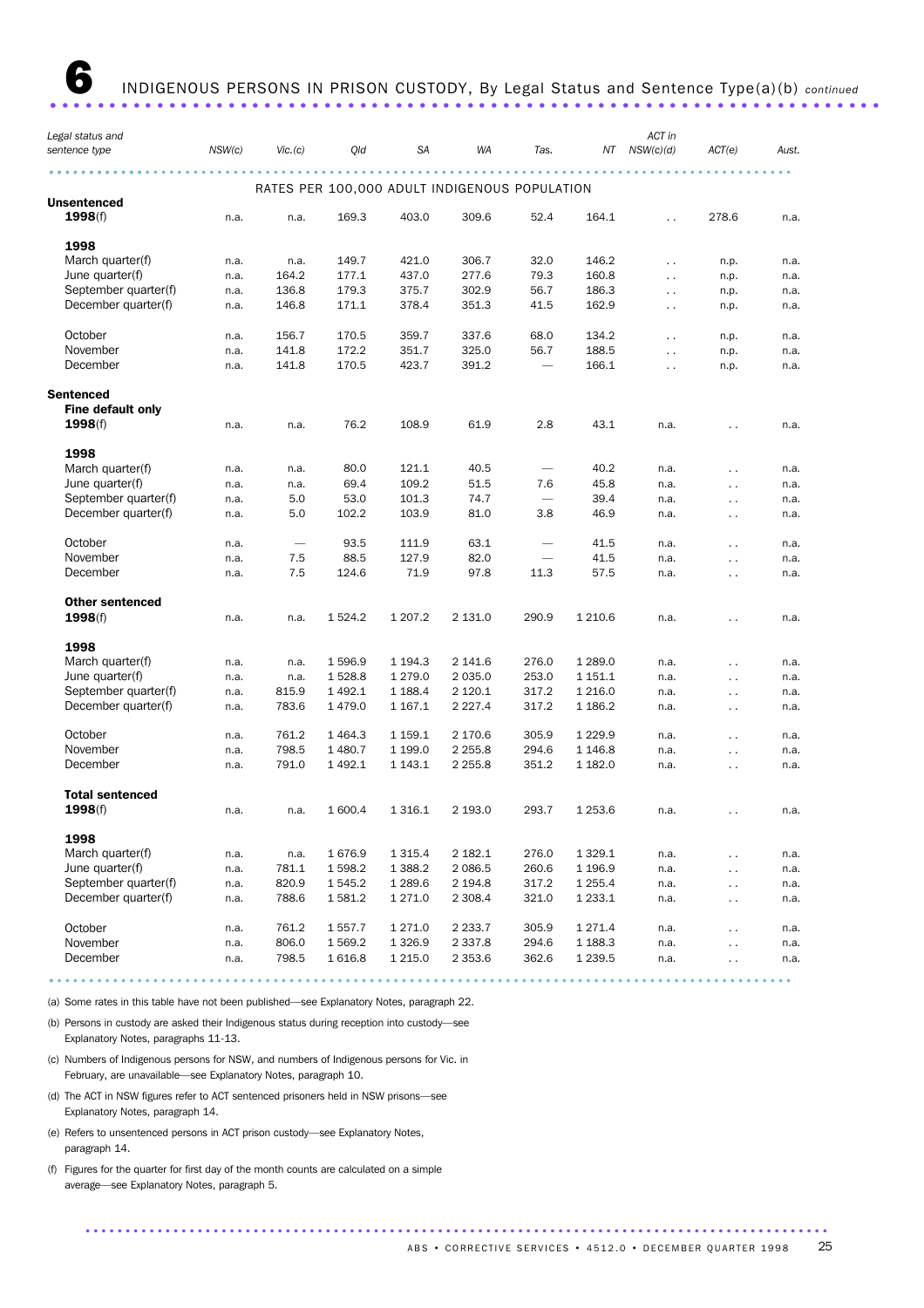|      |        |             | <b>SA</b>   | <b>WA</b>   |       | NΤ          | ACT in                                        |           | Aust.  |
|------|--------|-------------|-------------|-------------|-------|-------------|-----------------------------------------------|-----------|--------|
|      |        |             |             |             |       |             |                                               |           |        |
|      |        |             |             |             |       |             |                                               |           |        |
|      |        |             |             |             |       |             |                                               |           |        |
| n.a. | n.a.   | 1 7 6 9.7   | 1 7 1 9 . 1 | 2 502.6     | 346.1 | 1417.7      | n.a.                                          | 278.6     | n.a.   |
|      |        |             |             |             |       |             |                                               |           |        |
| n.a. | n.a.   | 1826.6      | 1 7 3 6.4   | 2 4 8 8.9   | 308.0 | 1475.3      | n.a.                                          | n.p.      | n.a.   |
| n.a. | 945.3  | 1 7 7 5 . 3 | 1825.2      | 2 3 6 4 . 1 | 339.9 | 1 3 5 7 . 7 | n.a.                                          | n.p.      | n.a.   |
| n.a. | 957.7  | 1 7 2 4 . 4 | 1 665.3     | 2 4 9 7.7   | 373.9 | 1 4 4 1 .8  | n.a.                                          | n.p.      | n.a.   |
| n.a. | 935.3  | 1 7 5 2.3   | 1 649.3     | 2 659.6     | 362.6 | 1 3 9 6.0   | n.a.                                          | n.p.      | n.a.   |
| n.a. | 917.9  | 1 7 2 8.3   | 1 630.7     | 2 5 7 1 . 3 | 373.9 | 1 4 0 5.6   | n.a.                                          | n.p.      | n.a.   |
| n.a. | 947.8  | 1 741.4     | 1678.7      | 2 6 6 2.8   | 351.2 | 1 3 7 6.8   | n.a.                                          | n.p.      | n.a.   |
| n.a. | 940.3  | 1 7 8 7 . 3 | 1638.7      | 2 744.8     | 362.6 | 1 4 0 5.6   | n.a.                                          | n.p.      | n.a.   |
|      |        |             |             |             |       |             |                                               |           |        |
|      | NSW(c) | Vic.(c)     | Qld         |             |       | Tas.        | RATES PER 100,000 ADULT INDIGENOUS POPULATION | NSW(c)(d) | ACT(e) |

(a) Some rates in this table have not been published—see Explanatory Notes, paragraph 22.

(b) Persons in custody are asked their Indigenous status during reception into custody—see Explanatory Notes, paragraphs 11-13.

(c) Numbers of Indigenous persons for NSW, and numbers of Indigenous persons for Vic. in February, are unavailable—see Explanatory Notes, paragraph 10.

(d) The ACT in NSW figures refer to ACT sentenced prisoners held in NSW prisons—see Explanatory Notes, paragraph 14.

(e) Refers to unsentenced persons in ACT prison custody—see Explanatory Notes, paragraph 14.

(f) Figures for the quarter for first day of the month counts are calculated on a simple average—see Explanatory Notes, paragraph 5.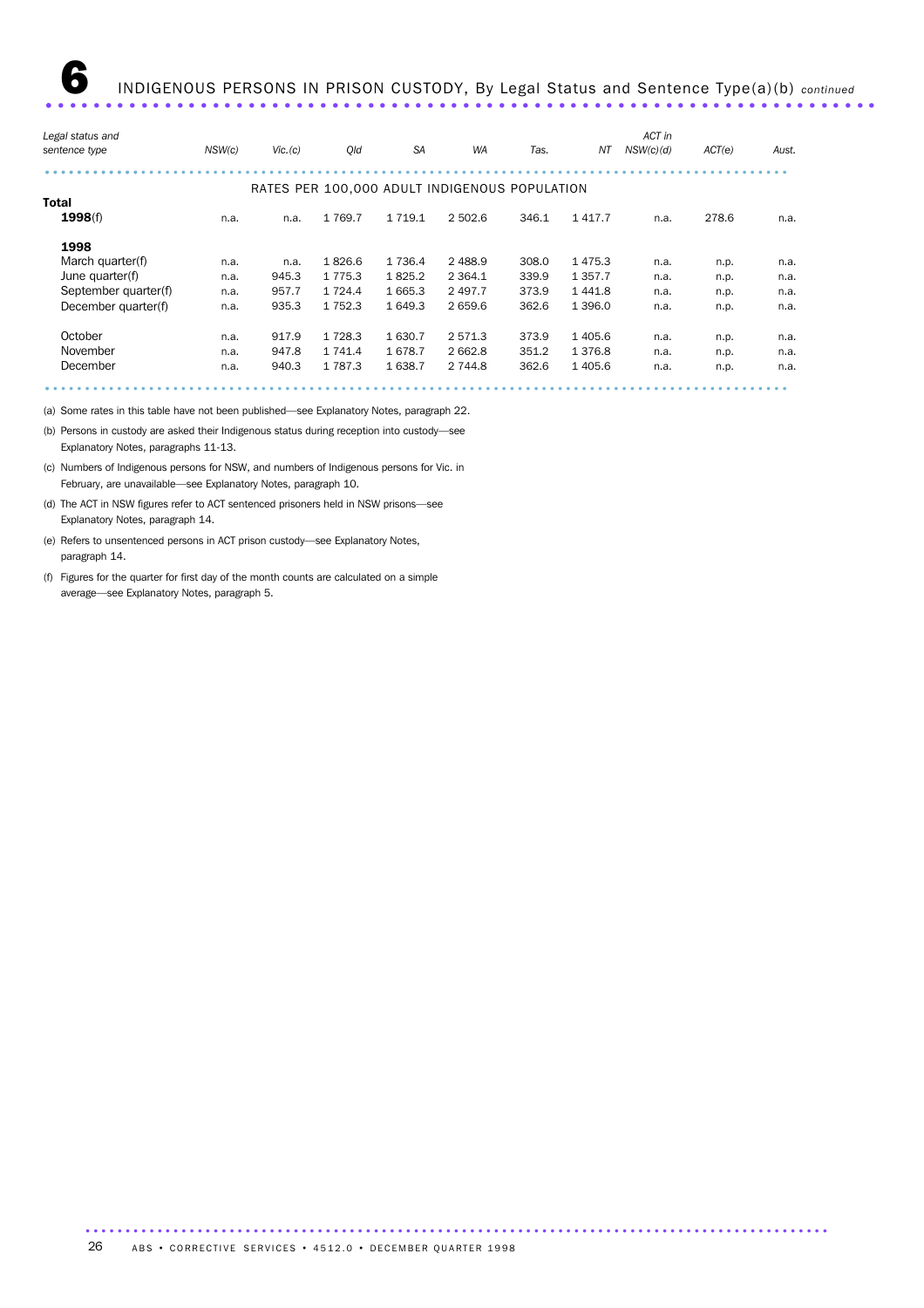| Sex               | <b>NSW</b>           | ACT | Aust.   |
|-------------------|----------------------|-----|---------|
|                   |                      |     |         |
|                   | AVERAGE DAILY NUMBER |     |         |
| <b>Males</b>      |                      |     |         |
| 1998              | 1 3 3 3              | 70  | 1 4 0 3 |
|                   |                      |     |         |
| 1998              |                      |     |         |
| March quarter     | 1 3 8 1              | 73  | 1454    |
| June quarter      | 1 3 3 8              | 72  | 1410    |
| September quarter | 1 300                | 70  | 1370    |
| December quarter  | 1315                 | 63  | 1378    |
| October           | 1 3 0 9              | 64  | 1373    |
| November          | 1 3 0 1              | 64  | 1 3 6 5 |
| December          | 1 3 3 6              | 61  | 1 3 9 7 |
|                   |                      |     |         |
| <b>Females</b>    |                      |     |         |
| 1998              | 123                  | 5   | 129     |
| 1998              |                      |     |         |
| March quarter     | 128                  | 4   | 132     |
| June quarter      | 124                  | 5   | 130     |
| September quarter | 117                  | 6   | 123     |
| December quarter  | 126                  | 5   | 131     |
|                   |                      |     |         |
| October           | 120                  | 6   | 126     |
| November          | 126                  | 5   | 131     |
| December          | 132                  | 5   | 137     |
|                   |                      |     |         |
| <b>Persons</b>    |                      |     |         |
| 1998              | 1457                 | 75  | 1531    |
| 1998              |                      |     |         |
| March quarter     | 1509                 | 77  | 1586    |
| June quarter      | 1 4 6 3              | 77  | 1540    |
| September quarter | 1415                 | 76  | 1491    |
| December quarter  | 1441                 | 68  | 1510    |
| October           | 1429                 | 70  | 1 4 9 9 |
| November          | 1427                 | 69  | 1 4 9 6 |
| December          | 1468                 | 66  | 1534    |
|                   |                      |     |         |
|                   |                      |     |         |

(a) See Glossary for definition of Periodic detention. In 1998

this was a type of custody used only in NSW and the ACT.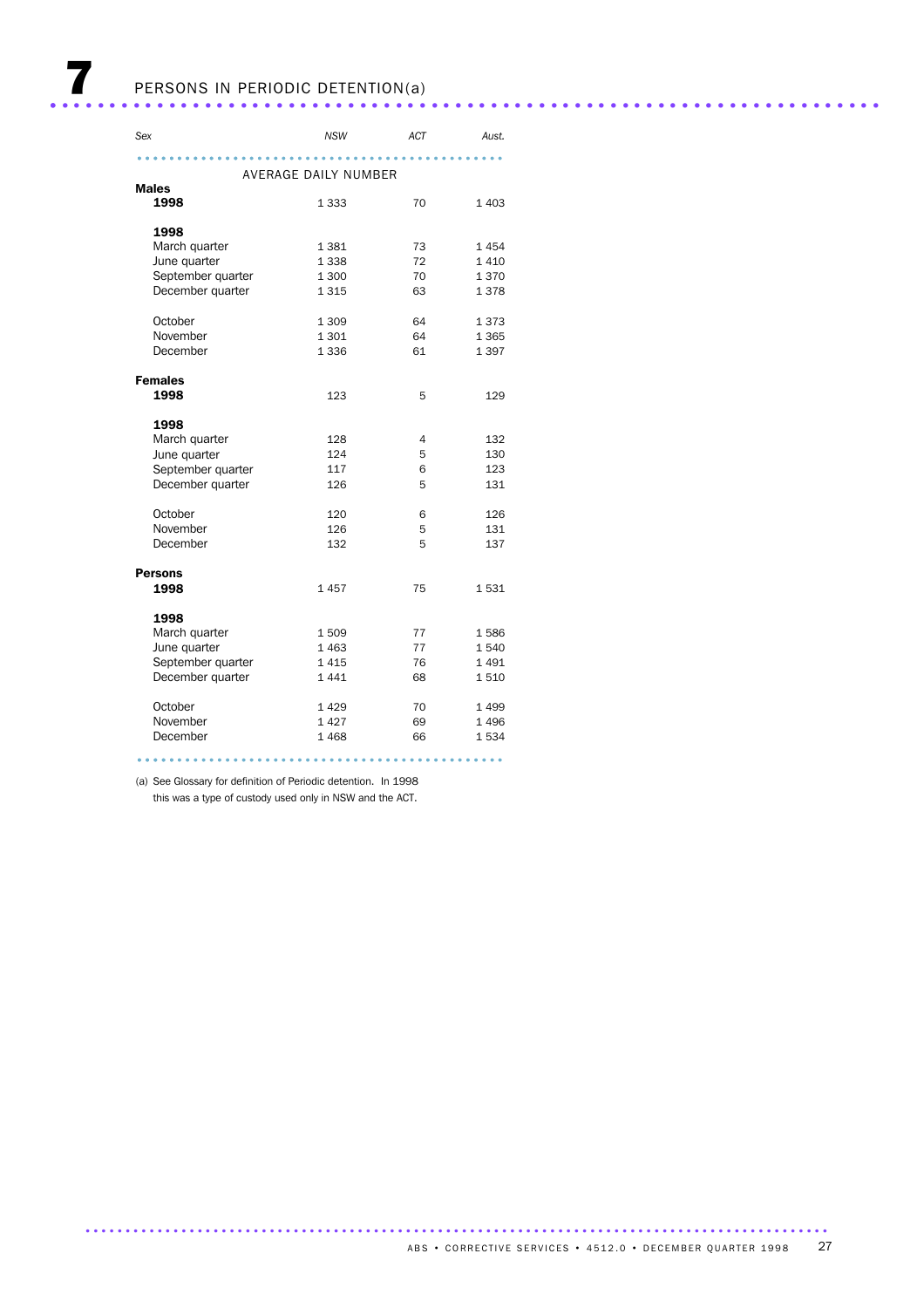| Sex                               | <b>NSW</b> | ACT  | Aust. |
|-----------------------------------|------------|------|-------|
|                                   |            |      |       |
| RATE PER 100,000 ADULT POPULATION |            |      |       |
| <b>Males</b>                      |            |      |       |
| 1998                              | 57.3       | 60.5 | 20.2  |
|                                   |            |      |       |
| 1998<br>March quarter             | 59.6       | 63.5 | 21.1  |
| June quarter                      | 57.6       | 62.6 | 20.4  |
| September quarter                 | 55.7       | 61.3 | 19.7  |
| December quarter                  | 56.2       | 54.6 | 19.8  |
|                                   |            |      |       |
| October                           | 55.9       | 55.5 | 19.7  |
| November                          | 55.6       | 55.5 | 19.6  |
| December                          | 57.1       | 52.9 | 20.0  |
|                                   |            |      |       |
| <b>Females</b>                    |            |      |       |
| 1998                              | 5.1        | 4.5  | 1.8   |
|                                   |            |      |       |
| 1998<br>March quarter             | 5.3        | 3.7  | 1.9   |
| June quarter                      | 5.2        | 4.6  | 1.8   |
| September quarter                 | 4.8        | 5.1  | 1.7   |
| December quarter                  | 5.3        | 4.6  | 1.8   |
|                                   |            |      |       |
| October                           | 5.0        | 5.1  | 1.8   |
| November                          | 5.2        | 4.2  | 1.8   |
| December                          | 5.5        | 4.2  | 1.9   |
|                                   |            |      |       |
| <b>Persons</b>                    |            |      |       |
| 1998                              | 30.7       | 32.0 | 10.9  |
| 1998                              |            |      |       |
| March quarter                     | 32.0       | 33.1 | 11.3  |
| June quarter                      | 30.9       | 33.1 | 11.0  |
| September quarter                 | 29.8       | 32.8 | 10.6  |
| December quarter                  | 30.3       | 29.2 | 10.7  |
|                                   |            |      |       |
| October                           | 30.0       | 30.0 | 10.6  |
| November                          | 30.0       | 29.5 | 10.6  |
| December                          | 30.8       | 28.2 | 10.8  |
|                                   |            |      |       |

(a) See Glossary for definition of Periodic detention. In 1998

this was a type of custody used only in NSW and the ACT.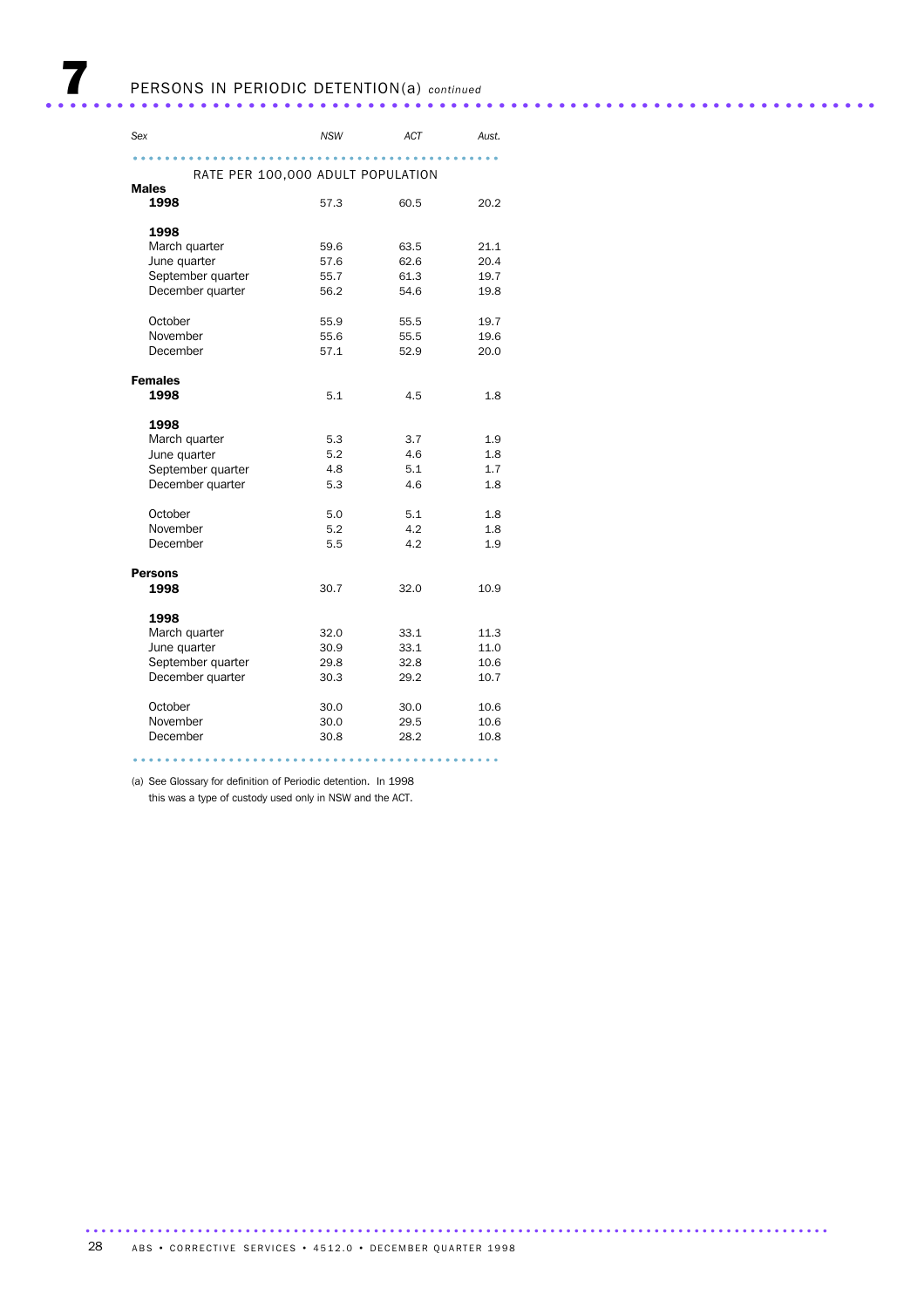|                      | <b>NSW</b> | Vic.           | Qld            | <b>SA</b>      | WA             | Tas.           | NT             | ACT            | Aust.                |
|----------------------|------------|----------------|----------------|----------------|----------------|----------------|----------------|----------------|----------------------|
|                      |            |                | <b>MALES</b>   |                |                |                |                |                |                      |
| 1998(b)              | 240        | 59             | 80             | 24             | 70             | 3              | 14             | 3              | 493                  |
| 1998                 |            |                |                |                |                |                |                |                |                      |
| March quarter(b)     | 235        | 55             | 69             | 23             | 56             | 3              | 12             | $\overline{4}$ | 456                  |
| June quarter(b)      | 236        | 51             | 79             | 22             | 63             | $\overline{4}$ | 18             | 3              | 477                  |
| September quarter(b) | 243        | 64             | 85             | 23             | 74             | 4              | 14             | 3              | 510                  |
| December quarter(b)  | 244        | 66             | 89             | 25             | 89             | $\mathbf{1}$   | 12             | $\overline{4}$ | 530                  |
| October              | 246        | 66             | 89             | 24             | 90             | $\overline{2}$ | 12             | 3              | 532                  |
| November             | 242        | 67             | 93             | 27             | 89             | $\mathbf 1$    | 12             | $\overline{4}$ | 535                  |
| December             | 244        | 64             | 84             | 25             | 88             | $\mathbf{1}$   | 12             | $\overline{4}$ | 522                  |
|                      |            |                |                |                |                |                |                |                | $\ddot{\phantom{a}}$ |
|                      |            |                | <b>FEMALES</b> |                |                |                |                |                |                      |
| 1998(b)              | 24         | 5              | 10             | 4              | 8              | $\mathbf{1}$   | $\mathbf{1}$   | $\mathbf{1}$   | 54                   |
| 1998                 |            |                |                |                |                |                |                |                |                      |
| March quarter(b)     | 22         | 5              | 10             | $\overline{2}$ | 9              | $\mathbf{1}$   |                | $\mathbf{1}$   | 50                   |
| June quarter(b)      | 21         | 5              | 10             | $\overline{4}$ | 8              | $\mathbf{1}$   | -              | $\mathbf{1}$   | 49                   |
| September quarter(b) | 27         | 5              | 9              | 5              | $\overline{7}$ | $\mathbf 1$    | $\overline{2}$ | $\mathbf{1}$   | 56                   |
| December quarter(b)  | 25         | $\overline{7}$ | 11             | $\overline{4}$ | 10             | $\mathbf{1}$   | 3              | $\mathbf{1}$   | 61                   |
| October              | 25         | 8              | 10             | 3              | 8              | $\mathbf{1}$   | $\overline{2}$ | $\mathbf{1}$   | 58                   |
| November             | 24         | $\overline{7}$ | 10             | 5              | 10             | $\mathbf{1}$   | 3              | $\mathbf{1}$   | 61                   |
| December             | 25         | $\overline{7}$ | 12             | 5              | 11             |                | 3              | $\mathbf{1}$   | 64                   |
|                      |            |                |                |                |                |                |                |                |                      |
|                      |            |                | <b>PERSONS</b> |                |                |                |                |                |                      |
| 1998(b)              | 263        | 64             | 90             | 27             | 79             | $\overline{4}$ | 15             | $\overline{4}$ | 547                  |
| 1998                 |            |                |                |                |                |                |                |                |                      |
| March quarter(b)     | 258        | 59             | 79             | 25             | 64             | $\overline{4}$ | 12             | 5              | 506                  |
| June quarter(b)      | 257        | 56             | 89             | 27             | 71             | 5              | 18             | $\overline{4}$ | 526                  |
| September quarter(b) | 271        | 69             | 93             | 28             | 81             | 5              | 16             | $\overline{4}$ | 566                  |
| December quarter(b)  | 269        | 73             | 99             | 30             | 99             | $\overline{2}$ | 15             | 5              | 591                  |
| October              | 271        | 74             | 99             | 27             | 98             | 3              | 14             | $\overline{4}$ | 590                  |
| November             | 266        | 74             | 103            | 32             | 99             | $\overline{2}$ | 15             | 5              | 596                  |
| December             | 269        | 71             | 96             | 30             | 99             | $\mathbf{1}$   | 15             | 5              | 586                  |
|                      |            |                |                |                |                |                |                |                |                      |

.............................................................................................

(a) See Glossary for definition of Federal sentenced prisoner. 'ACT–NSW' in other

tables refers to prisoners held in NSW and sentenced in the ACT. This table shows prisoners by the State or Territory in which they were sentenced, not where they were held in custody, so 'ACT–NSW' is not shown here.

(b) Figures for the year, quarter for first day of the month counts are calculated as a simple average—see Explanatory Notes, paragraph 5.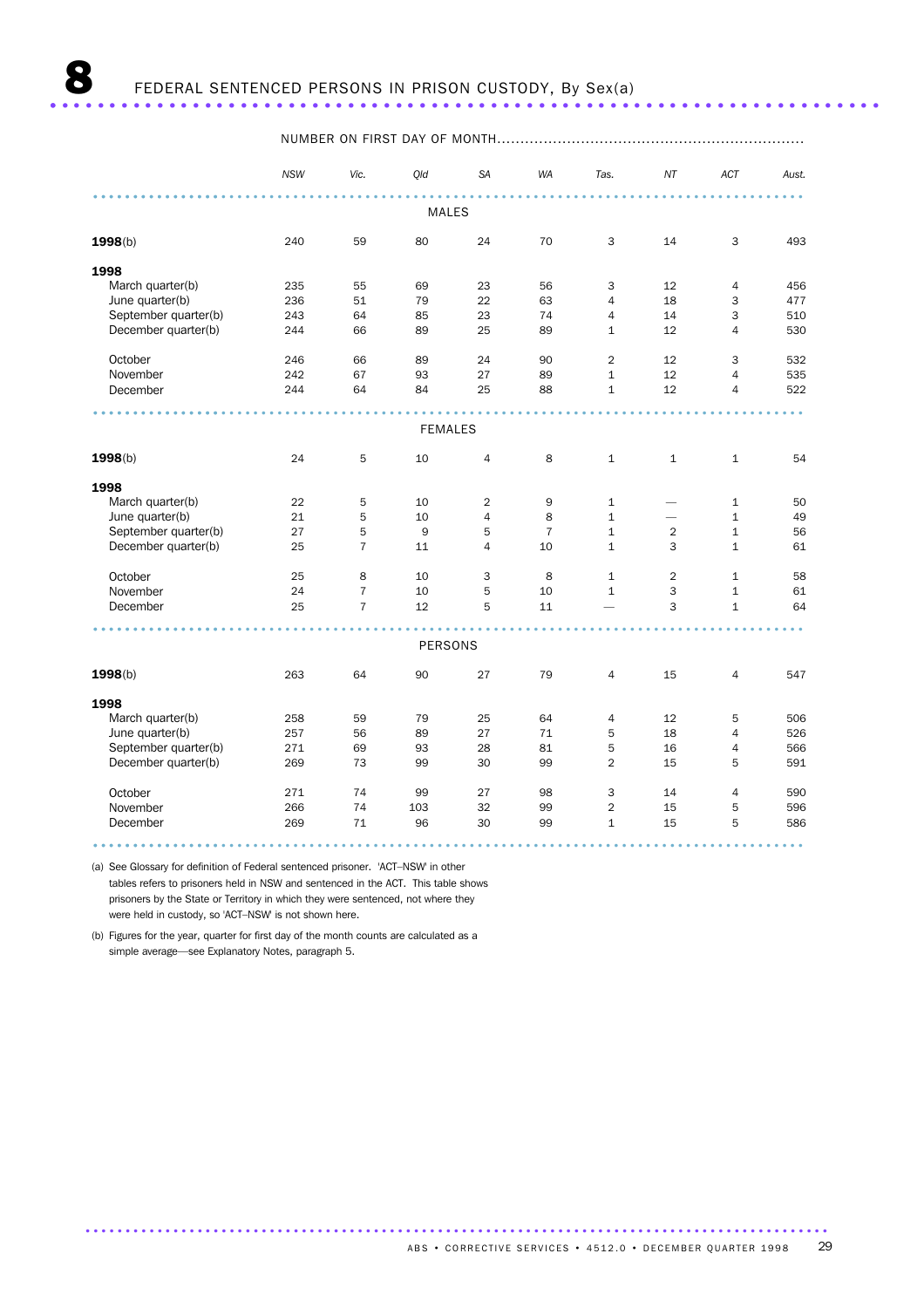## E X P L A N A T O R Y N O T E S ...........................................................

### INTRODUCTION

**1** This publication presents monthly and quarterly statistical series on persons held in adult corrective services custody in Australia. It contains data on the number of persons in prison custody by their legal status and sentence type, the number of sentenced persons received into prison each month, the number of Indigenous persons in prison custody by their legal status and sentence type, and the number of federal prisoners each month.

- 2 Statistics presented in this publication are compiled in three ways:
- Average daily prisoner population: Counts taken on each day of the month are summed and divided by the number of days in that month to determine the average daily prisoner population for that month. The average daily periodic detainee population is a count of persons on periodic detention on each day a centre is open, divided by the number of days a centre is open.
- Sentenced prisoner reception figures: Counts are taken of the number of receptions where a prisoner is received as a sentenced prisoner plus the number of changes of legal status from unsentenced to sentenced.
- First day of the month prisoner population: Counts of prisoner populations, taken on or near the first day of the month (see Explanatory Notes, paragraph 4).

3 Statistics in this publication are derived from administrative systems maintained by State and Territory corrective services agencies. Although national standards and classifications are used in the compilation of these statistics, some discrepancies remain between the States and Territories. These are due to legislative and procedural differences between jurisdictions. As part of its development strategy, the ABS is working with corrective services agencies to minimise the effect of these differences.

### REFERENCE PERIOD/DATE

4 For the average daily prisoner population and the sentenced prisoner receptions counts, the reference period is the complete reference month. For all other information in the publication, the reference date is the first day of the month. However, not all States and Territories report strictly according to this 'first day of the month' rule:

- The Western Australian and Victorian prison population and Australian Capital Territory prisoners in New South Wales prisons are counted as at midnight on the last day of the month. In these cases the figures provided are taken to represent the prison population at the beginning of the following month to align with practices in other States and Territories.
- The New South Wales prison population is counted on the first Sunday of the month.

5 Calculation of figures for the entire quarter and entire year varies depending on the counting unit and method of counting prisoners:

- Average daily figures: Figures are calculated by weighting the average according to the number of days in each month or year.
- First day of the month: Figures are simple averages. In calculation of quarterly figures, the figures for each month are added and the total is divided by three; for yearly figures, the figures for each month are added and the total divided by twelve.
- Sentenced receptions: Figures are totals of each month.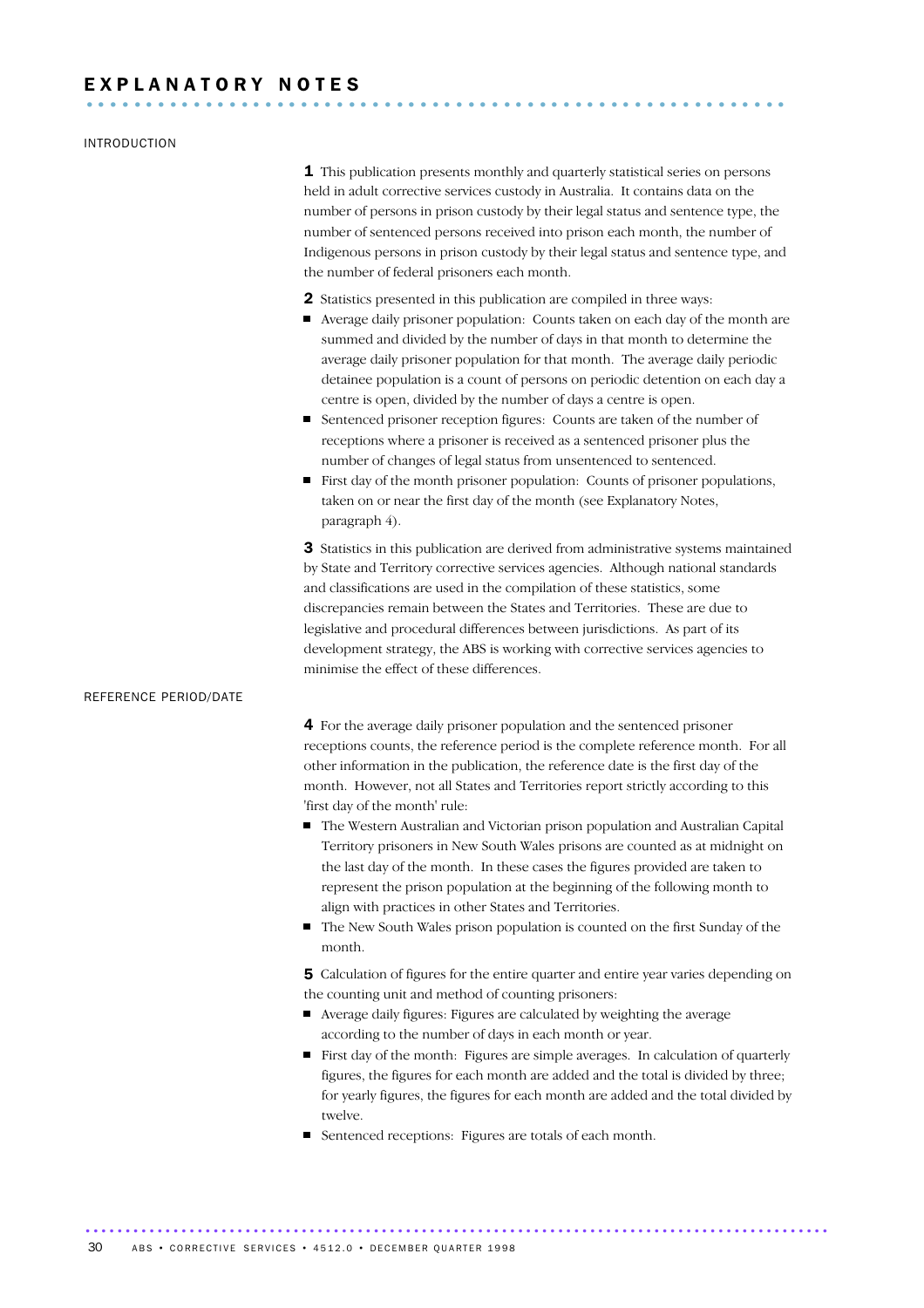| <b>SCOPE</b>              |                                                                                                                                                                                                                                                                                                                                                                                                                                                                                                                                                                                                                                                                                                                                                                                                                 |
|---------------------------|-----------------------------------------------------------------------------------------------------------------------------------------------------------------------------------------------------------------------------------------------------------------------------------------------------------------------------------------------------------------------------------------------------------------------------------------------------------------------------------------------------------------------------------------------------------------------------------------------------------------------------------------------------------------------------------------------------------------------------------------------------------------------------------------------------------------|
|                           | 6 The scope of the statistics in this publication includes all persons remanded or<br>sentenced to adult custodial corrective services agencies in each State and<br>Territory in Australia.                                                                                                                                                                                                                                                                                                                                                                                                                                                                                                                                                                                                                    |
|                           | 7 In all States and Territories except New South Wales, South Australia and<br>Western Australia, persons remanded or sentenced to adult custody are aged<br>17 years and over. Persons under 17 years are treated as juveniles in most<br>Australian courts and are not remanded or sentenced to custody in adult prisons,<br>other than in exceptional circumstances. However, in New South Wales, South<br>Australia and Western Australia 'adult' refers to persons aged 18 years and over.                                                                                                                                                                                                                                                                                                                 |
|                           | 8 The statistics include persons in Work Outreach Camps and Community<br>Corrections Centres in Queensland. In table 1 these persons have been counted<br>on a first day of the month basis from April to December 1997. However the<br>figures in the rest of the table, and the rest of persons in prison custody in<br>Queensland, were counted on a daily average basis.                                                                                                                                                                                                                                                                                                                                                                                                                                    |
| DATA SOURCE               |                                                                                                                                                                                                                                                                                                                                                                                                                                                                                                                                                                                                                                                                                                                                                                                                                 |
|                           | 9 Statistics in this publication are derived from information collected by the ABS<br>from administrative records held by corrective services agencies within each State<br>and Territory. Statistics on federal prisoners are derived from records kept by the<br>Criminal Law Division of the Commonwealth Attorney-General's Department.                                                                                                                                                                                                                                                                                                                                                                                                                                                                     |
|                           | 10 Statistics marked 'n.a.' in tables 3, 5 and 6 are not available for inclusion in this<br>publication. New South Wales Department of Corrective Services recently<br>purchased a new computer system, and have undertaken programming work to<br>enable provision of counts of Indigenous persons in custody at some stage in the<br>future. Australian Capital Territory Corrective Services recently discovered that<br>numbers of prisoners sentenced in Australian Capital Territory courts and held in<br>New South Wales prisons had been underreported. Staff from this department<br>will investigate Indigenous prisoner numbers for inclusion in the June quarter<br>1999 issue. The Victorian computer system was modified to produce counts of<br>Indigenous persons from the first day of March. |
| INDIGENOUS IDENTIFICATION |                                                                                                                                                                                                                                                                                                                                                                                                                                                                                                                                                                                                                                                                                                                                                                                                                 |
|                           | 11 In all States and Territories persons are asked whether they are Aboriginal or<br>Torres Strait Islanders during entry into custody. It is uncommon for corrective<br>services agencies to collect Indigenous status information from sources other than<br>the person's own identification.                                                                                                                                                                                                                                                                                                                                                                                                                                                                                                                 |
|                           | 12 Some persons in custody are recorded as of unknown Indigenous status on<br>corrective services agencies' information systems, but unknown Indigenous status<br>has not been provided for this collection. It is intended that unknown Indigenous<br>status will be collected from these systems in future.                                                                                                                                                                                                                                                                                                                                                                                                                                                                                                   |
|                           | 13 Table 5 shows the ratio of Indigenous to non-Indigenous rates of<br>imprisonment. To derive these figures the rates per 100,000 adult<br>non-Indigenous population were calculated as if all those persons not identified as<br>Indigenous are non-Indigenous.                                                                                                                                                                                                                                                                                                                                                                                                                                                                                                                                               |
|                           |                                                                                                                                                                                                                                                                                                                                                                                                                                                                                                                                                                                                                                                                                                                                                                                                                 |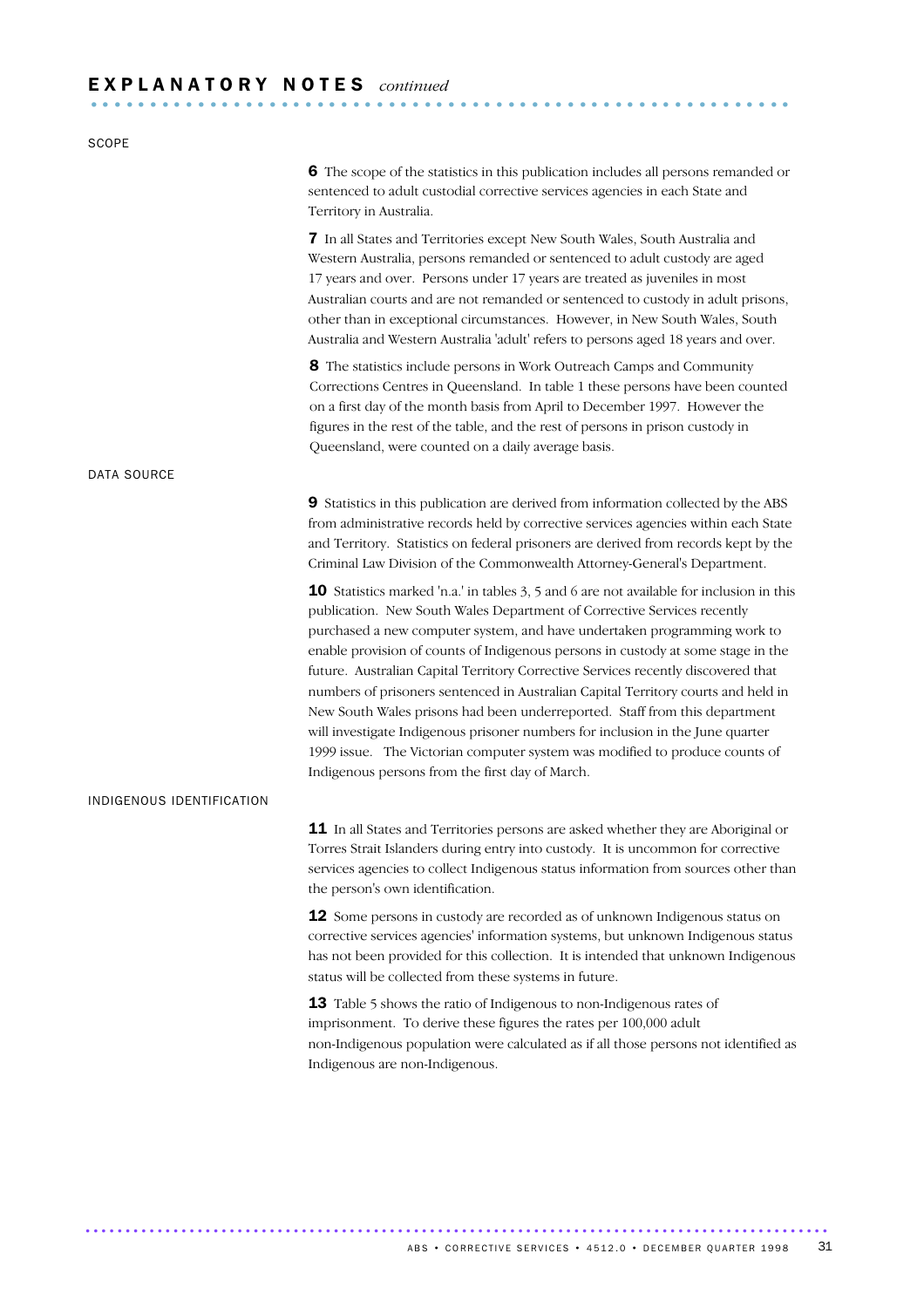### AUSTRALIAN CAPITAL TERRITORY PRISONERS

14 The Australian Capital Territory has a detention centre for unsentenced prisoners and a periodic detention centre, but does not have a facility to hold persons sentenced to full-time custody. Persons sentenced to full-time custody in Australian Capital Territory criminal courts are held in New South Wales prisons. To provide greater understanding of the number of prisoners attributed to the Australian Capital Territory while presenting an accurate picture of the New South Wales prisoner population, statistics relating to Australian Capital Territory prisoners in New South Wales prisons are presented as a subset of the New South Wales figures.

### RATES AND RATIOS

15 Imprisonment rates enable comparison of prisoner numbers across States and Territories. Prisoner rates are expressed per 100,000 adult population, which is in accord with international and State and Territory practice.

**16** For the purpose of this publication the population figures used in the calculation of rates are for persons aged 17 years and over for all States and Territories except New South Wales, South Australia and Western Australia where the population used is persons aged 18 and over (see Explanatory Notes, paragraph 6).

**17** Rates for the Indigenous adult population in this publication are based on revised projections for 30 June 1998 (refer *Experimental Projections of the Aboriginal and Torres Strait Islander Population 30 June 1996 to 30 June 2006* (Cat. no. 3231.0)). These projections are in turn based on the results of the 1996 Census of Population and Housing.

18 Two series of these projections have been published. The so-called 'higher series' takes into account a possible change in propensity for people to identify themselves as Indigenous since the last Population Census and estimates this from the last inter-censal period. The lower series assumes no such change has taken place since 1996. The lower of the two series was used in calculating rates for the Indigenous adult population in this publication. This is because, in discussions with representatives of Corrective Services agencies, it was felt that the propensity to identify as Indigenous has not increased to the same extent in the prison environment as might have occurred in the wider community.

19 Rates for the total adult prisoner population are calculated using the Estimated Resident Population (ERP) for each of the States and Territories (refer *Population by Age and Sex, Australian States and Territories* (Cat. no. 3201.0)). As the population changes over time the denominator used for the calculation of rates will vary, depending on the reference period. The following shows the reference periods and the related ERP data for this issue:

#### *Reference period ERP data*

......................................... ............

......................................... ............

### January to March 1997 March quarter 1997 April to June 1997 **June quarter** 1997 July 1997 to March 1998 September quarter 1997 April to June 1998 December quarter 1997 July to September 1998 March quarter 1998

October to December 1998 June quarter 1998 ......................................... ............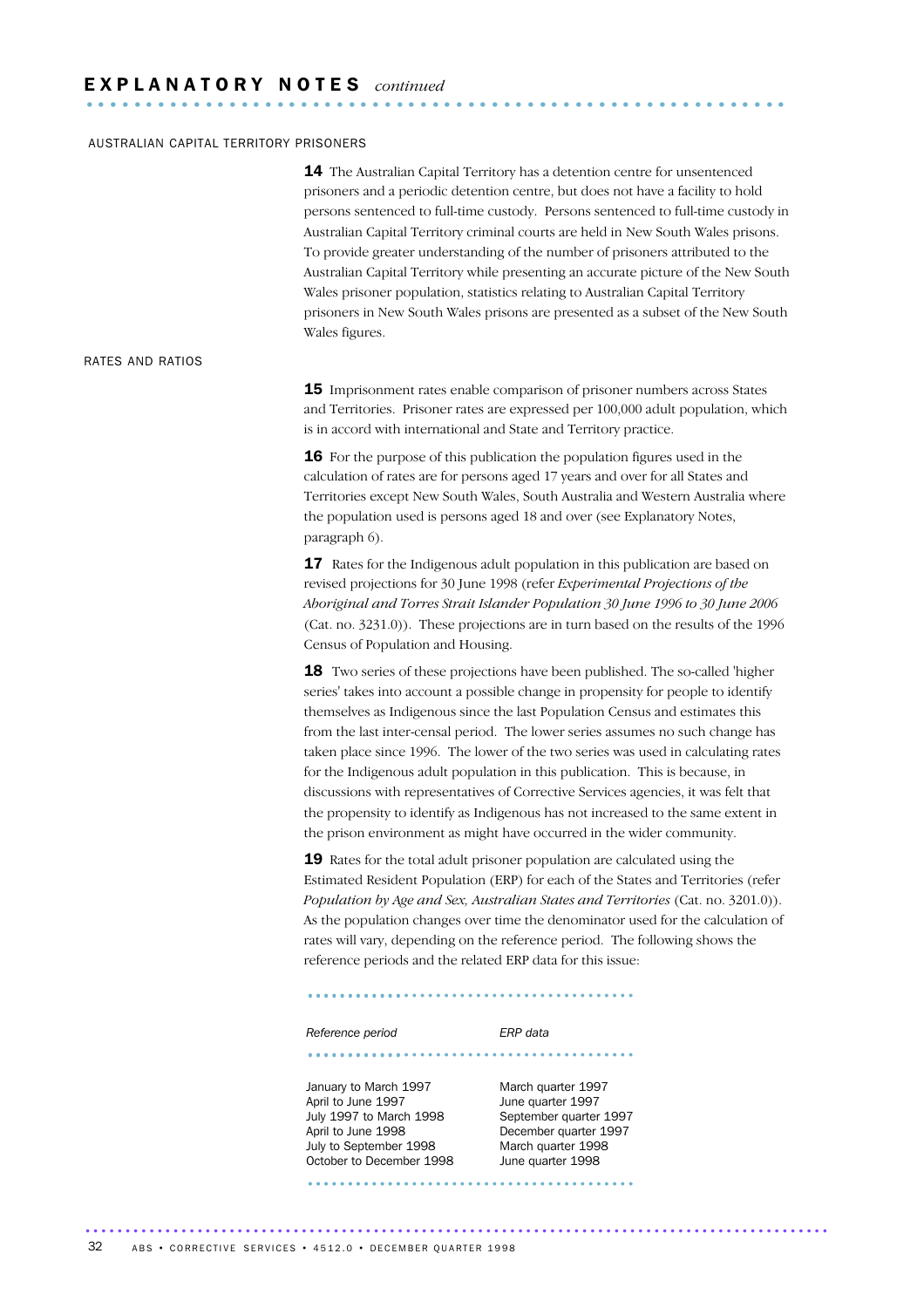### RATES AND RATIOS *continued*

20 The ratio of imprisonment rates of Indigenous persons to non-Indigenous persons is calculated by dividing the Indigenous imprisonment rate for each period and State or Territory by the corresponding non-Indigenous imprisonment rate.

21 The ratio indicates the extent to which the imprisonment rates of Indigenous persons exceed the imprisonment rates of non-Indigenous persons. A ratio of 20:1 indicates that, for the given State or Territory, the imprisonment rate of Indigenous persons per 100,000 adult population is 20 times that of the imprisonment rate of non-Indigenous persons.

22 In some instances Indigenous rates and ratios have not been published. Where this occurs, the cell concerned contains the symbol 'n.p.' This happens where, firstly, the number of persons in custody is less than 10, and secondly, where the population on which the rate is calculated is less than 5,000. This has been done because such rates and ratios vary widely from month to month with small variations in numbers of persons. They therefore give an inaccurate reflection of the relative involvement of Indigenous persons in custody.